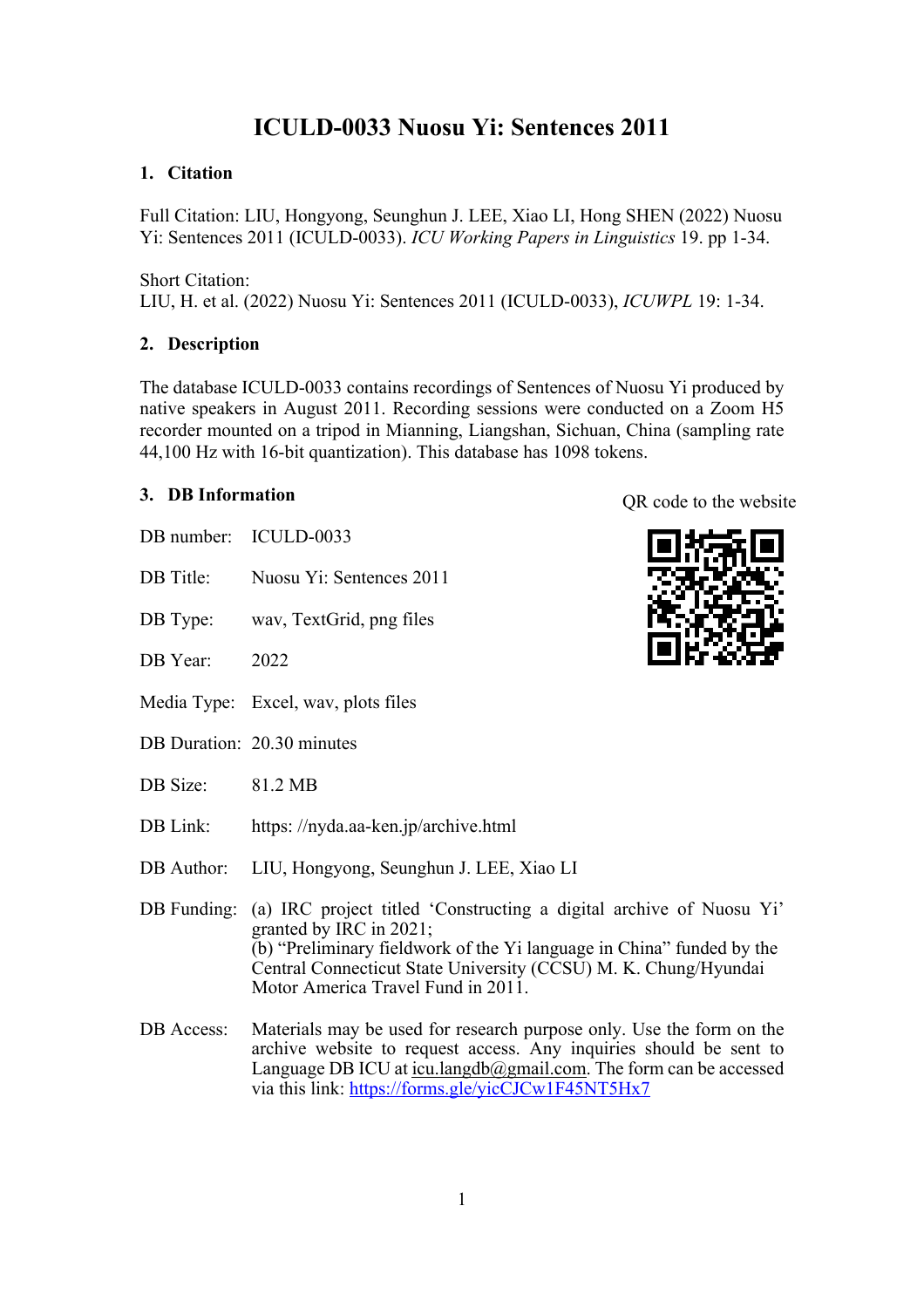# **4. Item List (All IDs begin with 2011NSY-)**

| ID    | <b>IPA</b>                                              | <b>Gloss</b>                                                                   |
|-------|---------------------------------------------------------|--------------------------------------------------------------------------------|
| 00001 | tsh <sub>1</sub> 33 <sub>s</sub> u <sub>34li33o34</sub> | (Someone) looked for him.                                                      |
| 00002 | tsh <sub>1</sub> 33 <sub>8</sub> u21li33o34             | He looked for (someone/something).                                             |
| 00003 | tsh <sub>1</sub> 33 <sub>8</sub> u34li33o34             | (Someone) looked for him.                                                      |
| 00004 | tsh <sub>1</sub> 33 <sub>8</sub> u34li33o34             | (Someone) looked for him.                                                      |
| 00005 | tsh <sub>1</sub> 33 <sub>s</sub> u21li33o34             | He looked for (someone/something).                                             |
| 00006 | tsh <sub>1</sub> 33ko33gu134li33o34                     | He went to look for someone/something.                                         |
| 00007 | tsh <sub>1</sub> 33ko33 <sub>8</sub> u134li33o34        | He went to look for someone/something.                                         |
| 00008 | tsh <sub>1</sub> 33ko33 <sub>8</sub> u134li33o34        | He went to look for someone/something.                                         |
| 00009 | tsh <sub>1</sub> 33ko33 <sub>8</sub> u134li33o34        | He went to look for someone/something.                                         |
| 00010 | mu33ka55ko33su134li33o34                                | He went to look for someone/something.                                         |
| 00011 | mu33ka55stu21li33o34                                    | (someone) went to look for Muga(alt. meaning: Muga went to look for somebody). |
| 00012 | tsh <sub>1</sub> 33 <sub>s</sub> u21li33o34             | He looked for (someone/something).                                             |
| 00013 | tsh <sub>1</sub> 33 <sub>8</sub> ut21li33o34            | He looked for (someone/something).                                             |
| 00014 | $tsh133$ su $t211i33$                                   | He look for (someone/something).                                               |
| 00015 | tsh <sub>1</sub> 33 <sub>s</sub> u21li33o34             | He looked for (someone/something).                                             |
| 00016 | a34ne34ei55o34                                          | (Someone/Something) was bitten by the cat.                                     |
| 00017 | a34ne34ei55o34                                          | (Someone/Something) was bitten by the cat.                                     |
| 00018 | a34ne34ei55o34                                          | (Someone/Something) was bitten by the cat.                                     |
| 00019 | a34ne34ei55o34                                          | (Someone/Something) was bitten by the cat.                                     |
| 00020 | a34ne34khuu33kuu21ei55o34                               | The cat was bitten by the dog.                                                 |
| 00021 | a34ne34khuu33kuu21ei55o34                               | The cat was bitten by the dog.                                                 |
| 00022 | a34ne34kut21ei55o34                                     | (Someone/something) was bitten by the cat.                                     |
| 00023 | a34ne34ei55o34                                          | (Someone/something) was bitten by the cat.                                     |
| 00024 | a34ne34ko33ei55o34                                      | The cat bit someone/something.                                                 |
| 00025 | a34ne34ei55o34                                          | (Someone/something) was bitten by the cat.                                     |
| 00026 | na33a34ne34ci55o34                                      | I was bitten by the cat.                                                       |
| 00027 | a34ne34ei55o34                                          | (Someone/something) was bitten by the cat.                                     |
| 00028 | a34ne34ko33ei55o34                                      | The cat bit someone/something.                                                 |
| 00029 | a34ne34ko33ei55o34                                      | The cat bit someone/something.                                                 |
| 00030 | a34zi34suu21bo33o34                                     | (Someone) went to look for the child.                                          |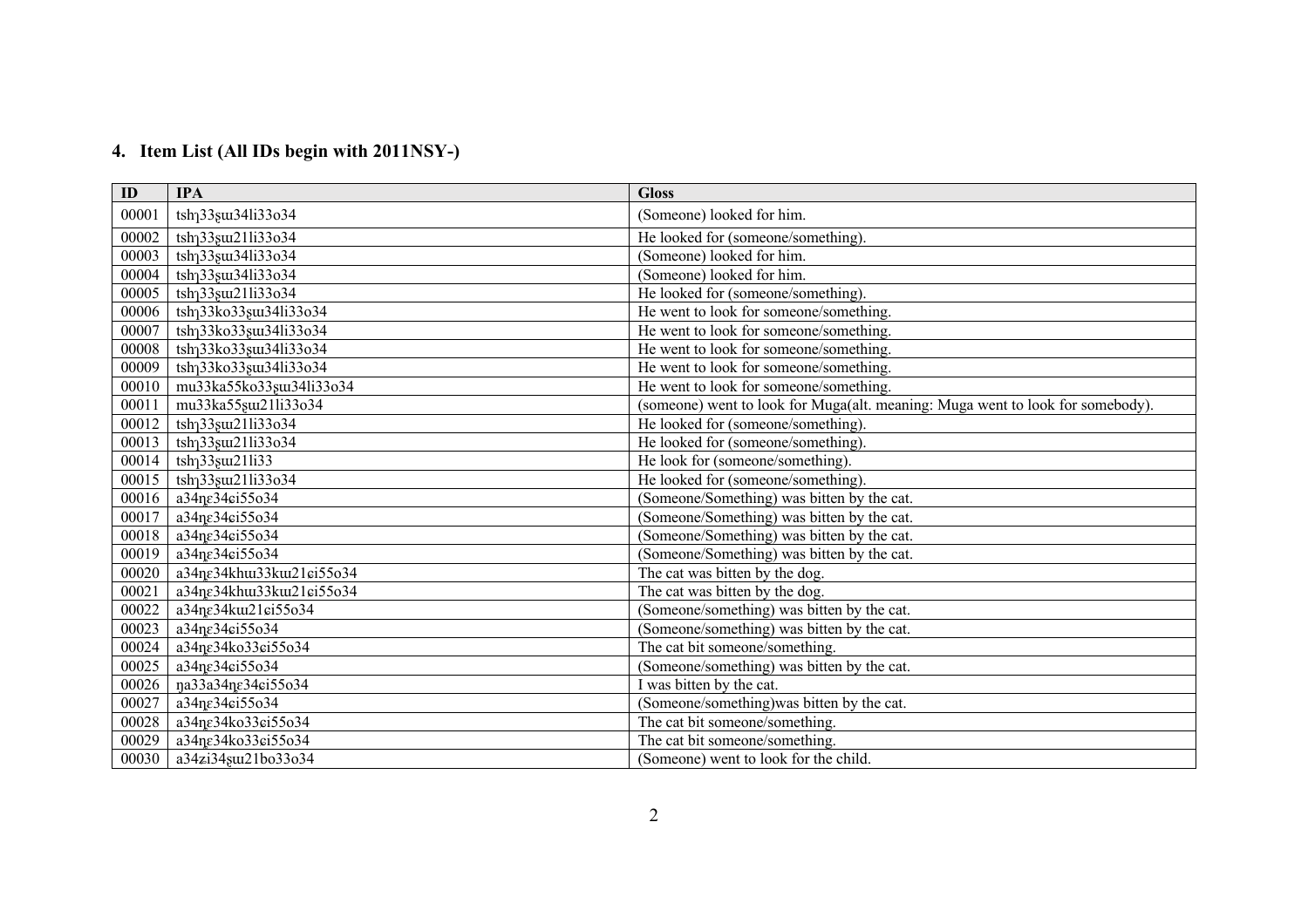| 00031 | a34zi34suu21li33o34                              | (Someone) went to look for the child.                                            |
|-------|--------------------------------------------------|----------------------------------------------------------------------------------|
| 00032 | a34zi34su121bo33o34                              | (Someone) went to look for the child.                                            |
| 00033 | a34zi34suu21li33o34                              | (Someone) went to look for the child.                                            |
| 00034 | a34zi34sui21bo33o34                              | (Someone) went to look for the child.                                            |
| 00035 | a34zi34suu21li33o34                              | (Someone) went to look for the child.                                            |
| 00036 | a34zi34suu21bo33o34                              | (Someone) went to look for the child.                                            |
| 00037 | a34zi34suu21bo33o34                              | (Someone) went to look for the child.                                            |
| 00038 | a34zi34(P)su21li33o34                            | (Someone) went to look for the child.                                            |
| 00039 | a34zi34suu21li33o34                              | (Someone) went to look for the child.                                            |
| 00040 | a33zi55ko33su134li33o34                          | Ayi went to look for someone/something.                                          |
| 00041 | a33zi55ko33su134li33                             | Ayi go to look for someone/something.                                            |
| 00042 | a34zi34ko33su134li33o34                          | The child went to look for someone/something.                                    |
| 00043 | a34zi34ko33su134li33o34                          | The child went to look for someone/something.                                    |
| 00044 | a34zi34ko33su134li33o34                          | The child went to look for someone/something.                                    |
| 00045 | a34zi34ko33su134li33o34                          | The child went to look for someone/something.                                    |
| 00046 | a34zi34ko33su134ndzo33                           | The child is looking for someone/something.                                      |
| 00047 | a34zi34ko33gu134ndzo33                           | The child is looking for someone/something.                                      |
| 00048 | a34zi34suu21bo33o34                              | (Someone) went to look for the child.                                            |
| 00049 | a34zi34suu21bo33o34                              | (Someone) went to look for the child.                                            |
| 00050 | a34zi34suu21li33o34                              | (Someone went to look for the child.                                             |
| 00051 | a34zi34tshq21ze55tshq21ze55stu21ndzo33           | The child is looking for something.                                              |
| 00052 | mu33ka55stu21li33o34                             | (Someone) went to look for Muga.                                                 |
| 00053 | mu33ka55gm21li33o34                              | (Someone) went to look for Muga.                                                 |
| 00054 | mu33ka55ko33su134li33o34                         | Muga went to look for somebody/something.                                        |
| 00055 | mu33ka55stu21li33o34                             | (Someone) went to look for Muga.                                                 |
| 00056 | mu33ka55ko33suu34li33o34                         | Muga went to look for somebody/something.                                        |
| 00057 | tsh <sub>1</sub> 33ko33 <sub>8</sub> u134li33o34 | He went to look for somebody/something.                                          |
| 00058 | tsh <sub>1</sub> 33 <sub>s</sub> u21li33o34      | He went to look for somebody/something.                                          |
| 00059 | tsh <sub>1</sub> 33 <sub>s</sub> ut21li33o34     | He went to look for somebody/something.                                          |
| 00060 | a34zi34stu21li33o34                              | Went to look for the child (alt. meaning: The child went to look for something). |
| 00061 | a34zi34suu21li33o34                              | Went to look for the child (alt. meaning: The child went to look for something). |
| 00062 | a34zi34suu21li33o34                              | Went to look for the child (alt. meaning: The child went to look for something). |
| 00063 | a34zi34suu21li33o34                              | Went to look for the child (alt. meaning: The child went to look for something). |
| 00064 | a34zi34suu21li33o34                              | Went to look for the child (alt. meaning: The child went to look for something). |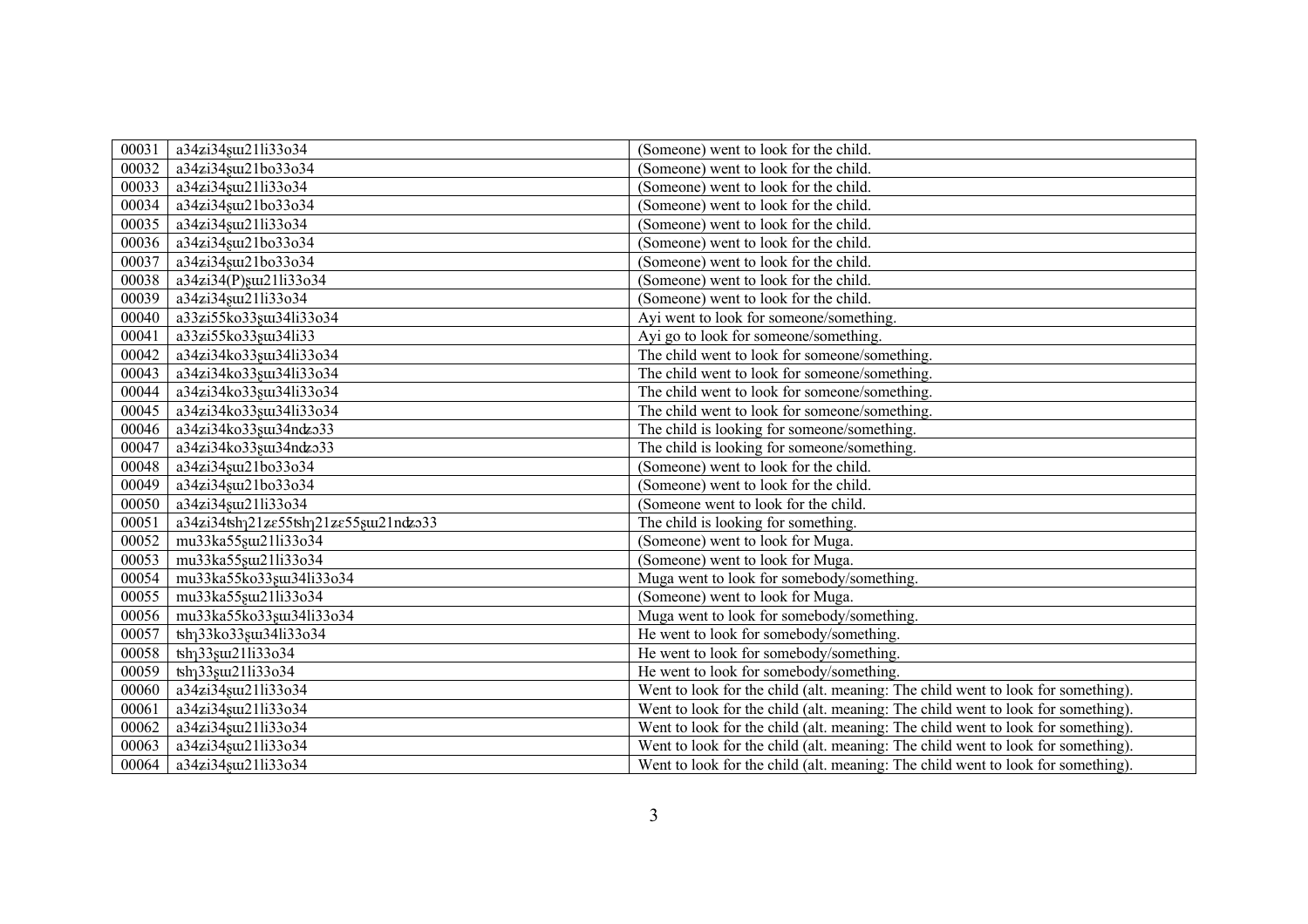| 00065 | a34zi34suu21li33o34                                                                                       | Went to look for the child (alt. meaning: The child went to look for something). |
|-------|-----------------------------------------------------------------------------------------------------------|----------------------------------------------------------------------------------|
| 00066 | tsh <sub>1</sub> 33 <sub>s</sub> u21li33o34                                                               | He went to look for somebody/something.                                          |
| 00067 | a34zi34suu21li33o34                                                                                       | Went to look for the child (alt. meaning: The child went to look for something). |
| 00068 | a55ka33a34ta33gq21bo33o34                                                                                 | Aga was lead away by his father.                                                 |
| 00069 | a55ka34sq21bo33o34                                                                                        | (Someone) was lead away by Aga.                                                  |
| 00070 | a55ka34s121bo33o34                                                                                        | (Someone) was lead away by Aga.                                                  |
| 00071 | a55ka34s121bo33o34                                                                                        | (Someone) was lead away by Aga.                                                  |
| 00072 | a55ka33tsho33kut21sq21bo33o34                                                                             | Aga was lead away by someone.                                                    |
| 00073 | a55ka33tsho33tshq34ma33ku121sq21bo33o34                                                                   | Aga was lead away by this person.                                                |
| 00074 | a55ka33tsho33kut21sq21bo33o34                                                                             | Aga was lead away by someone.                                                    |
| 00075 | a55ka33(P)tsho33sq21bo33o34                                                                               | Aga was lead away by someone.                                                    |
| 00076 | tsh <sub>1</sub> 33 <sub>n</sub> a55tc <sub>1</sub> 33c <sub>1</sub> 21tu55la33                           | He came and step on my foot.                                                     |
| 00077 | $\frac{1}{10}$ tsh <sub>1</sub> 33 <sub>n</sub> a55te <sub>1</sub> 33e <sub>1</sub> 21tu55la33            | He came and step on my foot.                                                     |
| 00078 | tsh <sub>1</sub> 33 <sub>n</sub> a55tc <sub>1</sub> 33c <sub>1</sub> 21tu55la33                           | He came and step on my foot.                                                     |
| 00079 | na55tc <sub>1</sub> 33c <sub>1</sub> 21tsh <sub>1</sub> 33ku21tu55s <sub>1</sub> 33du33                   | My foot was stepped on by him to the extent that blood came out.                 |
| 00080 | tsh <sub>1</sub> 33b <sub>1</sub> 34na55te <sub>1</sub> 33e <sub>1</sub> 21tu55la33                       | Let him step on my foot.                                                         |
| 00081 | tsh <sub>1</sub> 33ka33na55tc <sub>1</sub> 33c <sub>1</sub> 21tu55la33 (only used inYanyuan county)       | He came and step on my foot.                                                     |
| 00082 | tsh <sub>1</sub> 33 <sub>8</sub> u33 <sub>n</sub> a55te <sub>1</sub> 33e <sub>1</sub> 21tu55la33          | He came and step on my foot.                                                     |
| 00083 | tsh <sub>1</sub> 33 <sub>8</sub> u33 <sub>n</sub> a55tc <sub>1</sub> 33c <sub>1</sub> 21tu55la33          | He came and step on my foot.                                                     |
| 00084 | tsh <sub>1</sub> 33 <sub>8</sub> u33 <sub>n</sub> a55tc <sub>1</sub> 33c <sub>1</sub> 21tu55la33          | He came and step on my foot.                                                     |
| 00085 | tsh <sub>1</sub> 33thi21na55te <sub>1</sub> 33e <sub>1</sub> 21tu55la33                                   | (Someone) let him step on my foot (it should have been stopped).                 |
| 00086 | tsh <sub>1</sub> 33thi21na55te <sub>1</sub> 33e <sub>1</sub> 21tu55la33                                   | (Someone) let him step on my foot (it should have been stopped).                 |
| 00087 | nus3sh133thi21na55tc133c121tu55la33                                                                       | He let you step on my foot (it should have been stopped).                        |
| 00088 | a34zi34thi21na55tcq33cq21tu55la33                                                                         | Let the child step on my foot (it should have been stopped).                     |
| 00089 | tsh <sub>1</sub> 33si21na55tc <sub>1</sub> 33c <sub>1</sub> 21tu55la33                                    | (Instrument) is used by him to step on my foot.                                  |
| 00090 | na55te133e121tsho33tu55o34                                                                                | My foot was stepped on (by someone).                                             |
| 00091 | na55tej33ej21tsho33ku21tu55o34                                                                            | My foot was stepped on (by someone).                                             |
| 00092 | na55tho55bo34dzux33                                                                                       | More(taller) than me.                                                            |
| 00093 | na55tho55bo34dzw33                                                                                        | More(taller) than me.                                                            |
| 00094 | na55tc <sub>1</sub> 33c <sub>1</sub> 21tsh <sub>1</sub> 33tu55tsh <sub>1</sub> 21lo33b <sub>1</sub> 34o34 | My foot was stepped on by him.                                                   |
| 00095 | na55te133e121tsh133gu33s133du33o34                                                                        | My foot is bleeding because of him.                                              |
| 00096 | na55tc <sub>1</sub> 33c <sub>1</sub> 21tsh <sub>1</sub> 33ku21tu55s <sub>1</sub> 33du33o34                | My foot was stepped on by him to the extent that blood came out.                 |
| 00097 | a55ka33a34ta33b <sub>1</sub> 34 <sub>§1</sub> 21bo33                                                      | Let father lead Aga away.                                                        |
| 00098 | a55ka33a34ta33b <sub>1</sub> 34 <sub>§1</sub> 21bo33(P)o34                                                | Let father led Aga away.                                                         |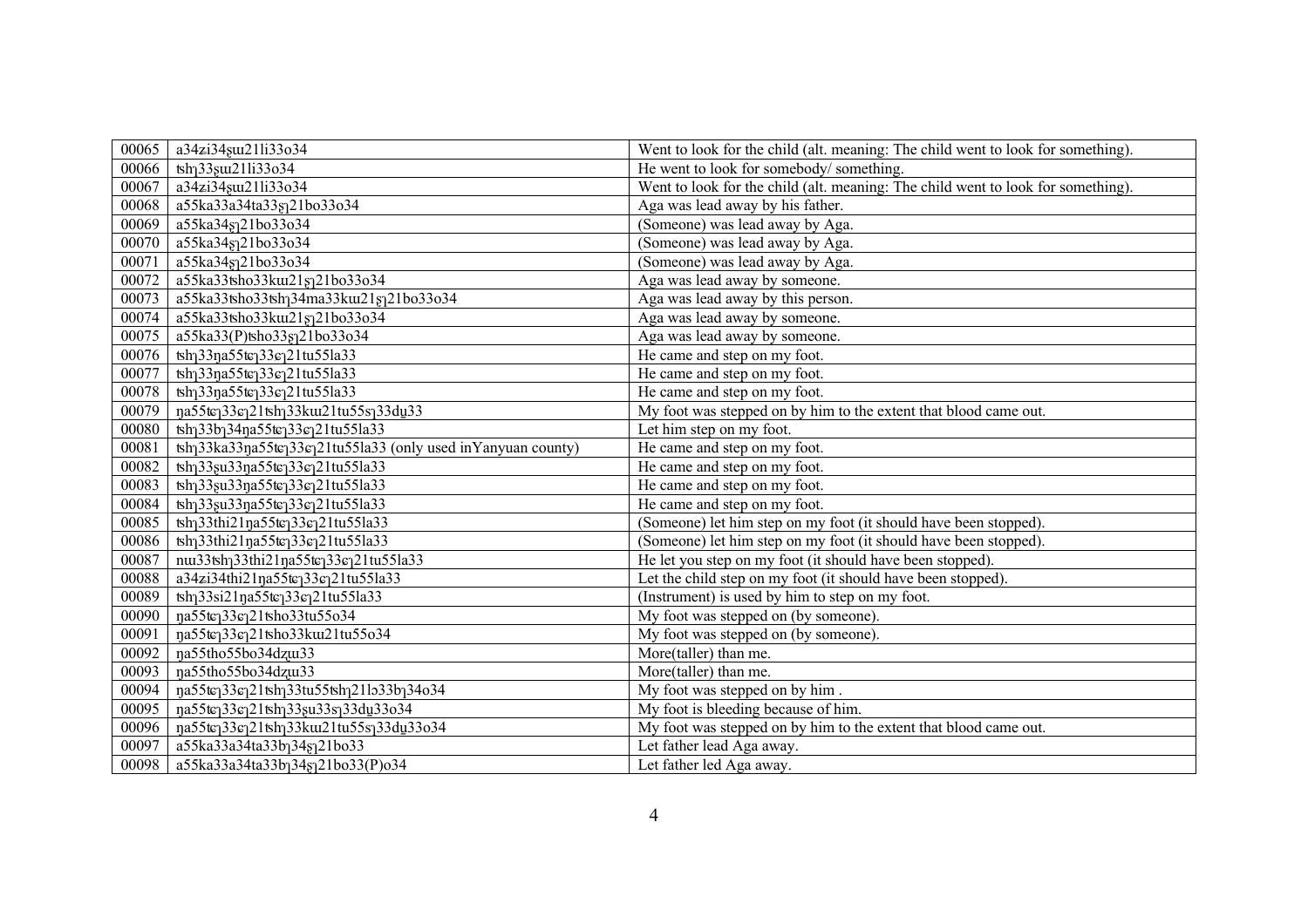| 00099 | a34mo34tsho21yo33sa33bo33          | The mother go to see them off.                                             |
|-------|------------------------------------|----------------------------------------------------------------------------|
| 00100 | a34mo34tsho21yo33sa33              | The mother see them off.                                                   |
| 00101 | a34mo34tsho21yo33ku1218121bo33o34  | The mother was led away by them.                                           |
| 00102 | a34mo34(P)tsho33gq21bo33o34        | The mother was led away(by someone).                                       |
| 00103 | a34mo34tsho33ku21sq21bo33o34       | The mother was led away(by someone).                                       |
| 00104 | a34mo34tsho21yo33ku21sq21bo33o34   | The mother was led away by them.                                           |
| 00105 | a34mo34tsho33sq34bo33o34           | The mother went to seen someone off.                                       |
| 00106 | a34mo34tsho21yo33gq21bo33o34       | The mother was led away by them.                                           |
| 00107 | a34mo34tsho21yo33sq21bo33o34       | The mother was led away by them.                                           |
| 00108 | a34mo34tsho21§134bo33o34           | The mother went to seen them off.                                          |
| 00109 | a34mo34tsho21sq34bo33o34           | The mother went to seen them off.                                          |
| 00110 | a34mo34tsho21yo33gq34bo33o34       | The mother went to seen them off.                                          |
| 00111 | tso21yo33gq21bo33o34               | (Someone) was seen off by them.                                            |
| 00112 | tso21yo338134bo33o34               | Went to seen them off.                                                     |
| 00113 | tso21yo33sq34bo33o34               | Went to seen them off.                                                     |
| 00114 | tsho33s <sub>1</sub> 34bo33        | Go to see (somebody) off.                                                  |
| 00115 | tsho21yo33gq21bo33o34              | (Someone) was seen off by them.                                            |
| 00116 | a34mo34tsho21yo33ku1218121bo33o34  | The mother was seen off by them.                                           |
| 00117 | a34mo34a34zi34kui21sj21bo33o34     | The mother was seen off by the child.                                      |
| 00118 | a34mo34a34zi34sq21bo33o34          | The mother was seen off by the child/The mother went to see the child off. |
| 00119 | a34mo34a34zi34gq21bo33o34          | The mother was seen off by the child/The mother went to see the child off. |
| 00120 | a34mo34a34zi34sq21bo33o34          | The mother was seen off by the child/The mother went to see the child off. |
| 00121 | a34zi34a34mo34gq21bo33o34          | The child was seen off by the mother.                                      |
| 00122 | a34zi34a34mo34gq21bo33o34          | The child was seen off by the mother.                                      |
| 00123 | a34zi34a34mo34sq21bo33o34          | The child was seen off by the mother.                                      |
| 00124 | a34mo34a34zi34gq21bo33o34          | The mother was seen off by the child/The mother went to see the child off. |
| 00125 | a34mo34tsho21sq34                  | The mother see them off.                                                   |
| 00126 | a34mo34tsho21yo33sq21bo33o34       | The mother was seen off by them.                                           |
| 00127 | a34mo34tsho21g134                  | The mother see them off.                                                   |
| 00128 | $\sqrt{a^3}4$ mo34tsho21yo33gq34   | The mother see them off.                                                   |
| 00129 | a34mo34tsho21yo33sq34              | The mother see them off.                                                   |
| 00130 | a34mo34tsho21yo33sq34              | The mother see them off.                                                   |
| 00131 | tsho21yo33a34mo34s <sub>1</sub> 21 | They see the mother off.                                                   |
| 00132 | tsho21yo33a34mo34s <sub>1</sub> 21 | They see the mother off.                                                   |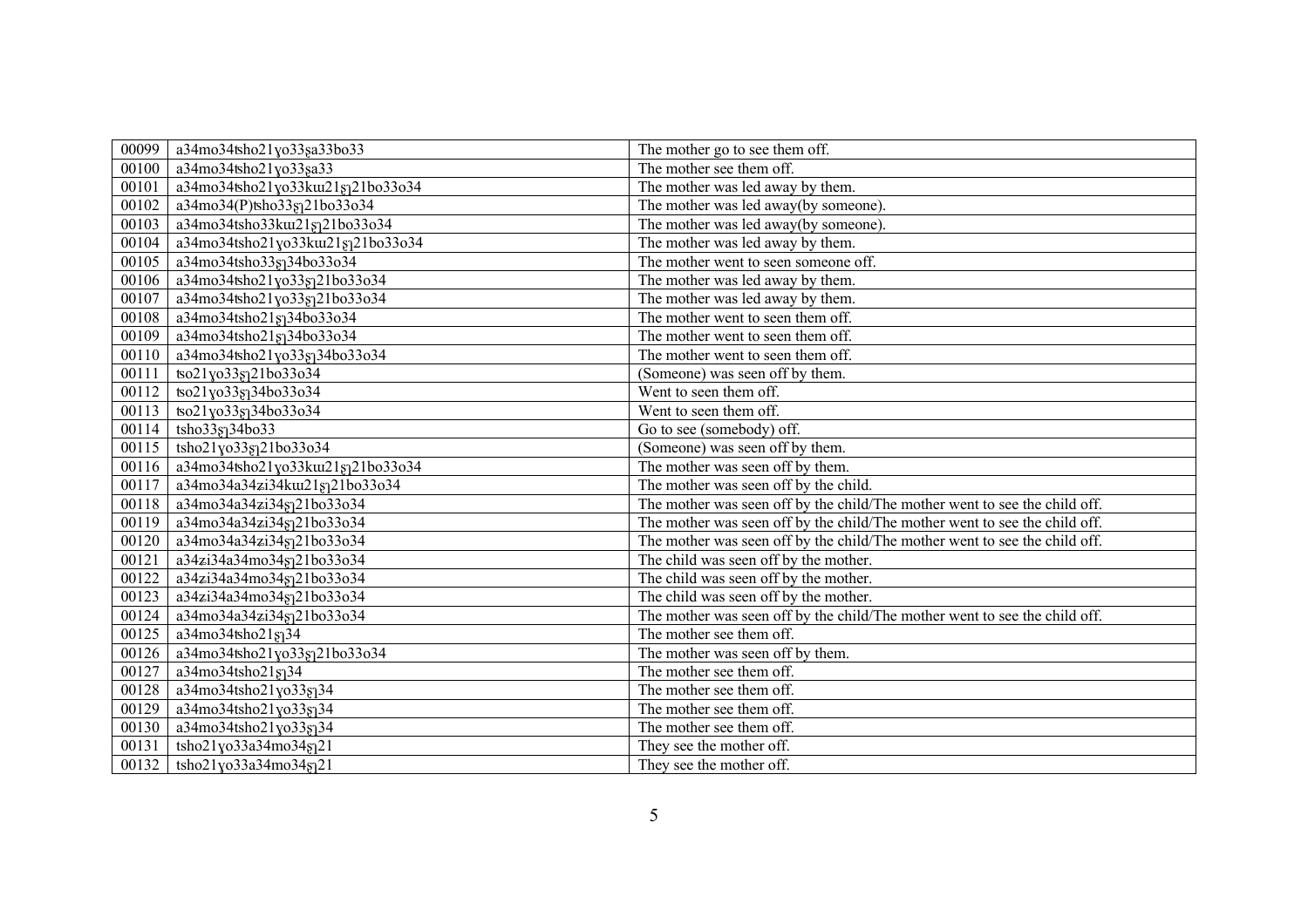| 00133 | tsho21a34mo34sq21                     | They see the mother off.                                                                 |
|-------|---------------------------------------|------------------------------------------------------------------------------------------|
| 00134 | tsho21yo33a34mo34g21                  | They see the mother off.                                                                 |
| 00135 | tsho21a34mo34ku21821bo33o34           | They were took away by the mother.                                                       |
| 00136 | tsho21a34mo34ku21sq21bo33o34          | They were took away by the mother.                                                       |
| 00137 | tsho21a34mo34§121                     | They see the mother off.                                                                 |
| 00138 | a34zi34a34mo34ba33ndzo33              | The child was carried on the mother's back/The child is carrying the mother on his back. |
| 00139 | a34zi34a34mo34ba33si34ndzo33          | The child was carried on the mother's back.                                              |
| 00140 | a34zi34a34mo34ba33ndzo33              | The child was carried on the mother's back/The child is carrying the mother on his back. |
| 00141 | a34zi34a34mo34ba33ndzo33              | The child was carried on the mother's back/The child is carrying the mother on his back. |
| 00142 | a34zi34a34mo34ba33ndzo33              | The child was carried on the mother's back/The child is carrying the mother on his back. |
| 00143 | a34zi34a34mo34ba33ndzo33              | The child was carried on the mother's back/The child is carrying the mother on his back. |
| 00144 | a34zi34a34mo34ba33ndzo33              | The child was carried on the mother's back/The child is carrying the mother on his back. |
| 00145 | $\sqrt{a^34z}$ i34a34mo34ba33si34la33 | The child came by being carried on his mother's back.                                    |
| 00146 | a34zi34a34mo34ba33si34la33            | The child came by being carried on his mother's back.                                    |
| 00147 | a34zi34a34mo34ba33ndzo33              | The child was carried on the mother's back/The child is carrying the mother on his back. |
| 00148 | a34zi34a34mo34ba33ndzo33              | The child was carried on the mother's back/The child is carrying the mother on his back. |
| 00149 | a34mo34na34ba33ndzo33                 | The mother is carrying me on her back.                                                   |
| 00150 | a34mo34na34ba33ndzo33                 | The mother is carrying me on her back.                                                   |
| 00151 | a34mo34na34ba33ndzo33                 | The mother is carrying me on her back.                                                   |
| 00152 | a34mo34na34ba33ndzo33                 | The mother is carrying me on her back.                                                   |
| 00153 | a34mo34na33ba33ndzo33                 | The mother is being carried on my back.                                                  |
| 00154 | $\overline{a34}$ mo34ŋa34ba33ndzo33   | The mother is carrying me on her back.                                                   |
| 00155 | a34mo34ŋa34ba33ndzo33                 | The mother is carrying me on her back.                                                   |
| 00156 | a34mo34na33ba33ndzo33                 | The mother is being carried on my back.                                                  |
| 00157 | a34mo34na34ba33ndzo33                 | The mother is carrying me on her back.                                                   |
| 00158 | a34mo34na33ba33ndzo33                 | The mother is being carried on my back.                                                  |
| 00159 | a34mo34na34ba33ndzo33                 | The mother is carrying me on her back.                                                   |
| 00160 | a34mo34na34ba33ndzo33                 | The mother is carrying me on her back.                                                   |
| 00161 | a34mo34na34ba33ndzo33                 | The mother is carrying me on her back.                                                   |
| 00162 | a34mo34na33ku121ba33ndzo33            | The mother is being carried on my back.                                                  |
| 00163 | a34mo34na33ku121ba33ndzo33            | The mother is being carried on my back.                                                  |
| 00164 | a34mo34na33ba33ndzo33                 | The mother is being carried on my back.                                                  |
| 00165 | a34mo34na33ku121ba33ndzo33            | The mother is being carried on my back.                                                  |
| 00166 | a34mo34na33ku21ba33ndzo33             | The mother is being carried on my back.                                                  |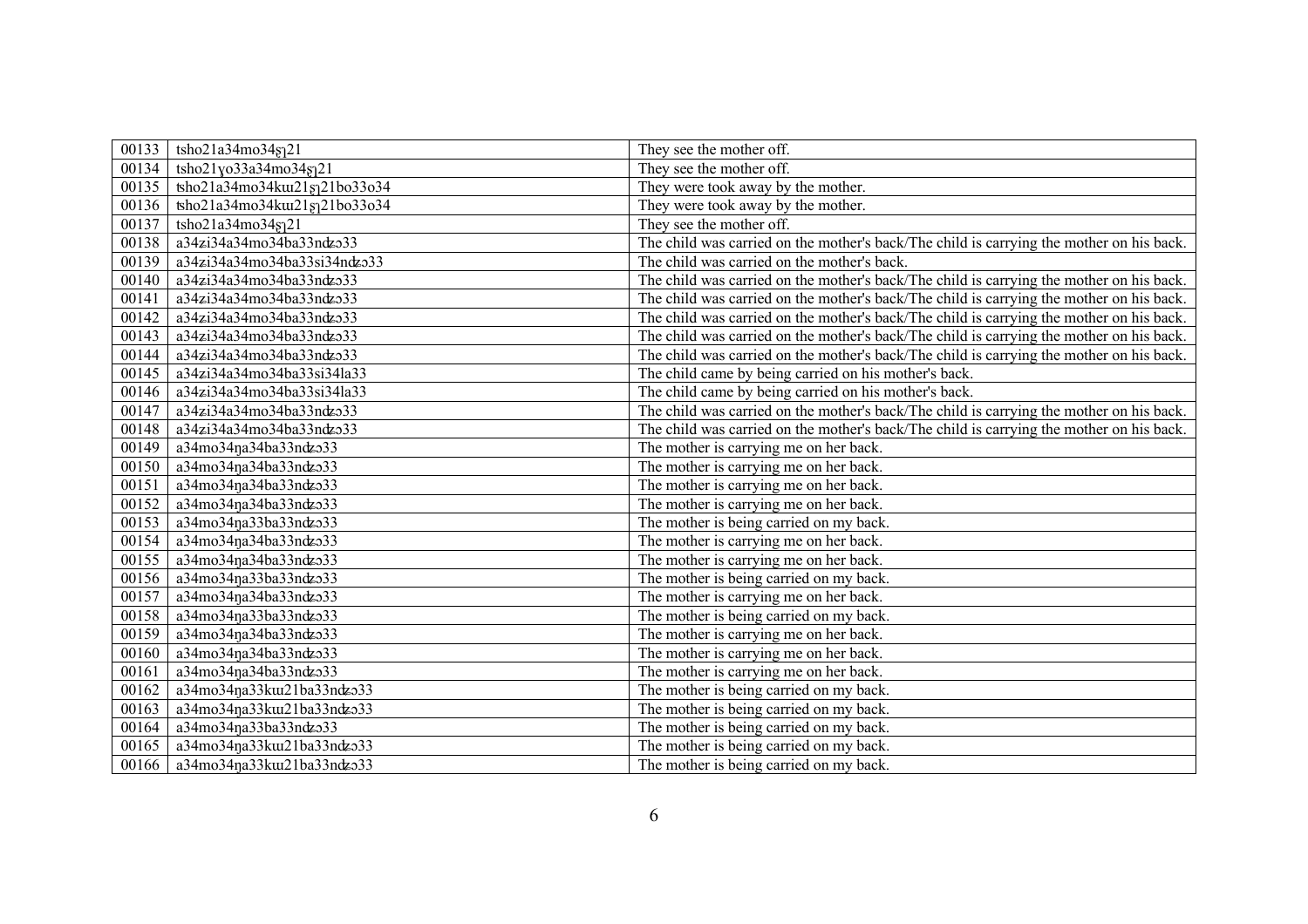| 00167 | a34mo34na33ba33ndzo33                      | The mother is being carried on my back.  |
|-------|--------------------------------------------|------------------------------------------|
| 00168 | ts <sub>1</sub> 33a34zi34ngo55bo33o34      | He went to chase after the child.        |
| 00169 | ts <sub>1</sub> 33a34zi34ŋgo55bo33o34      | He went to chase after the child.        |
| 00170 | a34zi34ts <sub>1</sub> 33ngo55bo33o34      | The child went to chase after him.       |
| 00171 | ts <sub>1</sub> 33a34zi34ngo55bo33o34      | He went to chase after the child.        |
| 00172 | a34zi34tsh <sub>1</sub> 33ko33ngo55bo33o34 | He went to chase after the child.        |
| 00173 | a34zi34tsh <sub>1</sub> 33ko33ngo55bo33o34 | He went to chase after the child.        |
| 00174 | a34zi34tsh <sub>1</sub> 33ko33ngo55bo33o34 | He went to chase after the child.        |
| 00175 | a34zi34tsh <sub>1</sub> 33ko33ngo55bo33o34 | He went to chase after the child.        |
| 00176 | a34zi34tsh <sub>1</sub> 33ko33ngo55bo33o34 | He went to chase after the child.        |
| 00177 | a34zi34tsh133ngo55bo33o34                  | The child went to chase after him.       |
| 00178 | a34zi34tsh <sub>1</sub> 33ko33ngo55bo33o34 | He went to chase after the child.        |
| 00179 | a34zi34tsh <sub>1</sub> 33ngo55li33        | The child go to chase after him.         |
| 00180 | a34zi34tsh <sub>1</sub> 33ngo55li33o34     | The child went to chase after him.       |
| 00181 | a34zi34tsh <sub>1</sub> 33ngo55li33o34     | The child went to chase after him.       |
| 00182 | a34zi34tsh <sub>1</sub> 33ngo55li33o34     | The child went to chase after him.       |
| 00183 | a34zi34tsh <sub>1</sub> 33ko33ngo55li33o34 | He went to chase after the child.        |
| 00184 | a34zi34tsh <sub>1</sub> 33ko33ngo55li33o34 | He went to chase after the child.        |
| 00185 | ts <sub>1</sub> 33a34zi34ngo55bo33o34      | He went to chase after the child.        |
| 00186 | ts <sub>1</sub> 33a34zi34ggo55bo33o34      | He went to chase after the child.        |
| 00187 | a34zi34tsh <sub>1</sub> 33ngo55bo33o34     | The child went to chase after him.       |
| 00188 | a34zi34tsh <sub>1</sub> 33ngo55li33o34     | The child went to chase after him.       |
| 00189 | a34zi34tsh <sub>1</sub> 33ngo55li33        | The child go to chase after him.         |
| 00190 | a34zi34tsh <sub>1</sub> 33ngo55li33o34     | The child went to chase after him.       |
| 00191 | a34zi34tsho34khu34ma34ngo55li33o34         | The child went to chase after the thief. |
| 00192 | a34zi34tsh <sub>1</sub> 33ngo55li33o34     | The child went to chase after him.       |
| 00193 | a34zi34tsh <sub>1</sub> 33ngo55li33o34     | The child went to chase after him.       |
| 00194 | a34zi34tsh <sub>1</sub> 33ngo55si21la33o34 | The child was recovered by him.          |
| 00195 | a34zi34tsh <sub>1</sub> 33ndu34            | The child hit him.                       |
| 00196 | na33tsh <sub>1</sub> 33ndu34               | I hit him.                               |
| 00197 | na33tsh <sub>1</sub> 33ndu21o34            | I was hit by him.                        |
| 00198 | na33tsh <sub>1</sub> 33ndu34o34            | I hit him.                               |
| 00199 | na33tsh <sub>1</sub> 33ndu34o34            | I hit him.                               |
| 00200 | na33tsh <sub>1</sub> 33ndu21o34            | I was hit by him.                        |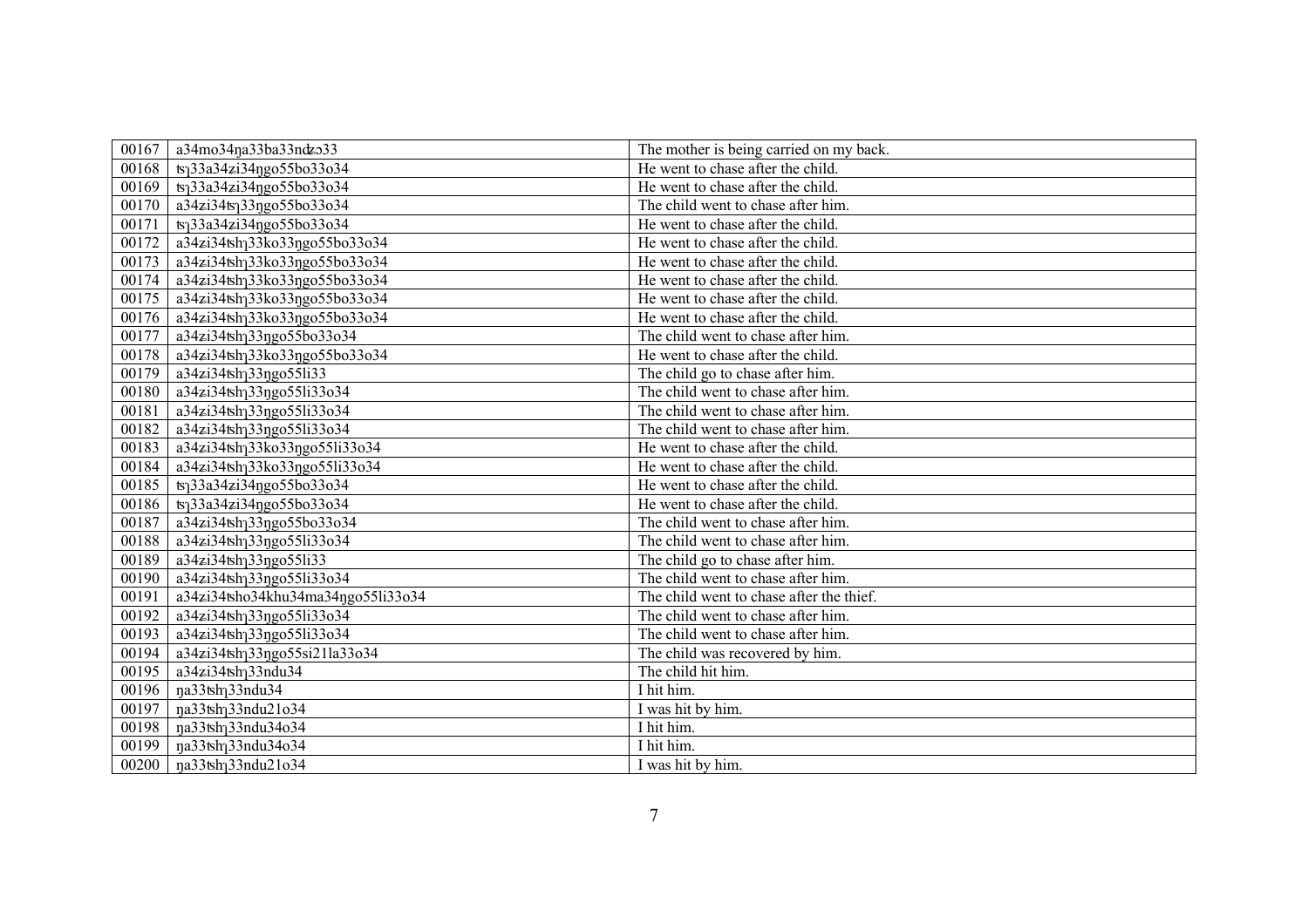| 00201 | na33tsh <sub>1</sub> 33ndu34o34                                         | I hit him.                                          |
|-------|-------------------------------------------------------------------------|-----------------------------------------------------|
| 00202 | na33tsh <sub>1</sub> 33ndu21na33o34                                     | I was hit by him to the extent that I felt painful. |
| 00203 | na33tsh <sub>1</sub> 33ndu21o34                                         | I was hit by him.                                   |
| 00204 | na33tshq33ndu21tshq21lo33bq34o34                                        | I was hit once by him.                              |
| 00205 | na33tsh <sub>1</sub> 33ndu21o34                                         | I was hit by him.                                   |
| 00206 | na33tsh <sub>1</sub> 33ndu21tsh <sub>1</sub> 21lo33b <sub>1</sub> 34o34 | I was hit once by him.                              |
| 00207 | na33tsh <sub>1</sub> 33ndu21tsh <sub>1</sub> 21lo33b <sub>1</sub> 34o34 | I was hit once by him.                              |
| 00208 | khu33na33ndu21tshq21lo33bq34o34                                         | The dog was hit once by me.                         |
| 00209 | khu33na33ndu21tshq21lo33bq34o34                                         | The dog was hit once by me.                         |
| 00210 | khu33na33si21ndu21o34                                                   | The dog was hit by me.                              |
| 00211 | na33khu33ndu21o34                                                       | I hit the dog.                                      |
| 00212 | na33khu33ndu21o34                                                       | I hit the dog.                                      |
| 00213 | khu33na33ndu21o34                                                       | The dog was hit by me.                              |
| 00214 | khu33na33ko33ndu34o34                                                   | The dog was hit by me.                              |
| 00215 | na33khu133ci55o34                                                       | I was bitten by the dog.                            |
| 00216 | na33khu33ndu21o34                                                       | I hit the dog.                                      |
| 00217 | na33khu33ndu21o34                                                       | I hit the dog.                                      |
| 00218 | na33khu33ci55o34                                                        | I was bitten by the dog.                            |
| 00219 | khu33yo33si21ndu21o34                                                   | The dog was hit by the bear.                        |
| 00220 | khu33yo33si21ndu21o34                                                   | The dog was hit by the bear.                        |
| 00221 | khu33na33si21ndu21o34                                                   | The dog was hit by me.                              |
| 00222 | ŋa33khui33ndu21o34                                                      | I hit the dog.                                      |
| 00223 | khu33ŋa33ndu21su33                                                      | The one who hit the dog is me.                      |
| 00224 | khu33na33ndu21su33                                                      | The one who hit the dog is me.                      |
| 00225 | khu33na33si21ndu21o34                                                   | The dog was hit by me.                              |
| 00226 | khw33na33si21ni21vi55ndu21o34                                           | The dog was hit twice by me.                        |
| 00227 | na33khu33ni21vi55ndu21o34                                               | I hit the dog twice.                                |
| 00228 | na33khu33ni21vi55ndu21o34                                               | I hit the dog twice.                                |
| 00229 | khu33(P)na33si21ni21vi55ndu21o34                                        | The dog was hit twice by me.                        |
| 00230 | ŋa33tsh <sub>1</sub> 33ni21vi55ndu21o34                                 | I hit him twice.                                    |
| 00231 | na33tshq33ni21vi55ndu21o34                                              | I hit him twice.                                    |
| 00232 | na33tsh <sub>1</sub> 33ni21vi55ndu21o34                                 | I hit him twice.                                    |
| 00233 | tsh <sub>1</sub> 33na33si21ni21vi55ndu21o34                             | He was hit twice by me.                             |
| 00234 | na33tsh <sub>1</sub> 33ni21vi55ndu21o34                                 | I hit him twice.                                    |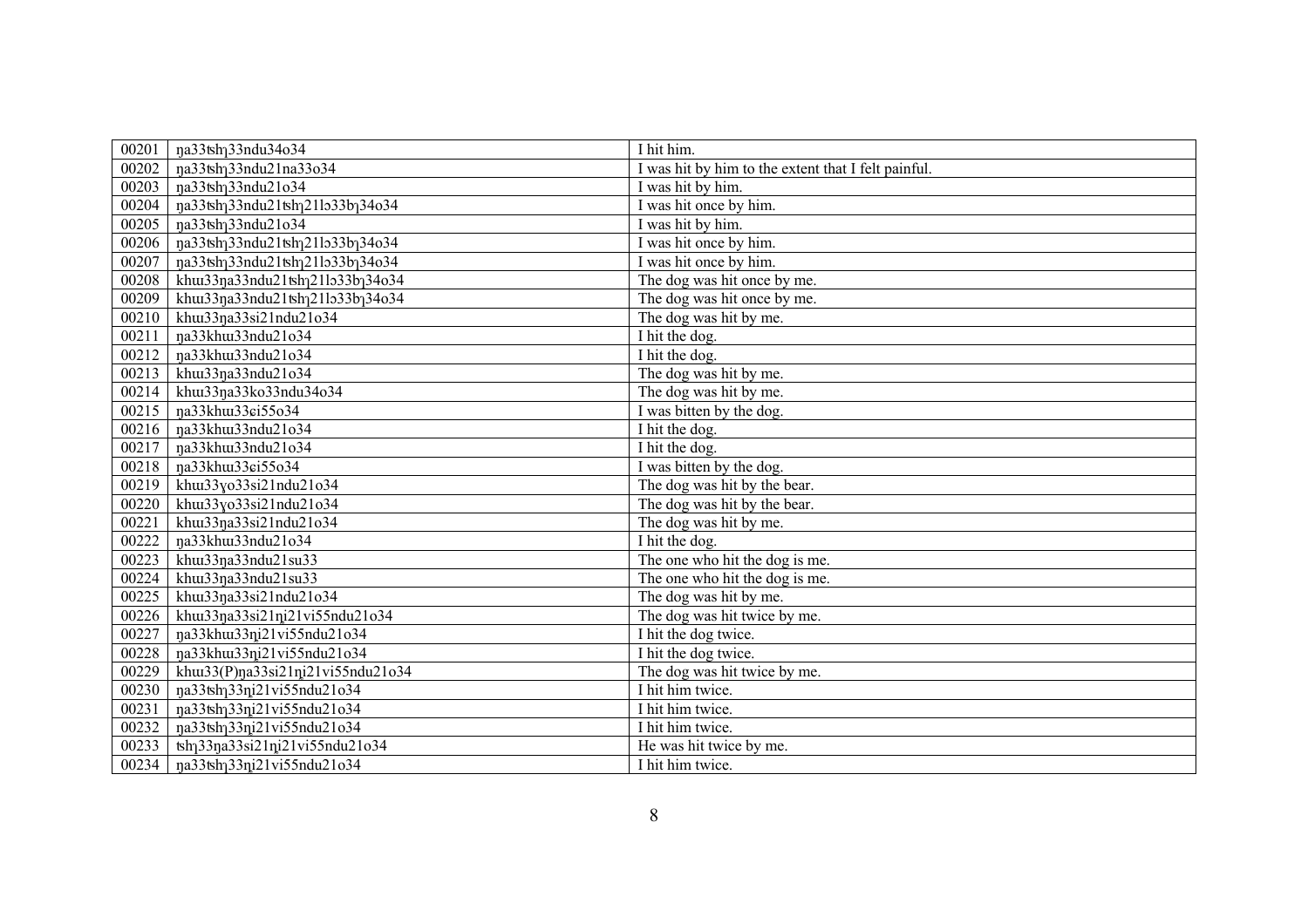| 00235 | na33tsh <sub>1</sub> 33ni21vi55ndu21o34                  | I hit him twice.                          |
|-------|----------------------------------------------------------|-------------------------------------------|
| 00236 | tsh <sub>1</sub> 33na33si21ni21vi55ndu21o34              | He was hit twice by me.                   |
| 00237 | khw33na33si21ni21vi55ndu21o34                            | The dog was hit twice by me.              |
| 00238 | khw33na33si21ni21vi55ndu21o34                            | The dog was hit twice by me.              |
| 00239 | na33tsh <sub>1</sub> 33ndu21ni21vi55b <sub>1</sub> 21o34 | I was hit twice by him.                   |
| 00240 | na33ndu21ni21vi55b121o34                                 | (Something/someone) was hit twice by me.  |
| 00241 | na33tsh <sub>1</sub> 33ndu21ni21vi55b <sub>1</sub> 21o34 | I was hit twice by him.                   |
| 00242 | bu338133tsho34thu33                                      | The snake bite(people).                   |
| 00243 | tsho33a34mo34ku33                                        | Someone call the mother.                  |
| 00244 | tsho33na34ku33                                           | Someone call me.                          |
| 00245 | tsho33na34ku33                                           | Someone call me.                          |
| 00246 | tsho33na34ku33                                           | Someone call me.                          |
| 00247 | tsho21yo33tsho33ndu21                                    | They were hit by someone.                 |
| 00248 | tsho33tsho21yo33ndu21                                    | Someone was hit by them/Someone hit them. |
| 00249 | tsho21tsho33ndu21                                        | They were hit by someone.                 |
| 00250 | $\frac{\text{tho21}}{\text{v033}}$ tho 33ndu34           | They hit someone.                         |
| 00251 | tsho21(yo34)tsho33ndu34                                  | They hit someone.                         |
| 00252 | tsho21(yo34)tsho33ndu34                                  | They hit someone.                         |
| 00253 | tsho21(yo34)tsho33ndu34                                  | They hit someone.                         |
| 00254 | $\frac{\tanh(21(\gamma_0)^2)}{\tanh(33)}$                | They were hit by someone.                 |
| 00255 | tsho21yo33tsho33ndu34                                    | They hit someone.                         |
| 00256 | tsho21yo33tsho33ndu21                                    | They were hit by someone.                 |
| 00257 | tsho33tsho21(yo34)ndu34                                  | Someone hit them.                         |
| 00258 | tsho33tsho21yo33ndu34                                    | Someone hit them.                         |
| 00259 | tsho33tsho21yo33ndu34                                    | Someone hit them.                         |
| 00260 | tsho33tsho21yo33ndu34                                    | Someone hit them.                         |
| 00261 | tsho33tsho21yo33ndu21                                    | Someone was hit by them/Someone hit them. |
| 00262 | tsho33tsho21yo33ndu34                                    | Someone hit them.                         |
| 00263 | tsho33tsho21yo33ndu34                                    | Someone hit them.                         |
| 00264 | tsho33tsho21yo33ndu34                                    | Someone hit them.                         |
| 00265 | tsho33tsho21yo33ndu34                                    | Someone hit them.                         |
| 00266 | tsho33tsho21yo33ndu21                                    | Someone was hit by them/Someone hit them. |
| 00267 | tsho33tsho21yo33ndu21                                    | Someone was hit by them/Someone hit them. |
| 00268 | tsho33tsho21yo33ndu34                                    | Someone hit them.                         |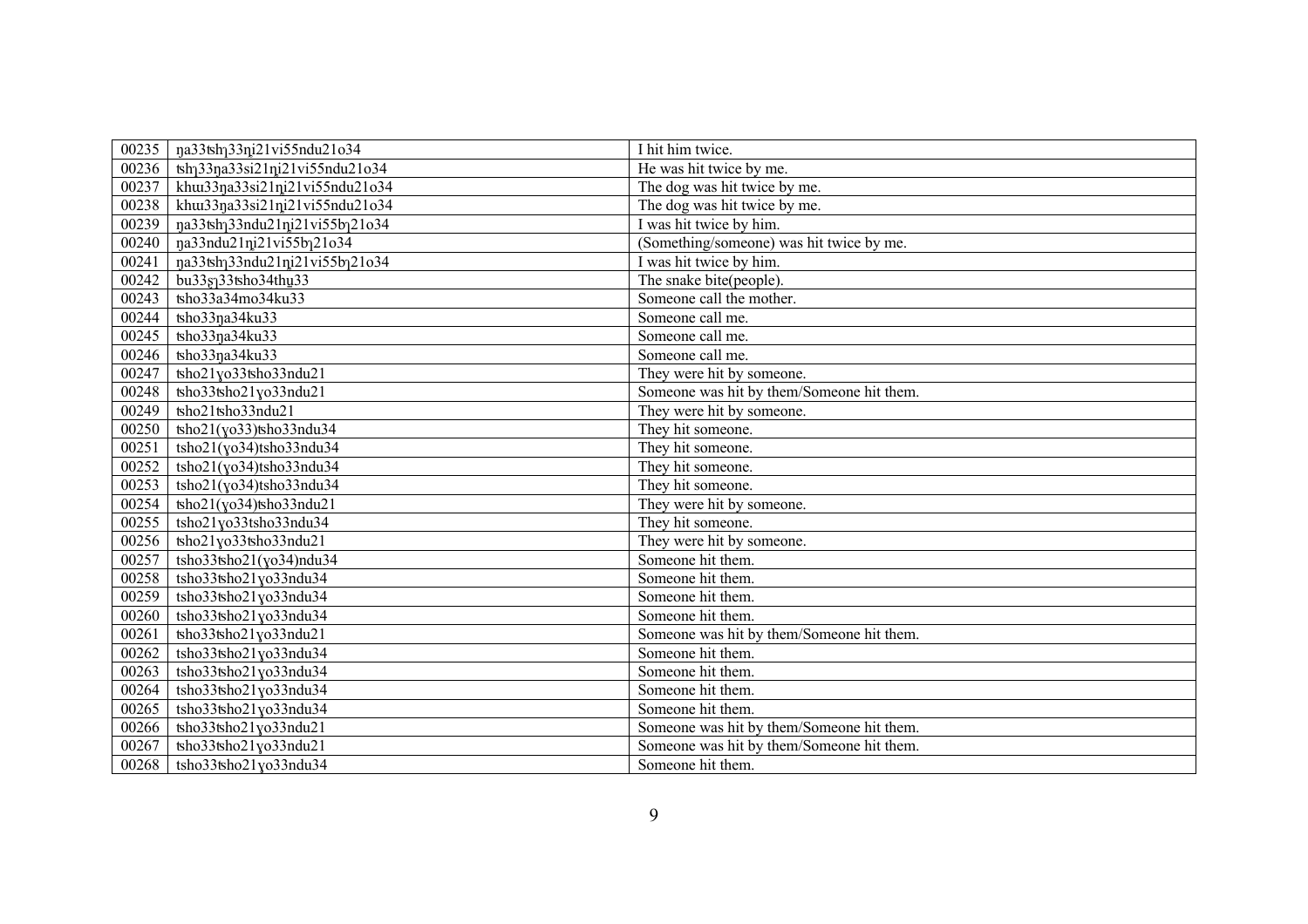| 00269 | tsho33zu33si34bo33o34                                                     | (Someone) was caught by someone.                                             |
|-------|---------------------------------------------------------------------------|------------------------------------------------------------------------------|
| 00270 | tsho33zu33si34bo33o33                                                     | (Someone) was caught by someone.                                             |
| 00271 | tsho33zo33si34bo33o34                                                     | (Someone) was caught by someone.                                             |
| 00272 | tsho33zo33si34bo33o34                                                     | (Someone) was caught by someone.                                             |
| 00273 | tsho33zo33si34bo33o34                                                     | (Someone) was caught by someone.                                             |
| 00274 | tei33tsha21tsho33po55si21ta33mu33ka55(P) tsho33zua55si21<br>bo33o34       | The police sent someone to catch Muga/Someone sent the police to catch Muga. |
| 00275 | mu33ka55tei33tsa21zu33si34bo33o34                                         | Muga was caught by the police.                                               |
| 00276 | mu33ka55tei33tsa21zu33si34bo33o34                                         | Muga was caught by the police.                                               |
| 00277 | mu33ka55tei33tsa21zu33si34bo33o34                                         | Muga was caught by the police.                                               |
| 00278 | mu33ka55tei33tsa21zu33si34bo33o34                                         | Muga was caught by the police.                                               |
| 00279 | mu33ka55tci33tsa21zu33si34bo33o34                                         | Muga was caught by the police.                                               |
| 00280 | tei33tsha21tsho33po55si21ta33mu33ka55(Puz21zu33)tsho33zu33si34b<br>033034 | The police sent someone to catch Muga/Someone sent the police to catch Muga. |
| 00281 | mu33ka55tei33tsa21zu33si34bo33o34                                         | Muga was caught by the police.                                               |
| 00282 | mu33ka55tsho33zu33si34bo33o34                                             | Muga was caught (By someone).                                                |
| 00283 | a34zi34i33ti34ga55                                                        | The child gets dressed.                                                      |
| 00284 | va55ga33tshq34gu33de33a34zi33ka55                                         | Put this dress on the child/This dress for children.                         |
| 00285 | i33ti34tshq34gu33de33a34zi33ka55                                          | Put this dress on the child/This dress for children.                         |
| 00286 | a34zi34du33bo33o34                                                        | The child went out.                                                          |
| 00287 | a34zi34(P)du33z <sub>1</sub> 33o34                                        | The child went out.                                                          |
| 00288 | a34zi34(P)dui21bo34gui21bo33o34                                           | The child went out to paly.                                                  |
| 00289 | a34zi34bi55bo33o34                                                        | The child went out.                                                          |
| 00290 | a34zi34bi55bo33                                                           | The child go out.                                                            |
| 00291 | a34zi33bu34hi33tco34gu121z <sub>1</sub> 33dzu34                           | Let the child go out to play.                                                |
| 00292 | a34zi33bu34hi33tco34gu21z <sub>1</sub> 33dzu34                            | Let the child go out to play.                                                |
| 00293 | hi33teo34gut21z <sub>1</sub> 33teo34                                      | let (someone) go out to play.                                                |
| 00294 | a34zi34hi33tco34bi55z <sub>1</sub> 33tco34(Error)                         | Let the child go out to play.                                                |
| 00295 | $\frac{\tanh{33mu21pa55(P)}dx}{33nds33}$                                  | He is riding a horse.                                                        |
| 00296 | tsh <sub>1</sub> 33mu21pa55(P)dz <sub>1</sub> 33ndzo33                    | He is riding a horse.                                                        |
| 00297 | tsh <sub>1</sub> 33mu33dz <sub>1</sub> 33ndzo33                           | He is riding a horse.                                                        |
| 00298 | mu33dz <sub>1</sub> 33ku34                                                | (Some one) is riding a horse.                                                |
| 00299 | mu33dz <sub>1</sub> 33ndz <sub>333</sub>                                  | (Some one) is riding a horse.                                                |
| 00300 | tsh <sub>1</sub> 33mu33dz <sub>1</sub> 33ku34ku33                         | Is he riding a horse?                                                        |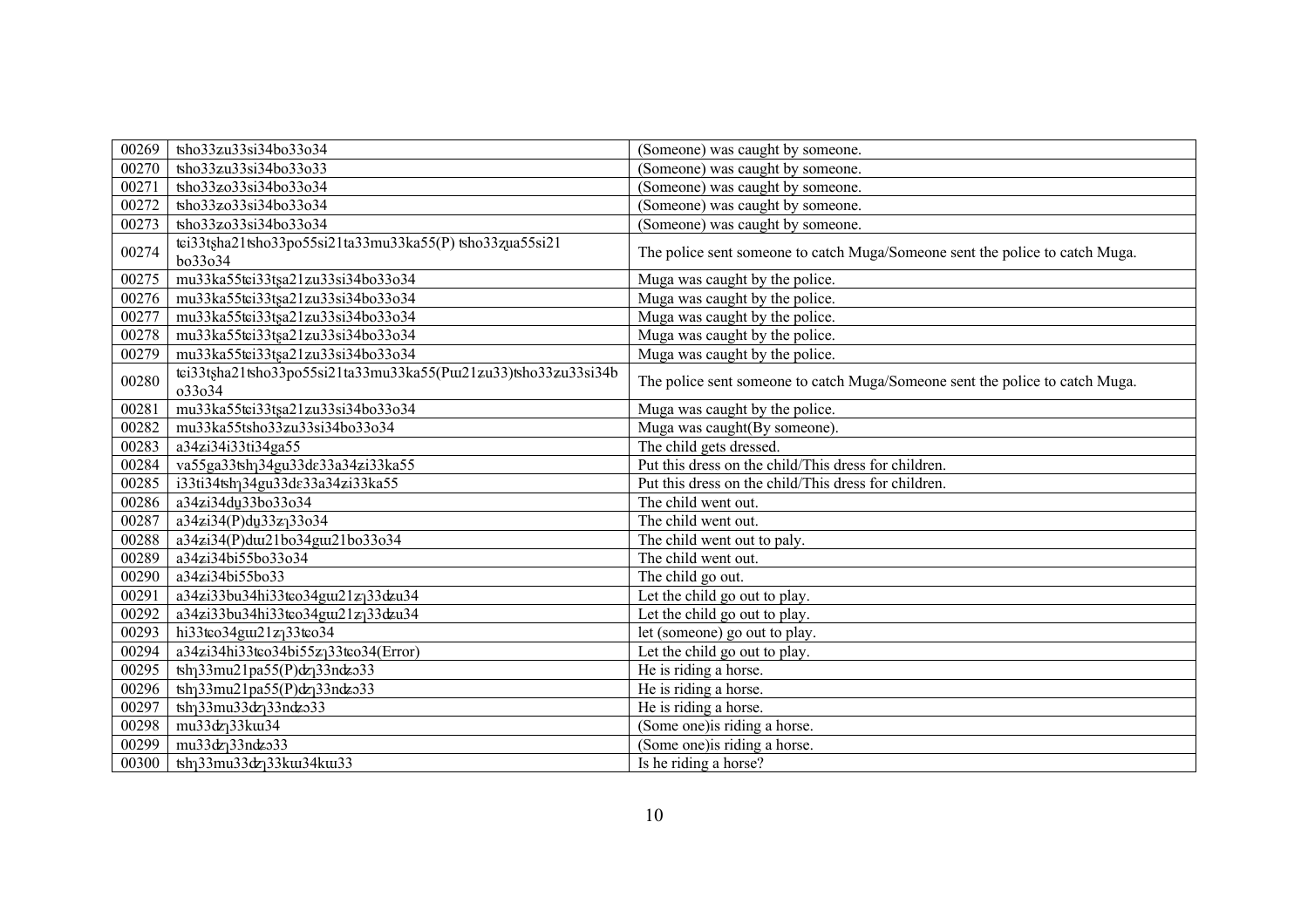| 00301 | tsh <sub>1</sub> 33mu33dz <sub>1</sub> 33ku34ku33                     | Is he riding a horse?               |
|-------|-----------------------------------------------------------------------|-------------------------------------|
| 00302 | tsh <sub>1</sub> 33mu33dz <sub>1</sub> 33ndzo33                       | He is riding a horse                |
| 00303 |                                                                       | Is he riding a horse?               |
| 00304 | tsh <sub>1</sub> 33(P)mu33dz <sub>1</sub> 33(P)ndzo34ndzo33           | Is he riding a horse?               |
| 00305 | mu33ka55bu34mu21pa55tshq34ma34dzq33dzu34                              | Let Muga ride this horse.           |
| 00306 | mu21pa55tshq34ma34le33(P)de33mu33ka55bq34dzq33teo34                   | Let this horse was ridden by Muga.  |
| 00307 | mu21pa55tsh <sub>1</sub> 34ma34mu33ka55bu34dz <sub>1</sub> 33dzu34    | Let this horse was ridden by Muga.  |
| 00308 | mu21pa55tsh <sub>1</sub> 34ma34de33mu33ka55bu4dz <sub>1</sub> 33teo34 | Let this horse was ridden by Muga.  |
| 00309 | tu33nu341134                                                          | Present (something) to you.         |
| 00310 | mu21pa55tsh <sub>1</sub> 34ma34mu33ka55dz <sub>1</sub> 33ndzo33       | This horse is being ridden by Muga. |
| 00311 | mu21pa55tsh <sub>1</sub> 34ma34mu33ka55(P)ts <sub>1</sub> 33ndzo33    | The horse was lent by Muga.         |
| 00312 | mu33ka55dz <sub>1</sub> 33ndzo33                                      | (Something) was ridden by Muga.     |
| 00313 | mu21pa55tsh <sub>1</sub> 34ma34(P)mu33ka55dz <sub>1</sub> 33ndzo33    | This horse is being ridden by Muga. |
| 00314 | mu21pa55tsh <sub>1</sub> 34ma34de33mu33ka55bu34dz <sub>1</sub> 33     | Let this horse was ridden by Muga.  |
| 00315 | tei21po21bu33o34                                                      | The rope get loosed.                |
| 00316 | tei21po21bu33la33o34                                                  | The rope get loosed.                |
| 00317 | zi21po21bu33o34                                                       | The rope get loosed.                |
| 00318 | teo21po21tsh <sub>1</sub> 34tei34phu33su33la33                        | Loosen up this rope.                |
| 00319 | tei21po21tsh <sub>1</sub> 34tei34phu33                                | Untie this rope.                    |
| 00320 | $\overline{\text{te}21\text{po}21}$ tsh <sub>1</sub> 34tei34phu33     | Untie this rope.                    |
| 00321 | tei21po21tsh <sub>1</sub> 34tei34bu33o34                              | This rope get loosed.               |
| 00322 | na33phu33ko34sa33o34                                                  | (Something) was loosen up by me.    |
| 00323 | tei21po21tshq34tei34i33phu33ko34sa33o34                               | This rope was loosen up by him.     |
| 00324 | na33tei21po21tshq34tei34phu33o34                                      | I untied this rope.                 |
| 00325 | tei21po21tsh <sub>1</sub> 34tei34phu33                                | (Someone) untie this rope.          |
| 00326 | na33tei21po21tshq34tei34phu33                                         | I untie this rope.                  |
| 00327 | na33(P)tei21po21tshq34tei34phu33                                      | I untie this rope.                  |
| 00328 | na33tei21po21tshq34tei34phu33                                         | I untie this rope.                  |
| 00329 | na33tei21po21tshq34tei34phu33                                         | I untie this rope.                  |
| 00330 | tei33po21tsh <sub>1</sub> 34tei34na33phu33                            | This rop, I untie.                  |
| 00331 | teo21po21tshq34tei34di33qa33bu34phu33dzu34                            | Let me untie this rope.             |
| 00332 | teo21po21tshq34tei34de33qa33bu34(P)phu33dzu34                         | Let me untie this rope.             |
| 00333 | na33tei21po21tshq34tei34phu33o34                                      | I untied this rope.                 |
| 00334 | na33tei21po21tshq34tei34phu33o34                                      | I untied this rope.                 |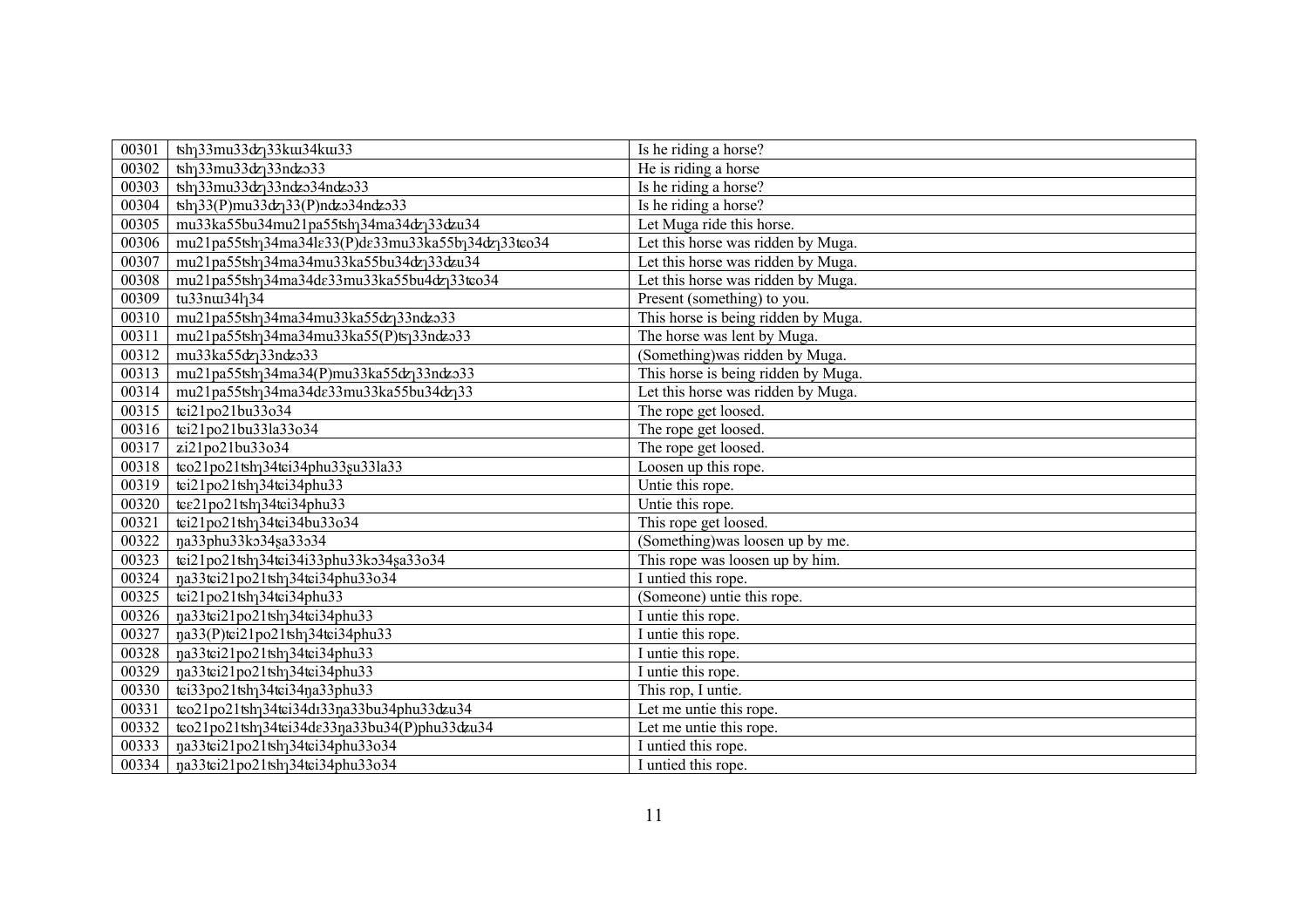| 00335 | tee33po21tsh <sub>1</sub> 34tei34bu33z <sub>1</sub> 33o34                   | This rope loosened.                                  |
|-------|-----------------------------------------------------------------------------|------------------------------------------------------|
| 00336 | na33hu33tshq34tei34ni21lo34                                                 | After I smell this fish,                             |
| 00337 | na33hu33tsh134tei34ni21                                                     | I smell this fish.                                   |
| 00338 | dza34ni33o34                                                                | It smells like rice.                                 |
| 00339 | dza33tsh <sub>1</sub> 34gu134ni33o34(Error)                                 | It smells like this rice.                            |
| 00340 | dza34ni33o34                                                                | It smells like rice.                                 |
| 00341 | dza34ni33o34                                                                | It smells like rice.                                 |
| 00342 | tshu33thu33tsh <sub>1</sub> 34tei34na33ni33o34                              | I have smelt the smell(aroma) of this dish.          |
| 00343 | na33b134tshu33thu33tsh134tei34ni21hu34                                      | Let me smell this dish.                              |
| 00344 | i33ti34tshq34gu33a34zi33ka55                                                | This dress for children.                             |
| 00345 | i33ti34tsh <sub>1</sub> 34gu33a34zi33ka55                                   | This dress for children.                             |
| 00346 | i33ti34tshq34gu34(P)di33a34zi33ka55                                         | Put this dress on the child/This dress for children. |
| 00347 | i33ti34tshq34gu33a34zi33ka55                                                | This dress for children.                             |
| 00348 | i33(P)ti34tsh <sub>1</sub> 34gu33di33a34zi33ka55                            | Put this dress on the child/This dress for children. |
| 00349 | i33ti34tsh <sub>1</sub> 34gu34di33a34zi33ka55                               | Put this dress on the child/This dress for children. |
| 00350 | i33ti34tshq34gu34di33a34zi33ka55                                            | Put this dress on the child/This dress for children. |
| 00351 | na33b134tshtu33thtu33tsh134tei34htu21teo34                                  | Let me have a look at this dish.                     |
| 00352 | na33bu34tshu33thu33tshq34tei34hu121teo34                                    | Let me have a look at this dish.                     |
| 00353 | tshu33thu33tshq34tei34(P)to33si34na33po34la33                               | Carry this dish over for me to have a look.          |
| 00354 | tshu33thu33tshq34tei33to33si34qa33po34la33                                  | Carry this dish over for me to have a look.          |
| 00355 | thu33tshu33tshq34tei33to33si34qa33po34la33                                  | Carry this dish over for me to have a look.          |
| 00356 | tshu33thu33tshq34tei34to33si34na33po34la33                                  | Carry this dish over for me to have a look.          |
| 00357 | tshu33thu33tsh <sub>1</sub> 34tei34to33si34na33po34la33o34                  | (Someone)carried this dish over and showed me.       |
| 00358 | $la21bu33(P)z_133dzu33ndz33$                                                | The cattle are eating grass.                         |
| 00359 | la21bu33bu34z <sub>1</sub> 33dzu33dzu34                                     | Let the cattle eat grass.                            |
| 00360 | la21bu33bu34(P)z <sub>1</sub> 33dzu33eu34                                   | Let the cattle eat grass.                            |
| 00361 | la21bu33bu34z <sub>1</sub> 33dzu33eu34                                      | Let the cattle eat grass.                            |
| 00362 | he33tsh <sub>1</sub> 33tsh <sub>1</sub> 34ma34eu33s <sub>1</sub> 33eu34hu34 | Make the bird sing and have a look at.               |
| 00363 | he33tsh <sub>1</sub> 33tsh <sub>1</sub> 34ma34eu33(P)§133(P)hu34            | Make the bird sing and have a look at.               |
| 00364 | ŋa33thw21z <sub>1</sub> 33hw21                                              | I read a book.                                       |
| 00365 | thu $21z$ <sup>33</sup> hu $21ndz$ <sup>33</sup>                            | (Someone) is reading.                                |
| 00366 | na33thu21z <sub>1</sub> 33hu21                                              | I read a book.                                       |
| 00367 | ni55thu21z <sub>1</sub> 33d133na33po34                                      | Show me your book.                                   |
| 00368 | ni55thui21z <sub>1</sub> 33di33na33po34                                     | Show me your book.                                   |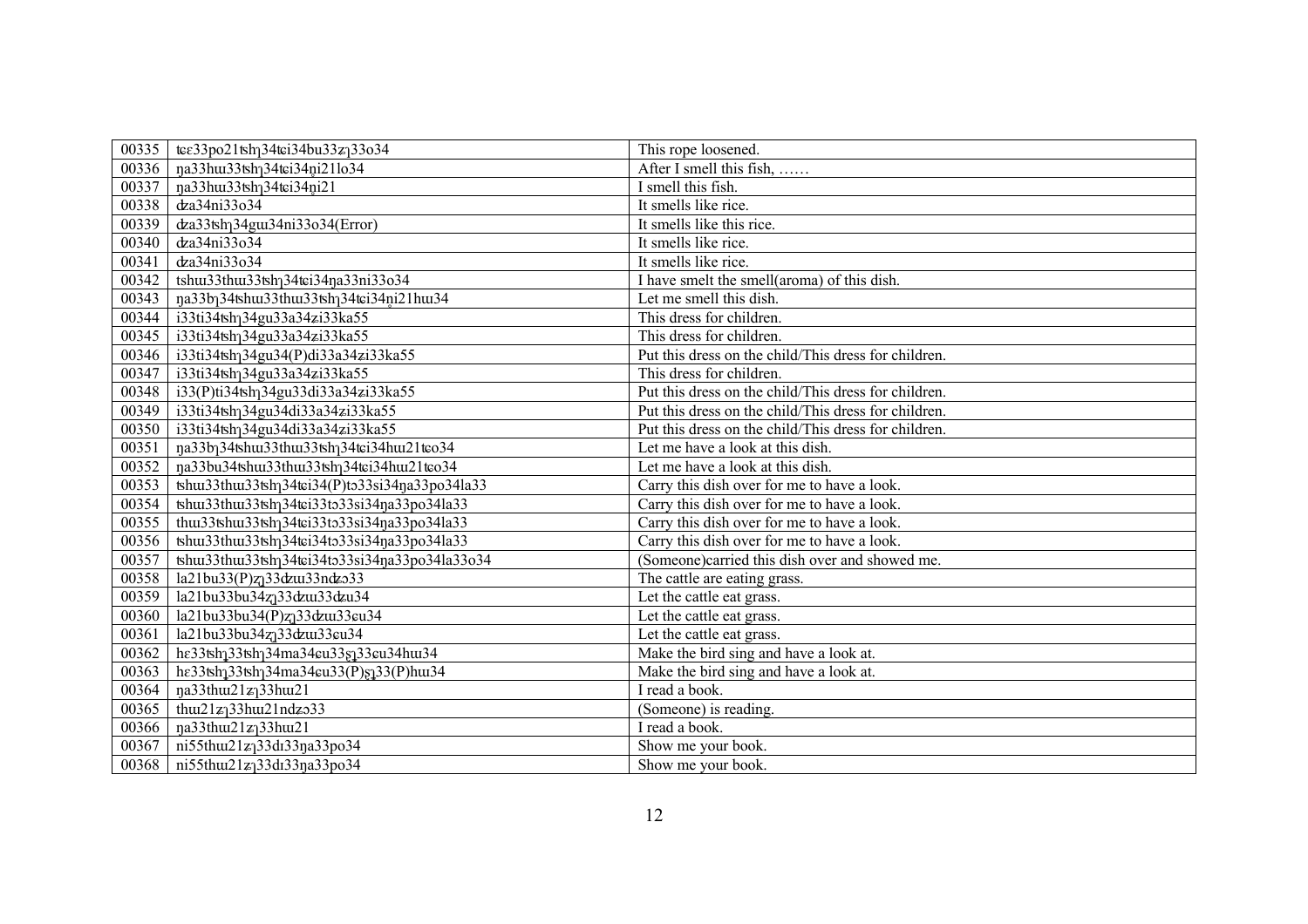| 00369 | ni55thu21z <sub>1</sub> 33de33teo21po21po21                                             | Show (your) friends your book.                    |
|-------|-----------------------------------------------------------------------------------------|---------------------------------------------------|
| 00370 | ni55thui21z <sub>1</sub> 33di33na33po34                                                 | Show me your book.                                |
| 00371 | na33bu34hu121tcu34                                                                      | Show me (something).                              |
| 00372 | $ni55thu21z_133(P)$ de33(P)na33(P)bq34hu21                                              | Show me your book.                                |
| 00373 | ni55thui21zj33di33na33po34                                                              | Show me your book.                                |
| 00374 | ni55thui21zj33di33na33po34                                                              | Show me your book.                                |
| 00375 | ni55thu121z <sub>1</sub> 33di33na33po34                                                 | Show me your book.                                |
| 00376 | $\overline{\text{ni55}}$ thus21z <sub>1</sub> 33 <sub>n</sub> a33b <sub>1</sub> 34hus21 | Let me have a look at your book.                  |
| 00377 | thu21z <sub>1</sub> 33de33na33bu34hu21                                                  | Let me have a look at the book.                   |
| 00378 | mu21pa55di33ko34ts <sub>1</sub> 33                                                      | Give him the horse to ride.                       |
| 00379 | mu33ka55de33ko34ts <sub>1</sub> 33                                                      | (The horse) was given to him to ride by Muga.     |
| 00380 | mu21pa55di33ko34ts <sub>1</sub> 33                                                      | Give him the horse to ride.                       |
| 00381 | de33na33po34                                                                            | Show me (something).                              |
| 00382 | de33ŋa33po34                                                                            | Show me (something).                              |
| 00383 | ka33na33po34                                                                            | Show me (something).                              |
| 00384 | cu33na33po34                                                                            | Show me (something) (slang).                      |
| 00385 | su33na33po34                                                                            | Show me (something) (slang).                      |
| 00386 | ni55thu21z <sub>1</sub> 33de33na33po34                                                  | Show me your book.                                |
| 00387 | thui21zj33na33bj34                                                                      | Give the book to me.                              |
| 00388 | thui21z <sub>1</sub> 33na33b <sub>1</sub> 21ta33o34(?)                                  | I've already given the book.                      |
| 00389 | thui21zj33na33bj34o34                                                                   | The book has been given to me.                    |
| 00390 | na33bu34o34                                                                             | (something) has been given to me.                 |
| 00391 | na33bu34ta33                                                                            | (Something) has been given to me.                 |
| 00392 | na33b121ta33o34                                                                         | I have given (something).                         |
| 00393 | na33bu34ta33o34                                                                         | (something) has been given to me.                 |
| 00394 | na33b121ta33o34                                                                         | I have given (something).                         |
| 00395 | thu21z <sub>1</sub> 33na33b <sub>1</sub> 21ta33o34                                      | I have given the book.                            |
| 00396 | thui21z <sub>1</sub> 33na33bu34ta33o34                                                  | The book has been given to me.                    |
| 00397 | na33i21kho33go55                                                                        | I close the door.                                 |
| 00398 | i21kho21na33b134(P)go55ta33o34                                                          | The door was closed by me(?Let me shut the door). |
| 00399 | tsh <sub>1</sub> 33 <sub>s</sub> u <sub>34la33o34</sub>                                 | (Someone)came to see him.                         |
| 00400 | tsh <sub>1</sub> 33 <sub>s</sub> u21li33o34                                             | He went to look for (somebody/something).         |
| 00401 | $tsh$ <sub>1</sub> 33 <sub>su34li33</sub>                                               | (Someone)go to look for him.                      |
| 00402 | tsh <sub>1</sub> 33 <sub>s</sub> u21li33o34                                             | He went to look for (somebody/something).         |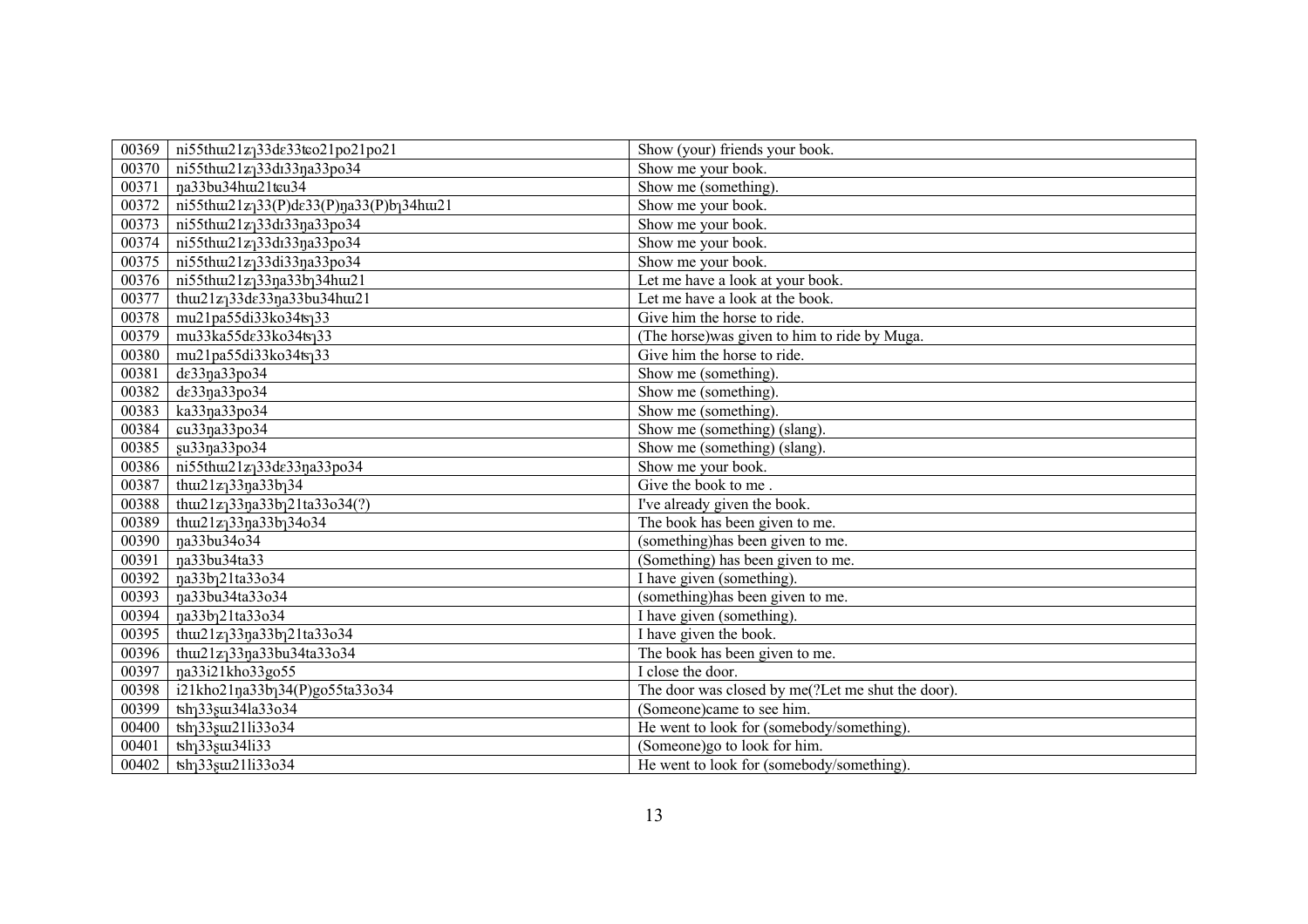| 00403 | $\text{tsh}_133\text{su}_341i33$                        | (Someone)go to look for him.              |
|-------|---------------------------------------------------------|-------------------------------------------|
| 00404 | tsh <sub>1</sub> 33 <sub>s</sub> u21li33o34             | He went to look for (somebody/something). |
| 00405 | tsh <sub>1</sub> 33 <sub>s</sub> u21li33o34             | He went to look for (somebody/something). |
| 00406 | tsh <sub>1</sub> 33 <sub>s</sub> u21li33o34             | He went to look for (somebody/something). |
| 00407 | tsh <sub>1</sub> 33g <sub>1</sub> 34li33o34             | (Someone) went to see him off.            |
| 00408 | tsh <sub>1</sub> 33 <sub>s</sub> u21li33o34             | He went to look for (somebody/something). |
| 00409 | tsh <sub>1</sub> 33 <sub>s</sub> u <sub>34li33o34</sub> | (Someone) went to look for him.           |
| 00410 | $\text{tsh}_133\text{su}_341\text{i}33$                 | (Someone)go to look for him.              |
| 00411 | na33ndu34                                               | (Someone)hit me.                          |
| 00412 | na33ndu21                                               | $\overline{I}$ hit (someone).             |
| 00413 | na33ndu21                                               | I hit (someone).                          |
| 00414 | na33ndu34                                               | (Someone)hit me.                          |
| 00415 | na33ndu21                                               | $\overline{I}$ hit (someone).             |
| 00416 | na33na33o34                                             | I'm sick.                                 |
| 00417 | na33na33                                                | I'm sick/ I fell pain.                    |
| 00418 | na34na33                                                | (Someone)ask me.                          |
| 00419 | na34na33                                                | (Someone)ask me.                          |
| 00420 | na34na33                                                | (Someone)ask me.                          |
| 00421 | na33na33                                                | I ask (someone)/I listen to (something).  |
| 00422 | na34na33                                                | (Someone)ask me.                          |
| 00423 | na34na33o34                                             | (Someone)asked me.                        |
| 00424 | na34na33o34                                             | (Someone)asked me.                        |
| 00425 | na33ko34na33                                            | I ask him.                                |
| 00426 | na33ko34na33                                            | I ask him.                                |
| 00427 | na33ko34na33                                            | I ask him.                                |
| 00428 | $tsh$ <sub>1</sub> 33 $n$ a34 $n$ a33                   | He asks me.                               |
| 00429 | $tsh133na34na33$                                        | He asks me.                               |
| 00430 | na33ko34na33                                            | I ask him.                                |
| 00431 | na33ko55na33                                            | I ask him.                                |
| 00432 | na33ko34na33                                            | I ask him.                                |
| 00433 | tsh <sub>1</sub> 33na34na33o34                          | He asked me.                              |
| 00434 | na33tshq33cu33tshq21lo33bq34                            | I was hit once by him.                    |
| 00435 | a34ne34khua33ei55                                       | The cat is bitten by the dog.             |
| 00436 | khu33a34ne34ei55                                        | The dog bit the cat.                      |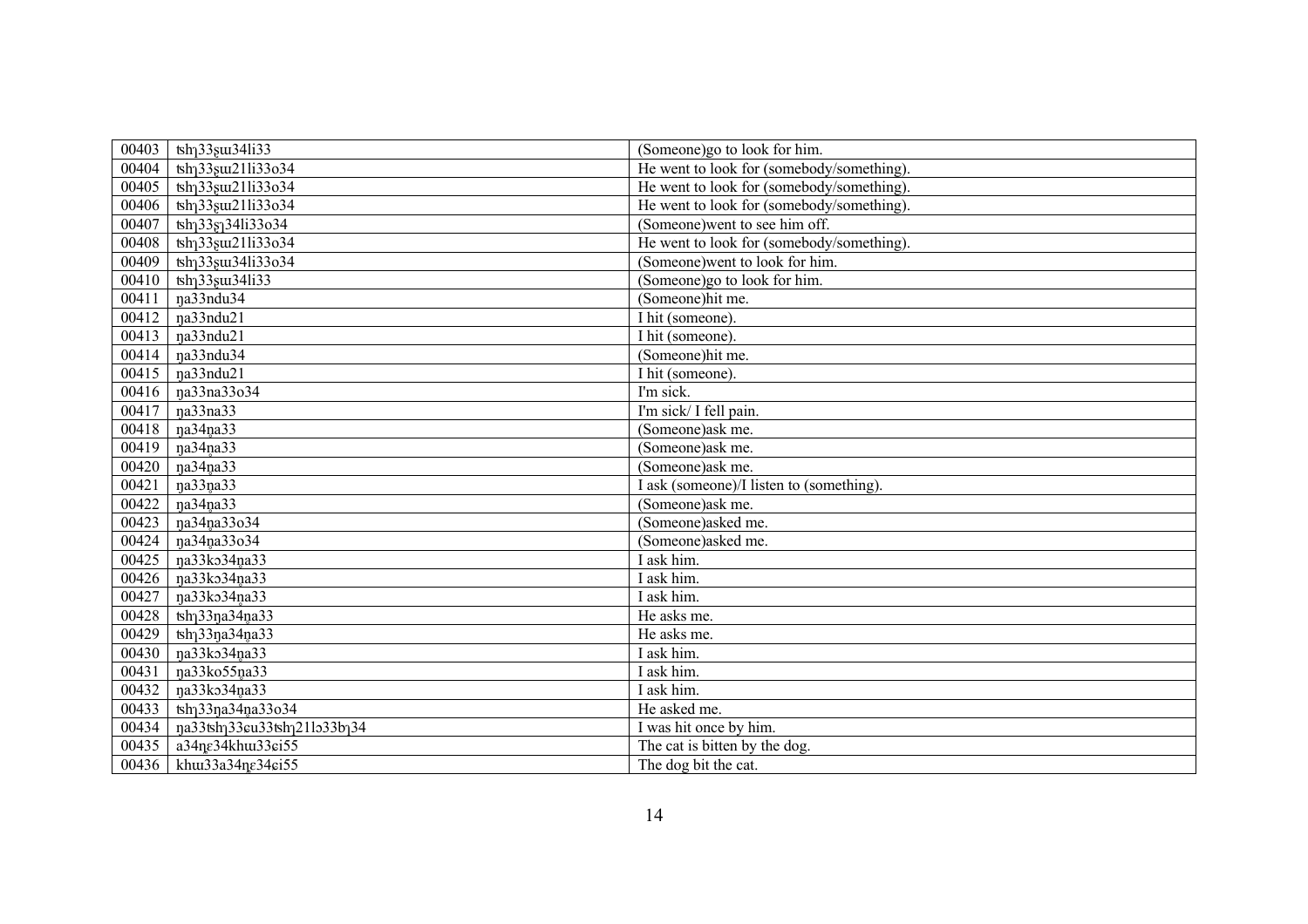| 00437 | khui33a34ne34ei55                                                | The dog bit the cat.                                  |
|-------|------------------------------------------------------------------|-------------------------------------------------------|
| 00438 | khu33a34ne34ei55                                                 | The dog bit the cat.                                  |
| 00439 | a34ne34khui33ei55                                                | The cat is bitten by the dog.                         |
| 00440 | khui33a34ne34ei55                                                | The dog bit the cat.                                  |
| 00441 | khu $33a34n\varepsilon34\sin 55$                                 | The dog bit the cat.                                  |
| 00442 | a34ne34khui33ei55                                                | The cat is bitten by the dog.                         |
| 00443 | khw33tshq34ma34a34ma34kw21ei55o34                                | This dog was bitten by that dog.                      |
| 00444 | khu33tshq34ma34a34ma34ku121ci55o34                               | This dog was bitten by that dog.                      |
| 00445 | khuu33tshq34ma34a34ma34ei55o55                                   | This dog bit that dog.                                |
| 00446 | a33di34ma34kuz1ci55o34                                           | (Something) was bitten by that (dog).                 |
| 00447 | khuu33tshq34ma34a33di34ma34ei55o34                               | This dog bit that dog.                                |
| 00448 | khuu33tshq34ma34a33di34ma34ei55o55                               | This dog bit that dog.                                |
| 00449 | khuu33tshq34ma34a33di34ma34ei55                                  | This dog bites that dog.                              |
| 00450 | khu33tsh <sub>1</sub> 34ma34a33di34ma34ei55z <sub>1</sub> 33o34  | This dog went to bite that do.                        |
| 00451 | khw33tsh <sub>1</sub> 34ma34a33di34ma33ei55                      | This dog bites that dog.                              |
| 00452 | khw33tshq34ma34a33dzq34ma34ei55o34                               | This dog bit that dog.                                |
| 00453 | khuu33tshq34ma34a33dzq34ma34kuu21nuu21(P)ei55o55                 | This dog was bitten by that dog.                      |
| 00454 | khu33(P)tsh <sub>1</sub> 34ma34a33di34ma34ku121ci55o55           | This dog was bitten by that dog.                      |
| 00455 | khw33tsh <sub>1</sub> 34ma34a33dz <sub>1</sub> 34ma34kw21ei55o55 | This dog was bitten by that dog.                      |
| 00456 | khu33tshq34ma34a33dzq34ma34ku121ci55o34                          | This dog was bitten by that dog.                      |
| 00457 | khu33tsh <sub>1</sub> 34ma34a33dz <sub>1</sub> 34ma34ei55        | This dog bites that dog.                              |
| 00458 | a34ne34khu133ei55o55                                             | The cat was bitten by the dog.                        |
| 00459 | yo33khu133ci55o55                                                | The bear was bitten by the dog/ The bear bit the dog. |
| 00460 | yo33khu33ci55o34                                                 | The bear was bitten by the dog/ The bear bit the dog. |
| 00461 | yo33khu33ci55o34                                                 | The bear was bitten by the dog/ The bear bit the dog. |
| 00462 | khu33yo33ci55o55                                                 | The dog was bitten by the bear/The dog bit the bear.  |
| 00463 | yo33khu33ci55                                                    | The bear bites the dog.                               |
| 00464 | tsho33tsho21ndu21                                                | Someone was bitten by them.                           |
| 00465 | tsho33tsho33ndu34                                                | They hit someone.                                     |
| 00466 | tsho33(P)tsho21ndu21                                             | Someone was bitten by them.                           |
| 00467 | tsho33(P)tsho21ndu21                                             | Someone was bitten by them.                           |
| 00468 | tsho33yo34tsho33ndu34o34                                         | They hit someone.                                     |
| 00469 | tsho21yo34tso33ndu34                                             | They hit someone.                                     |
| 00470 | tsho21yo34tso33ndu34                                             | They hit someone.                                     |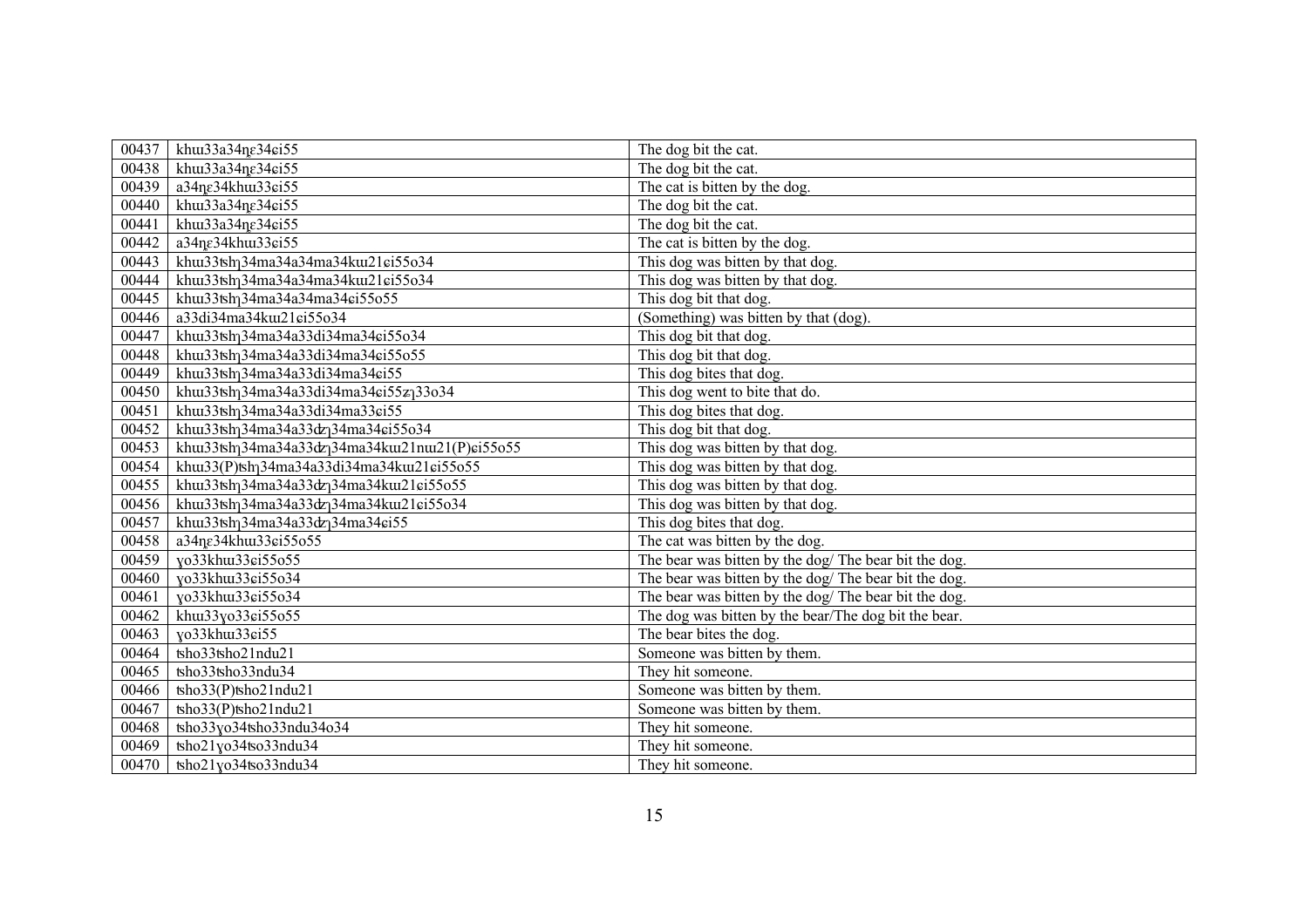| 00471 | tsho21yo34tso33ndu34                                                                       | They hit someone.                                                     |
|-------|--------------------------------------------------------------------------------------------|-----------------------------------------------------------------------|
| 00472 | tsho33tso34ndu21o33                                                                        | Someone hit them.                                                     |
| 00473 | tsho33tsho33ndu34o34                                                                       | They hit someone.                                                     |
| 00474 | tsho33tsho33yo34ndu21o33                                                                   | Someone was hit by them.                                              |
| 00475 | tsho33tsho33yo34ndu21o33                                                                   | Someone was hit by them.                                              |
| 00476 | mu33ka55tsho33yo34ndu21o33                                                                 | Muga was hit by them.                                                 |
| 00477 | mu33ka55tsho33yo34ndu21o33                                                                 | Muga was hit by them.                                                 |
| 00478 | mu33ka55tsho21o33ndu21o34                                                                  | Muga was hit by them.                                                 |
| 00479 | mu33ka55tsho33ndu34                                                                        | Muga hit someone.                                                     |
| 00480 | mu33ka55tsho33ndu34                                                                        | Muga hit someone.                                                     |
| 00481 | mu33ka55tsho33ndu34                                                                        | Muga hit someone.                                                     |
| 00482 | mu33ka55tsho33ndu34                                                                        | Muga hit someone.                                                     |
| 00483 | mu33ka55a34l <sub>1</sub> 34z <sub>1</sub> 33a34l <sub>1</sub> 34                          | Muga is very heavy.                                                   |
| 00484 | mu33ka55a34 <sub>1</sub> 34z <sub>1</sub> 33a341 <sub>1</sub> 34                           | Muga is very heavy.                                                   |
| 00485 | a33po33mu33ka55pha21z <sub>1</sub> 33pha21ma33a21la21                                      | Wow, Muga is so fat.                                                  |
| 00486 | mu33ka55a34l <sub>1</sub> 34                                                               | Muga is heavy.                                                        |
| 00487 | yo34pu33                                                                                   | Fat                                                                   |
| 00488 | mu33ka55yo34pu34                                                                           | Muga is fat.                                                          |
| 00489 | a33zi55ni33ndza55                                                                          | Ayi is beautiful.                                                     |
| 00490 | $a34z$ i34tsh <sub>1</sub> 34ma34ndza55                                                    | This child is beautiful.                                              |
| 00491 | a34zi34tsh <sub>1</sub> 34ma34ndza55ndza55                                                 | Is this child beautiful?                                              |
| 00492 | tsh <sub>1</sub> 34ma34ndza55ndza55                                                        | Is this beautiful?                                                    |
| 00493 | a33zi55ndza55ndza55                                                                        | Is Ayi beautiful?                                                     |
| 00494 | $\frac{1}{2}$ h 34ma 34z 21a 21tsh 33                                                      | (Something) is bigger than this/(someone) is taller than this(person) |
| 00495 | a33dz <sub>1</sub> 34ma34(P)tsh <sub>1</sub> 34ma34z <sub>1</sub> 21a21tsh <sub>1</sub> 33 | That one is bigger than this one.                                     |
| 00496 | dz <sub>1</sub> 33ku34ndza55                                                               | All/both beautiful.                                                   |
| 00497 | $dz$ <sup>33</sup> ku34ndza55                                                              | All/both beautiful.                                                   |
| 00498 | dz <sub>1</sub> 33ku34a34no34                                                              | All/both more.                                                        |
| 00499 | $dz$ <sup>33<math>\log</math>34</sup>                                                      | As much as                                                            |
| 00500 | $dz$ <sup>33</sup> no <sup>34</sup>                                                        | As much as                                                            |
| 00501 | $d\mathbf{z}$ ] 33 $\mathbf{p}$ 034                                                        | As much as                                                            |
| 00502 | $dz_1$ 33no 34                                                                             | As much as                                                            |
| 00503 | na21ni55dz <sub>1</sub> 33no34                                                             | We both have the same amount.                                         |
| 00504 | na21ni55dz <sub>1</sub> 33no34                                                             | We both have the same amount.                                         |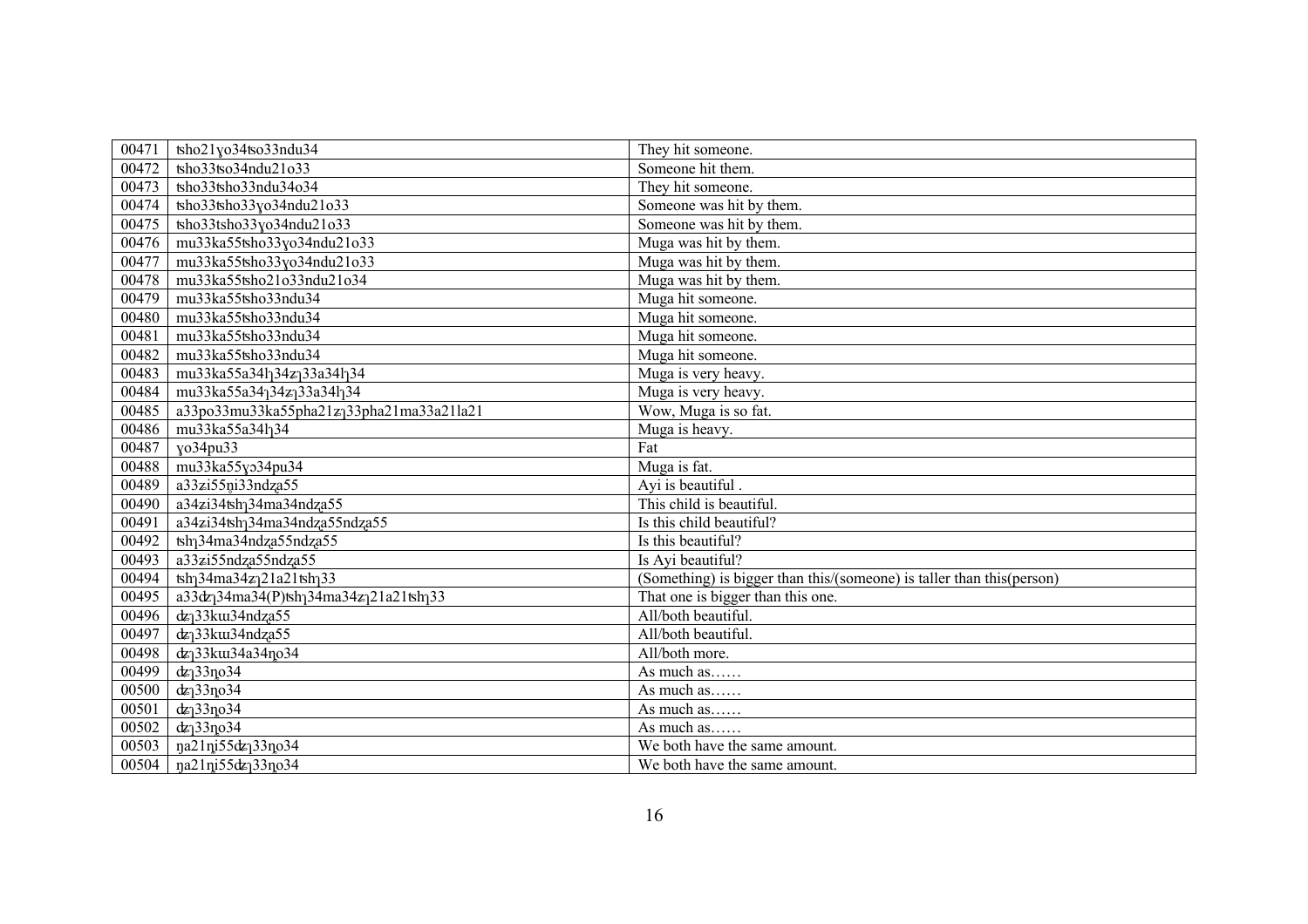| 00505 | ni55na21ni55dz <sub>1</sub> 33no34                                                              | We both have the same amount.            |
|-------|-------------------------------------------------------------------------------------------------|------------------------------------------|
| 00506 | $dz$ <sup>33<math>\log</math>34</sup>                                                           | As much as                               |
| 00507 | $dz$ <sup>33</sup> lu34                                                                         | The same weight.                         |
| 00508 | $dz$ <sup>33fi34</sup>                                                                          | The same width(2D).                      |
| 00509 | $dz$ <sup>33fi34</sup>                                                                          | The same width(3D).                      |
| 00510 | $dz_1$ 33 $dz_1$ 34                                                                             | The same width (3D).                     |
| 00511 | $dz_1$ 33 $mu34$                                                                                | The same height.                         |
| 00512 | $dz_1$ 33 $mu34$                                                                                | The same height.                         |
| 00513 | $dz_1$ 33a21mu21                                                                                | Not the same height.                     |
| 00514 | $dz$ <sup>33a21mu21</sup>                                                                       | Not the same height.                     |
| 00515 | $dz_1$ 33a21mu21                                                                                | Not the same height.                     |
| 00516 | $dz_1$ 33a21mu21                                                                                | Not the same height.                     |
| 00517 | $dz$ <sup>33xo34</sup>                                                                          | The same thickness.                      |
| 00518 | $dz$ <sup>33fu34</sup>                                                                          | The same thickness.                      |
| 00519 | $dz$ <sup>33xo34</sup>                                                                          | The same thickness.                      |
| 00520 | $dz$ <sup>33a21fu21</sup>                                                                       | Not the same thickness.                  |
| 00521 | $dz_1$ 33fu34                                                                                   | The same thickness.                      |
| 00522 | $dz_133a21l_121$                                                                                | Not the same weight.                     |
| 00523 | dz <sub>1</sub> 33ku34o33bu33                                                                   | All/both smart.                          |
| 00524 | dz <sub>1</sub> 33ku34mbo21                                                                     | All/both delicious.                      |
| 00525 | dz <sub>1</sub> 33ku34za33ho33                                                                  | All/both capable.                        |
| 00526 | dz <sub>1</sub> 33ku34a21mbo21                                                                  | None/neither ( of them)taste good.       |
| 00527 | dz <sub>1</sub> 33ku34mbo21                                                                     | All/both delicious.                      |
| 00528 | dz <sub>1</sub> 33ku34a21ndza55                                                                 | None/neither (of them) beautiful.        |
| 00529 | a33dz <sub>1</sub> 34ma34tsh <sub>1</sub> 34ma34a21z <sub>1</sub> 21                            | That one is not as big as this one.      |
| 00530 | tsh <sub>1</sub> 34ne21ma33dz <sub>1</sub> 33ku34a33a21z <sub>1</sub> 33                        | Neither of these is big.                 |
| 00531 | $\frac{1}{2}$ 11 ti33 dz 33 kw34 a 33 a 21 z 33                                                 | Neither of these is big.                 |
| 00532 | $dz$ <sup>33</sup> ku34a21ndza55                                                                | None/neither (of them) beautiful.        |
| 00533 | a33dz <sub>1</sub> 34ma34tsh <sub>1</sub> 34ma34z <sub>1</sub> 21a21tsh <sub>1</sub> 33         | That one is bigger than this one.        |
| 00534 | a33dz <sub>1</sub> 34ma34tsh <sub>1</sub> 34ma34z <sub>1</sub> 21a21tsh <sub>1</sub> 33zi21pa55 | That one is bigger than this one, right? |
| 00535 | mu34ka33a34zi33tco34a21tshq33mu33yo34bu33                                                       | Muga is fatter than (his) children.      |
| 00536 | a33dz <sub>1</sub> 34ma34tsh <sub>1</sub> 34ma34z <sub>1</sub> 21a21tsh <sub>1</sub> 33         | That one is bigger than this one.        |
| 00537 | a33dz <sub>1</sub> 34ma34tsh <sub>1</sub> 34ma34(P)z <sub>1</sub> 21a21tsh <sub>1</sub> 33      | That one is bigger than this one.        |
| 00538 | tsh <sub>1</sub> 34ma34a33dz <sub>1</sub> 34ma34zi21a21tsh <sub>1</sub> 33pa55                  | This one is bigger than that one, right? |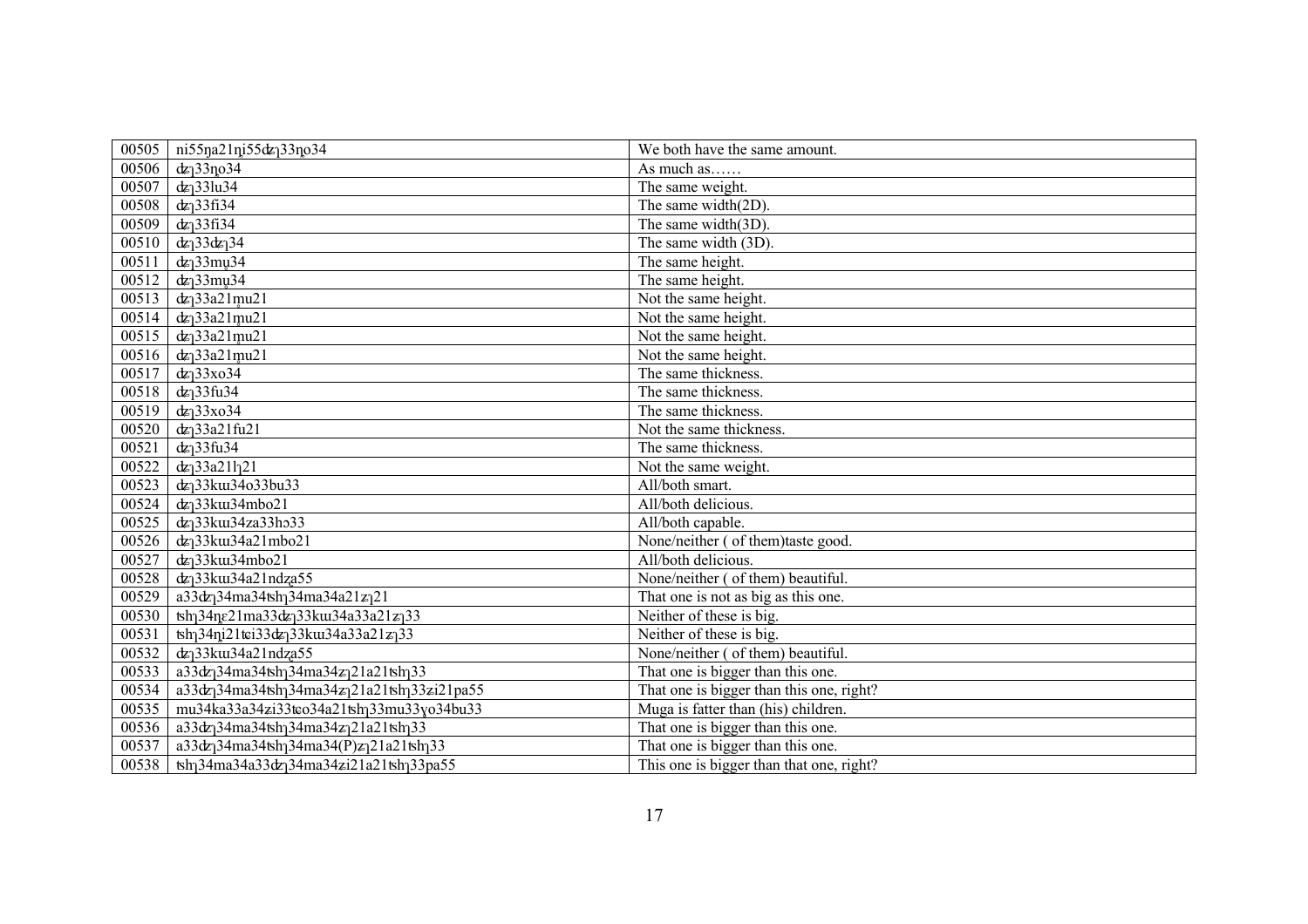| 00539          | na33tshi33tci34tsh <sub>1</sub> 21tho55bo34dzw34                                            | I am 10kg heavier than him.                                            |
|----------------|---------------------------------------------------------------------------------------------|------------------------------------------------------------------------|
| 00540          | tshi33tei34tsh <sub>1</sub> 21tho55bo34dzui34                                               | (Someone) is 10kg heavier than him.                                    |
| 00541          | a34no34a34no34mu33bo34dzux34                                                                | Much more (than something).                                            |
| 00542          | a34no34mu33bo34dzu33                                                                        | Much more (than something).                                            |
| 00543          | a34no34mu33bo34dzu33                                                                        | Much more (than something).                                            |
| 00544          | na33a34no34mu33ni55tho55a34lu34                                                             | I am much heavier than you.                                            |
| 00545          | $\sqrt{a^34}$ no34mu33bo34dzu34                                                             | Much more (than something).                                            |
| 00546          | na33nu33z134a21tsh133                                                                       | I'm taller than you.                                                   |
| 00547          | na33nu33z134a21tsh133                                                                       | I'm taller than you.                                                   |
| 00548          | na33nu33z134a21tsh133                                                                       | I'm taller than you.                                                   |
| 00549          | na33nu33z134a21tsh133                                                                       | I'm taller than you.                                                   |
| 00550          | tsh <sub>1</sub> 34ma33a33dzi34ma33z <sub>1</sub> 21a21tsh <sub>1</sub> 33                  | This one is bigger than that one.                                      |
| 00551          | tsh <sub>1</sub> 34ma33a33dzi34ma33z <sub>1</sub> 21a21tsh <sub>1</sub> 33                  | This one is bigger than that one.                                      |
| 00552          | $\frac{\tanh{34ma^{34}(P)a^{33}dzi^{34ma^{34}(P)z}}{21a^{21}\tanh{33}}$                     | This one is bigger than that one.                                      |
| 00553          | $\frac{\tanh{34ma^{34}(P)a^{33}dzi^{34ma^{34}(P)z}}{21a^{21}\tanh{33}}$                     | This one is bigger than that one.                                      |
| 00554          | tsh <sub>1</sub> 34ma34a33dzi34ma34z <sub>1</sub> 21a21tsh <sub>1</sub> 33                  | This one is bigger than that one.                                      |
| 00555          | $\frac{\tanh{34ma34a33d}}{24ma34a21z}$ 21                                                   | This one is not as high as that one.                                   |
|                |                                                                                             |                                                                        |
| 00556          | tsha33ko34ko33                                                                              | It's too hot.                                                          |
| 00557          | tsha33ko34ko33                                                                              | It's too hot.                                                          |
| 00558          | a33ko34ko33                                                                                 | It's too hard/It's too awesome !                                       |
| 00559          | z <sub>1</sub> 21a21tsh <sub>1</sub> 33ko33ko33                                             | (Something) is too big than (something).                               |
| 00560          | khw21no34dz <sub>1</sub> 33tho55bo34dzw34                                                   | What is the difference (in one way) between (something).               |
| 00561          | khw21no34dz <sub>1</sub> 33tho55bo34dzw34                                                   | What is the difference (in one way) between (something).               |
| 00562          | khw21ni34bo34dzw34                                                                          | How much more?                                                         |
| 00563          | a33dz <sub>1</sub> 34ma34so34a21tsh <sub>1</sub> 33                                         | (Something) is longer than that one.                                   |
| 00564          | a33dz <sub>1</sub> 34ma34tsh <sub>1</sub> 34ma34so34a21tsh <sub>1</sub> 33                  | That one is longer than this one.                                      |
| 00565          | a33dz <sub>1</sub> 34ma34tsh <sub>1</sub> 34ma34tho55nia34ko33fur33bo34dzur33               | That one is 2cm longer than this one.                                  |
| 00566          | a33dz <sub>1</sub> 34ma34(P)tsh <sub>1</sub> 34ma34tho55a34no34mu33(P)bo34dzu34             | That one is much more than this one.                                   |
| 00567          | a34ni34mu33bo34zu34                                                                         | (Something) is much more than (something)/There is a lot of left over. |
| 00568          | a33dz <sub>1</sub> 34ma34tsh <sub>1</sub> 34ma34z <sub>1</sub> 21a21tsh <sub>1</sub> 33pa55 | That one is bigger/taller than this one, right?                        |
| 00569          | tsh <sub>1</sub> 34zi21fu21a33dz <sub>1</sub> 34zi21fu21tho55dze34ku33bo34dzu33             | This one (painting) has one more bridge than that one.                 |
| 00570          | dzi33tsh <sub>1</sub> 34ku <sub>33</sub>                                                    | This bridge.                                                           |
| 00571<br>00572 | dzi33tsh <sub>1</sub> 34ku <sub>34</sub>                                                    | This bridge.<br>This painting.                                         |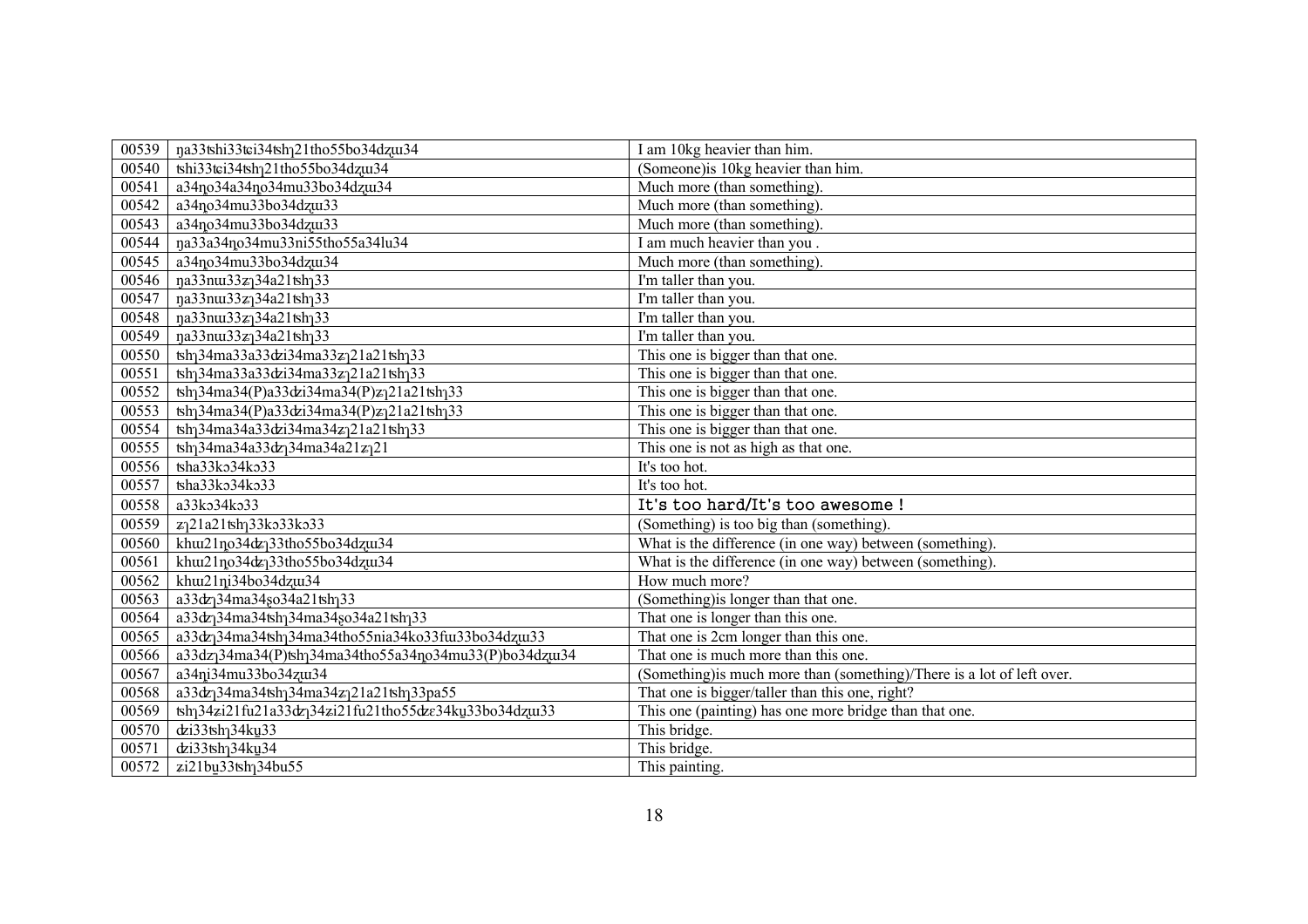| 00573 | ze21bu33tsh <sub>1</sub> 34bu55                                      | This painting.                 |
|-------|----------------------------------------------------------------------|--------------------------------|
| 00574 | zi21bu33tsh <sub>1</sub> 34bu55                                      | This painting.                 |
| 00575 | εε55gm33bo34dzm33                                                    | What is more?                  |
| 00576 | ci34gut33bo34dzut33                                                  | What is more?                  |
| 00577 | ci34gui33bo34dzui33                                                  | What is more?                  |
| 00578 | ci34gui33bo34dzui33                                                  | What is more?                  |
| 00579 | εε55gm33bo34dzm33                                                    | What is more?                  |
| 00580 | ci34gut33bo34dzut33                                                  | What is more?                  |
| 00581 | tsh <sub>1</sub> 21vi33sa55o34di34                                   | Said, he's(job) is done.       |
| 00582 | tsh <sub>1</sub> 21vi33sa55di34                                      | Said, he's(job) is done.       |
| 00583 | a21mi55na33na33mo33                                                  | Now, I'll ask/Now, let me ask. |
| 00584 | a21m <sub>1</sub> 55na33nu34na33mo33                                 | Now, let me ask you.           |
| 00585 | a21mi55ŋa33nu34na33mo33                                              | Now, let me ask you.           |
| 00586 | nui34na33mi34                                                        | Let me ask you something.      |
| 00587 | $\text{tho21}$ l $\text{o33}$ $\text{c}$ $\text{o34}$ n $\text{u33}$ | Take a break.                  |
| 00588 | ko33tha55tsha33                                                      | Don't be in a hurry.           |
| 00589 | ko33tha55tsha33                                                      | Don't be in a hurry.           |
| 00590 | nu33dza34dzu34dzu33?                                                 | Do you eat?                    |
| 00591 | $dzu33(\epsilon21)$                                                  | Yes. $(I eat)$                 |
| 00592 | a21dzu33o34                                                          | (I) won't eat it.              |
| 00593 | nu33dza34dzu34dzu34o34?                                              | Have you eaten yet?            |
| 00594 | dza33dzw34dzw34o34                                                   | Have you eaten yet?            |
| 00595 | dzw33o34                                                             | (I) has eaten.                 |
| 00596 | tsh <sub>1</sub> 33dzu33ta33o34                                      | He has eaten.                  |
| 00597 | tsh <sub>1</sub> 33dza34dzu34o34                                     | He has already begun to eat.   |
| 00598 | tsh <sub>1</sub> 33dzu33ta33o34                                      | He has eaten.                  |
| 00599 | tsh <sub>1</sub> 33dzu33ta33o34                                      | He has eaten.                  |
| 00600 | na33dzux33ta33o34                                                    | I have eaten.                  |
| 00601 | na33dzu33o34                                                         | I have begun to eat.           |
| 00602 | na33dzux33ta33o34                                                    | I have eaten.                  |
| 00603 | tsh <sub>1</sub> 33dzu33ta33o34                                      | He has eaten.                  |
| 00604 | na33dzu33o34                                                         | I have begun to eat.           |
| 00605 | tsh <sub>1</sub> 33dza34dzu34dzu34o34?                               | Has he eaten yet?              |
| 00606 | tsh <sub>1</sub> 33dza33dzu134dzu133o34?                             | Has he eaten yet?              |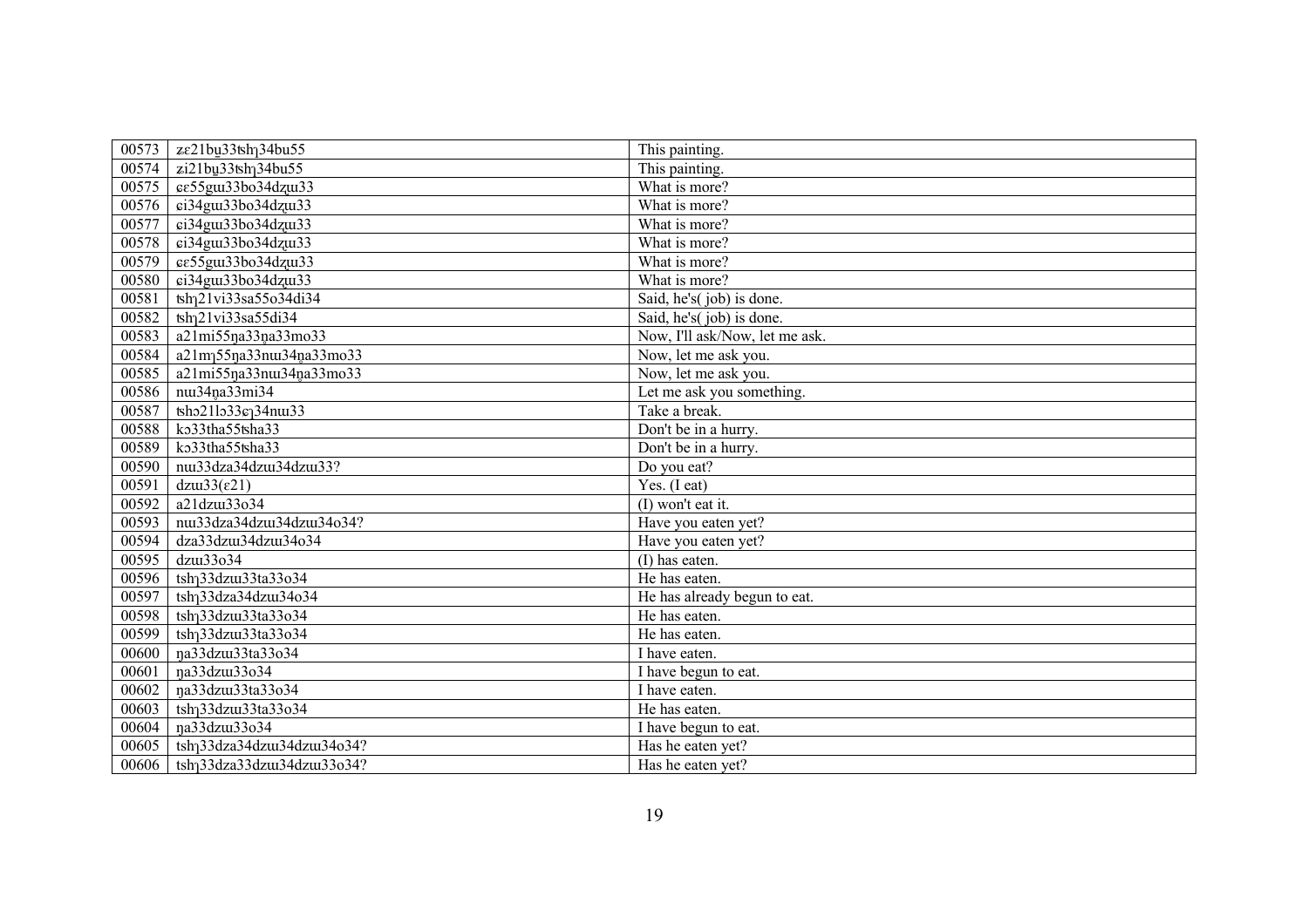| 00607 | nus3dza33dzus34dzus34?                     | Do you eat?                                 |
|-------|--------------------------------------------|---------------------------------------------|
| 00608 | dza33dzw34dzw33o34?                        | Have you eaten yet?                         |
| 00609 | nui33dza33dzui34ta33ta33?                  | Have you eaten yet?                         |
| 00610 | ni33dza34dzui34ta34ta33?                   | Have you eaten yet?                         |
| 00611 | tsh <sub>1</sub> 33dza34dzu34o34?          | He has eaten.                               |
| 00612 | tsh <sub>1</sub> 33dza34dzu33              | He eat.                                     |
| 00613 | na33dui33dui33mu33la33ko33gui34            | I often come (here)                         |
| 00614 | mu33ka55du133du133mu33ko34la33ko33su134    | Muga often come here.                       |
| 00615 | mu33ka55du133du133mu33la33ko33su134        | $\overline{I}$ often come (here)            |
| 00616 | mu33ka55(P)du133du133mu33ko34la33ko33su134 | Muga often come (here).                     |
| 00617 | mu33ka55du133du133mu33ko34la34             | Muga often come (here).                     |
| 00618 | mu33ka55du133du133mu33ko34la33ko33gu134    | Muga often come here.                       |
| 00619 | ko34la33ko33gu134                          | (Someone) often come.                       |
| 00620 | mu33ka55du133du133mu33ko34la33ko33su134e21 | Muga often come here.                       |
| 00621 | mu33ka55du133du133mu33ko34la33             | Muga often come (here).                     |
| 00622 | mu33ka55du133du133mu33ko34la33ko33su134    | Muga often come here.                       |
| 00623 | mu33ka55du133du133mu33ko34la33             | $\overline{\text{Muga}}$ often come (here). |
| 00624 | mu33ka55du133du133mu33ko34la33             | Muga often come (here).                     |
| 00625 | mu33ka55ma34su34tche55la33su33thi33o34ma21 | It means that Muga often comes here         |
| 00626 | mu33ka55du133du133mu33ko34la33             | $\overline{\text{Muga}}$ often come (here). |
| 00627 | mu33ka55du133du133mu33ko34la33ko33su134    | Muga often come here.                       |
| 00628 | mu33ka55du133du133mu33ko34la33ko33su134    | Muga often come here.                       |
| 00629 | mu33ka55du133du133mu33ko34la33             | Muga often come (here).                     |
| 00630 | mu33ka55du133du133mu33ko34la33ko33su134    | Muga often come here.                       |
| 00631 | mu33ka55du133du133mu33ko34la33             | Muga often come (here).                     |
| 00632 | mu33ka55du133du133mu33ko34la33             | Muga often come (here).                     |
| 00633 | mu33ka55du133du133mu33ko34la33ko33su134    | Muga often come here.                       |
| 00634 | dw33dw33mu33ko34la33ko33sw34               | (Someone) often comes.                      |
| 00635 | ko34la34ko33su134                          | (Someone) often comes.                      |
| 00636 | mu33ka55du133du133mu33ko34la34ko33su134    | Muga often come here.                       |
| 00637 | mu33ka55ko34la34                           | Muga comes (here)                           |
| 00638 | mu33ka55du133du133mu33ko34la34             | Muga often come (here).                     |
| 00639 | mu33ka55du133du133mu33ko34la34ko33su134    | Muga often come here.                       |
| 00640 | mu33ka55du133du133mu33ko34la34ko33su134    | Muga often come here.                       |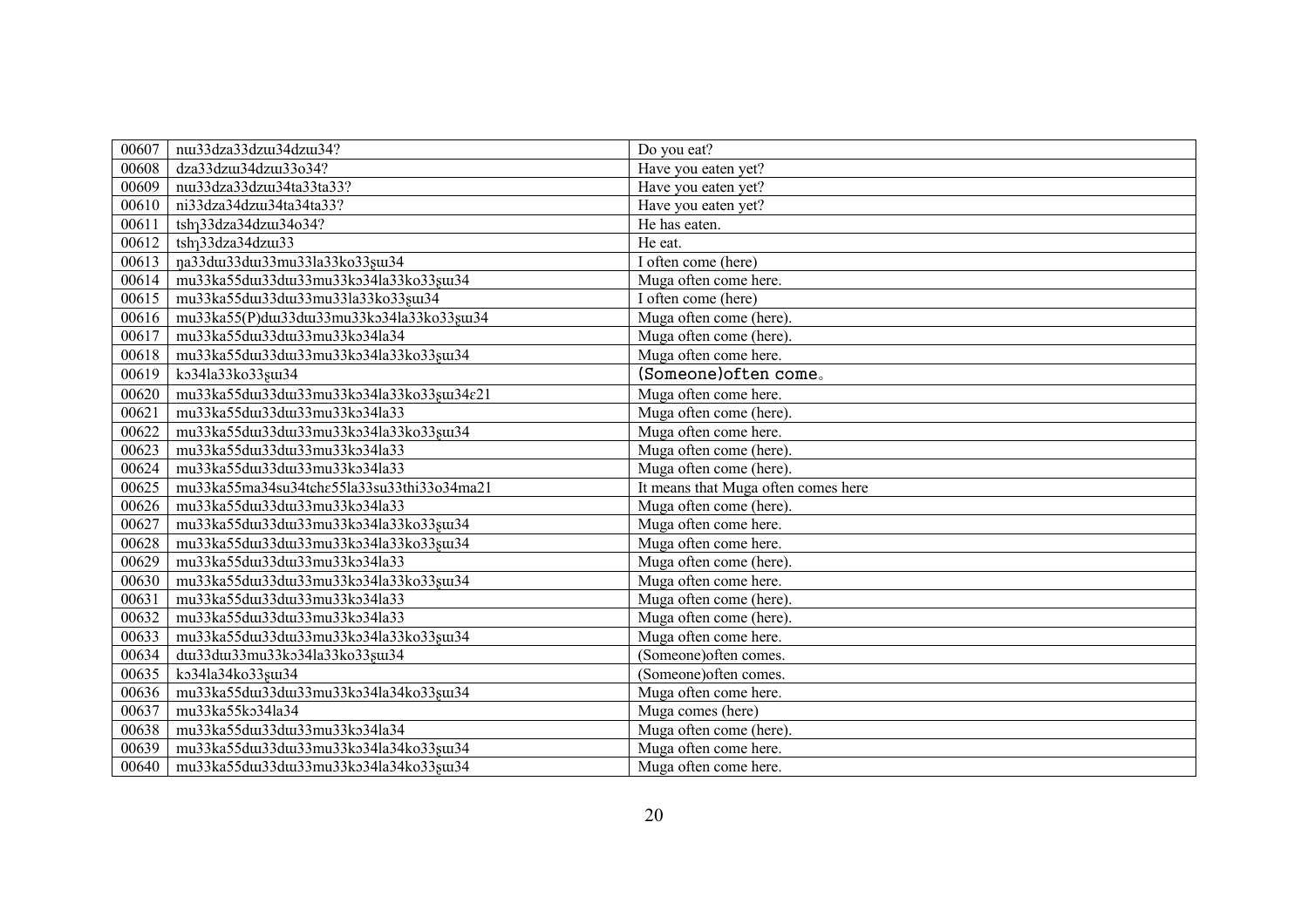| 00641 | mu33ka55du133du133mu33ko34la33ko33su134ma33 | Muga, a person who often comes   |
|-------|---------------------------------------------|----------------------------------|
| 00642 | mu33ka55du133du133mu33ko34la34              | Muga often come (here).          |
| 00643 | mu33ka55du133du133mu33ko34la34ko33su134     | Muga often come here.            |
| 00644 | mu33ka55du133du133mu33ko34la34ko33su134     | Muga often come here.            |
| 00645 | ko34la34ko33su134                           | (Someone) often comes.           |
| 00646 | dw33dw33mu33(P)zo34dw34ko34la33ko33sw34     | (Someone) often comes to school. |
| 00647 | mu33ka55(P)zo34du134ko34la33ko33su134       | Muga often comes to school.      |
| 00648 | tsho21yo34ko33tsi34dzui34kui33o34           | They're already eating.          |
| 00649 | a34phu34                                    | Grandfather                      |
| 00650 | a34phu34                                    | Grandfather                      |
| 00651 | a34phu34                                    | Grandfather                      |
| 00652 | tsho21yo34ko34dzux33kux34o34                | They're already eating.          |
| 00653 | tsho33yo34ko33tsi34dzux34kux33o34           | They're already eating.          |
| 00654 | tsho21yo34ko33tsi34dzui34kui33o34           | They're already eating.          |
| 00655 | ko33tsi34dzui34kui33o34                     | (Someone) is already eating.     |
| 00656 | tsho21yo34dz <sub>1</sub> 33ku34dzu33       | They eat together.               |
| 00657 | zo34du134ko33la33                           | Come to school.                  |
| 00658 | mu33ka55du133du133mu33zo34du134ko33la33     | Muga often comes to school.      |
| 00659 | tsho21ko33tsi34dzui33o34                    | They're already eating.          |
| 00660 | ko33tsi34dzu133o34                          | (Someone) is already eating.     |
| 00661 | $\frac{1}{2}$                               | They                             |
| 00662 | $\frac{1}{2}$ kho $\frac{21}{10}$ 34        | They                             |
| 00663 | tsho21yo34ko33tsi34dzux34o34                | They're already eating.          |
| 00664 | tsho21yo33                                  | They                             |
| 00665 | ko33tsi34dzui33o34                          | (Someone) is already eating.     |
| 00666 | tsho21yo34ko33tsi34dzux34o34                | They're already eating.          |
| 00667 | tsho33yo34ko33tsi34dzux34dzux33o34          | Are they eating yet?             |
| 00668 | tsho33yo34ko33tsi34dzux34kux33              | They are eating.                 |
| 00669 | tsho33yo34ko33tsi34dzui33o34                | They're already eating.          |
| 00670 | tsho33yo34ko33tsi34dzux34kux34o34           | They're already eating.          |
| 00671 | tsho33yo34ko33tsi34dzui33o34                | They're already eating.          |
| 00672 | tsho21yo34ko33tsi34dzux34kux33o33           | They're already eating.          |
| 00673 | tsho21yo34ko33tsi34dzux34kux33o33           | They're already eating.          |
| 00674 | tsho21yo34ko33tsi34dzui33o34                | They're already eating.          |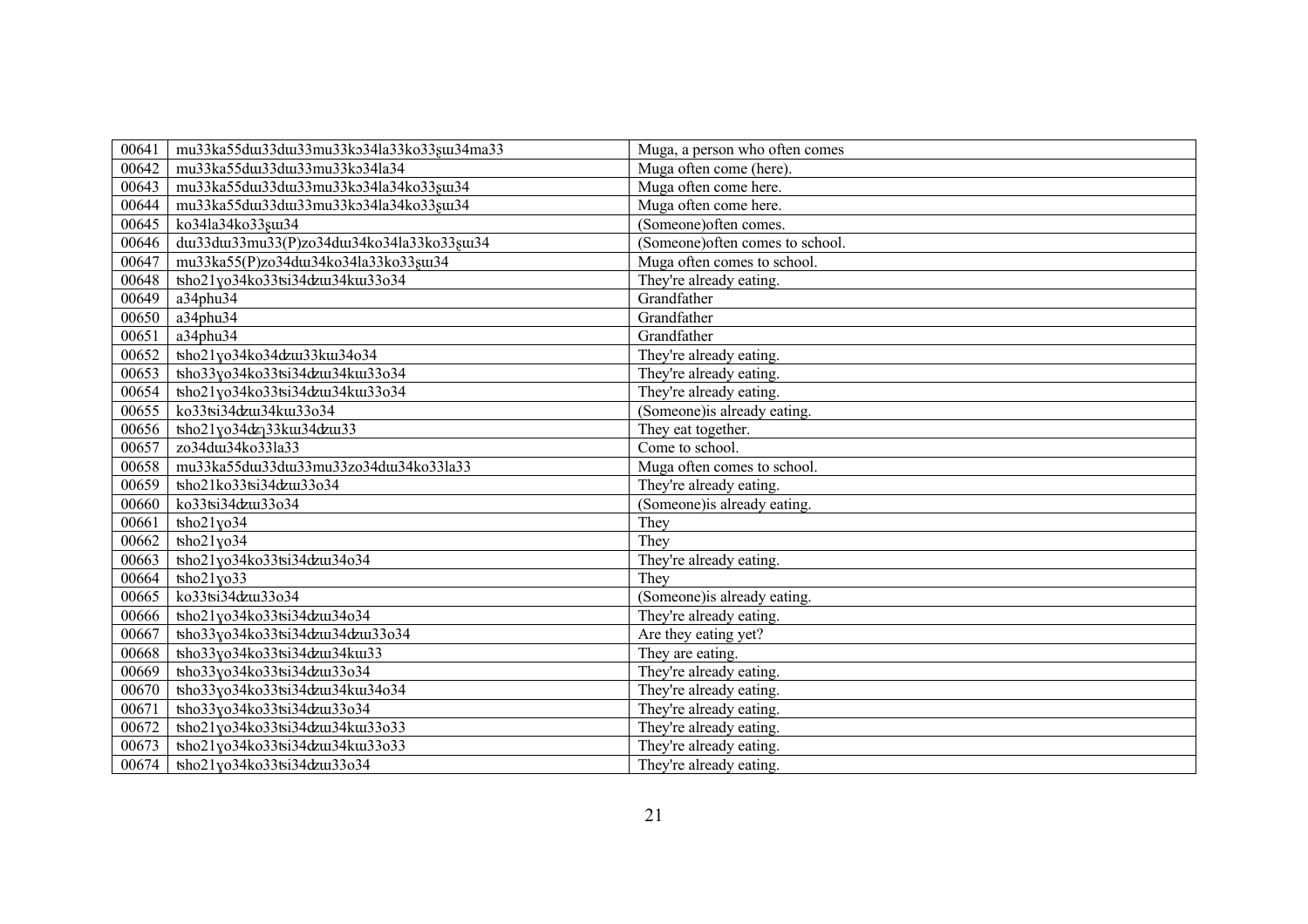| 00675 | tsho21yo34ko33tsi34dzui34kui33o33                                                                | They're already eating.                             |
|-------|--------------------------------------------------------------------------------------------------|-----------------------------------------------------|
| 00676 | tsho33yo34ko33tsi34dzui34kui33o34                                                                | They're already eating.                             |
| 00677 | tsho33yo34ko33tsi34dzu134ku133o34                                                                | They're already eating.                             |
| 00678 | tsho21yo34ko33tsi34dzu134ku133o34                                                                | They're already eating.                             |
| 00679 | $\frac{\tanh21y}{34k}$ <sub>633</sub> tsi34 $\frac{\tanh33}{\tanh2}$                             | They are eating.                                    |
| 00680 | tsho21yo34ko33tsi34dzui33                                                                        | They are eating.                                    |
| 00681 | tsho21yo34ko33tsi34dzui33                                                                        | They are eating.                                    |
| 00682 | ko33tsi34dzui34kui34o34                                                                          | (Someone) is already eating.                        |
| 00683 | tsho21yo34ko33tsi34dzu134ku133o34                                                                | They're already eating.                             |
| 00684 | tsho21yo34ko34dzux34dzux33o34                                                                    | Are they eating yet?                                |
| 00685 | tsho21yo34ko33tsi34dzui33                                                                        | They are eating.                                    |
| 00686 | tsho21yo34ko33tsi34dzu134ku133o34                                                                | They're already eating.                             |
| 00687 | tsho33yo34ko33tsi34dzui34o34                                                                     | They're already eating.                             |
| 00688 | na33dza34dzu33a21ta33zi21s133                                                                    | I haven't eaten yet.                                |
| 00689 | tsh <sub>1</sub> 33a21nu33mu33ze55ho21ze55ko33sus34                                              | He often sings non-stop.                            |
| 00690 | tsh <sub>1</sub> 33a21nu33mu33ze55ho21ze55ko33su34                                               | He often sings non-stop.                            |
| 00691 | tsh <sub>1</sub> 33du33du33mu33ze55ho21tsh <sub>1</sub> 34so33ze55ko33su34                       | He sang this song often.                            |
| 00692 | ze55ho21                                                                                         | Ballad; song                                        |
| 00693 | tsh <sub>1</sub> 33du33du33mu33(P)a21nu33mu33(P)ze55ho21tsh <sub>1</sub> 34so33<br>ze55ko33su134 | He often sang this song non-stop.                   |
| 00694 | na33tshq21ni21su33a21nux33mu33a33di55bo33ko33sux34                                               | I kept going there all day. (multiple round trips)  |
| 00695 | na33tshq34ni21a21nux33mu33a33di55bo33ko33sux34                                                   | I kept going there this day. (multiple round trips) |
| 00696 | $\frac{1}{2}$ tsh <sub>1</sub> 34ni21                                                            | This day                                            |
| 00697 | $\frac{1}{2}$ tsh <sub>1</sub> 34ni21                                                            | This day                                            |
| 00698 | i21ni21tsh <sub>1</sub> 34ni21                                                                   | All day today                                       |
| 00699 | i21ni21tsh134ni21                                                                                | All day today                                       |
| 00700 | $\frac{1}{2}$ tsh <sub>1</sub> 34ni21                                                            | This day                                            |
| 00701 | $\frac{1}{2}$ h $\frac{34}{12}$ l                                                                | This day                                            |
| 00702 | a21nu33mu33a33di55bo33ko33su134                                                                  | (Someone) kept going there.                         |
| 00703 | i21ni21tsh <sub>1</sub> 21ni21su33                                                               | All day today                                       |
| 00704 | a33di55bo33ko33su134                                                                             | (Someone) often goes there.                         |
|       |                                                                                                  |                                                     |
| 00705 | $i21$ n $i21$                                                                                    | Today                                               |
| 00706 | i21ni21tsh <sub>1</sub> 21ni21su33                                                               | All day today                                       |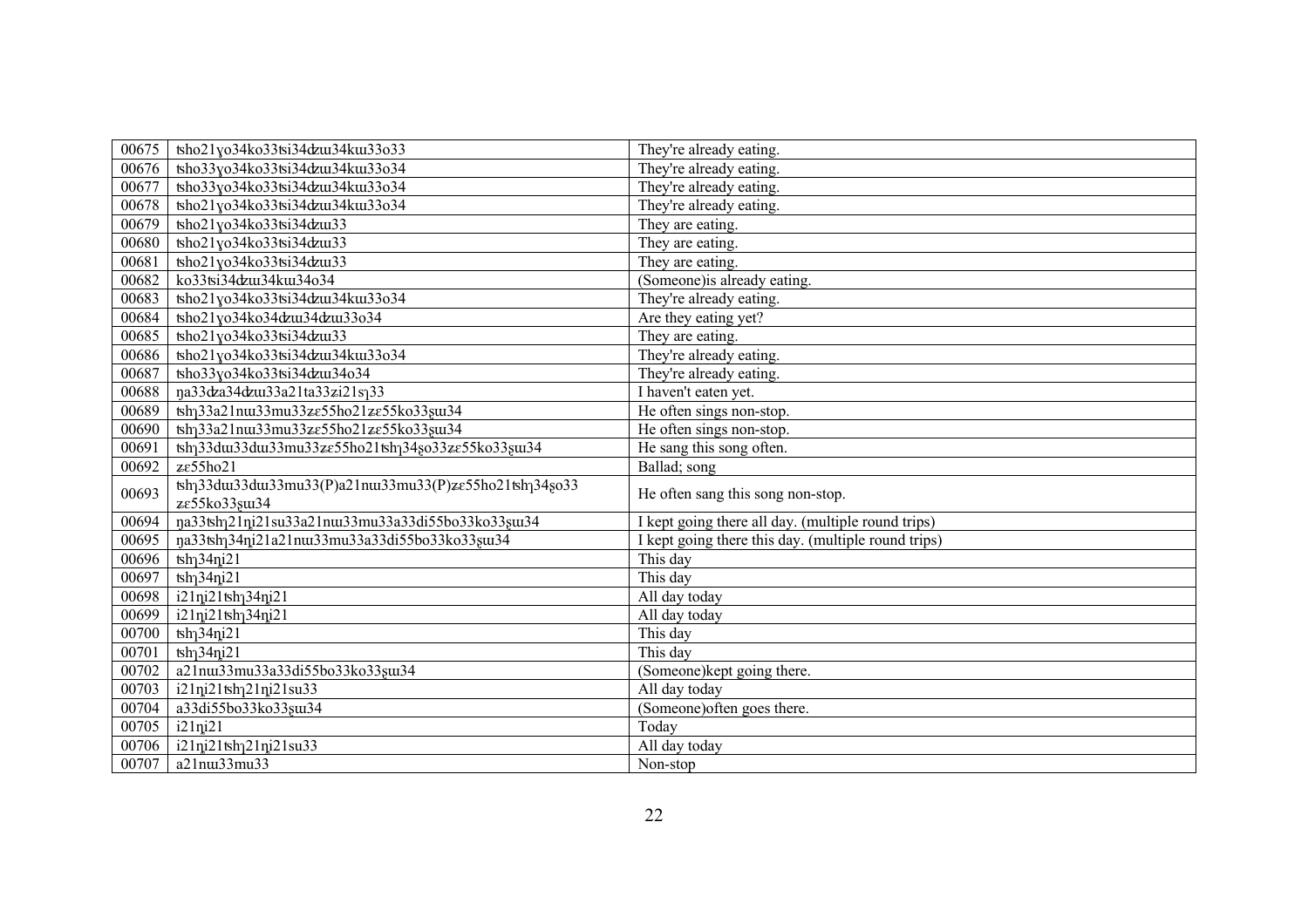| 00708 | dw33dw33mu33                                                              | Often                                                   |
|-------|---------------------------------------------------------------------------|---------------------------------------------------------|
| 00709 | a33di55bo33ko33sui34                                                      | (Someone) often goes there.                             |
| 00710 | na33i21ni21tshq21ni21su33du33du33mu33a33di55bo33ko33su34                  | I've been there a lot today.                            |
| 00711 | na33du33du33mu33a33di55bo33ko33su34                                       | I go there often.                                       |
| 00712 | rja33i21ni21tshq21ni21su33du33du33mu33a33di55bo33ko33su34                 | I've been there a lot today.                            |
| 00713 | a21nu33mu33a33di55bo33ko33su134                                           | (Someone)goes there a lot.                              |
| 00714 | a21nu33mu33                                                               | Non-stop                                                |
| 00715 | na33i21ni21dui33dui33mu33a33di55bo33ko33sui34                             | I went there many times today(non-stop)                 |
| 00716 | na33i21ni21a21nux33mu33a33di55bo33sux34                                   | I went there many times today(non-stop)                 |
| 00717 | dw33dw33mu33                                                              | Often                                                   |
| 00718 | na33tsh <sub>1</sub> 21ni21di34a21di33a55bo33                             | go there everyday.                                      |
| 00719 | dui33dui33mu33a33di55bo33                                                 | (Someone) often goes there.                             |
| 00720 | na33a33di55bo33ko33su34                                                   | I always go there.                                      |
| 00721 | a33na55mu33                                                               | Even more                                               |
| 00722 | na33i21ni21a33di55bo33ko33su134                                           | I've been there a lot today.                            |
| 00723 | na33i21ni21a33di55bo33ko33sui34                                           | I've been there a lot today.                            |
| 00724 | na33i21ni21tshq21ni21su33du33du33mu33a33di55bo33ko33su34                  | I've been there a lot today.                            |
| 00725 | dui33dui33mu33a33di55bo33ko33sui34                                        | (Someone) often goes there.                             |
| 00726 | na33i21ni21tshq21ni21su33a33di55bo33ko33su34                              | I've been there a lot today.                            |
| 00727 | rja33i21ni21tshq21ni21(P)dui33dui33mu33a33di55bo33ko33sui34               | I've been there a lot today.                            |
| 00728 | na33i21ni21tshq21ni21su33a33di55bo33                                      | just went there today( and did nothing else).           |
| 00729 | i21ni21tshq21ni21su33a33di55bo33                                          | (Someone) just went there today( and did nothing else). |
| 00730 | na33i21ni21tshq21ni21su33a33di55bo33                                      | just went there today( and did nothing else).           |
| 00731 | ŋa33i21ni21tshq21ni21su33a33di55bo33                                      | I just went there today( and did nothing else).         |
| 00732 | na33i21ni21tsh121ni21su33zo34du133bo33                                    | just went to school today.                              |
| 00733 | zo34dui34ko33bo33                                                         | Go to school                                            |
| 00734 | i21ni21tshq21ni21su33zo34du134ko33bo33                                    | Today only went to school for the day                   |
| 00735 | a21nm33mu33bi55ko33sm34                                                   | (The bombs) are going off non-stop.                     |
| 00736 | a34zi34guz21du33                                                          | Kids' toys                                              |
| 00737 | a34zi34guz21du33                                                          | Kids' toys                                              |
| 00738 | gui21du33                                                                 | Toys                                                    |
| 00739 | a34zi34gut21du33                                                          | Kids' toys                                              |
| 00740 | tsh <sub>1</sub> 33a21nu33mu33ze55ho21tsh <sub>1</sub> 34gu34ze55ko33su34 | He kept singing these songs over and over again         |
| 00741 | ni21tsi33vi55ze55o34                                                      | Have sung it 20 times.                                  |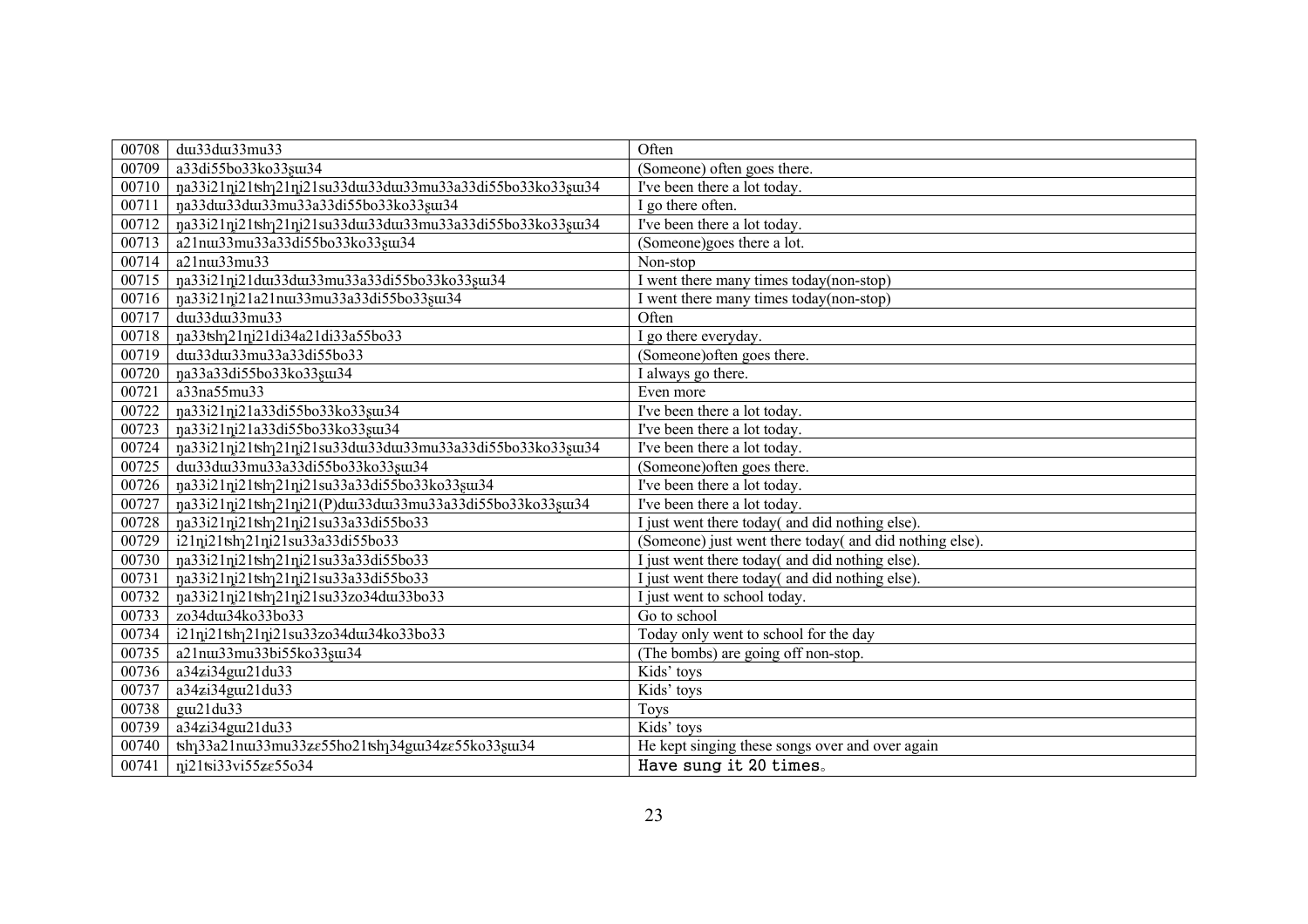| 00742 | mu33ka55khu121zq34o34                                     | How tall is Muga now?               |
|-------|-----------------------------------------------------------|-------------------------------------|
| 00743 | mu33ka55ku21po33khu21zq34                                 | How tall is Muga?                   |
| 00744 | mu33ka55ku21po33khu21zq34                                 | How tall is Muga?                   |
| 00745 | mu33ka55ku121po33khu121zq34                               | How tall is Muga?                   |
| 00746 | mu33ka55yo34pu34                                          | Muga is fat                         |
| 00747 | tsho33tshq34ma34yo34pu34yo34pu34lo21                      | This man is very fat.               |
| 00748 | mu33ka55(P)khu121mu33yo34pu34                             | Muga is too fat!                    |
| 00749 | khuz21lu34                                                | How much does it weigh?             |
| 00750 | mu33ka55khu121lu34                                        | How much does John weigh?           |
| 00751 | kw21po33kw21lu34                                          | What is the weight?                 |
| 00752 | khuz21so34                                                | How long is it?                     |
| 00753 | tsh <sub>1</sub> 34tci34a34so34dz <sub>1</sub> 33a34so34  | This one is very long.              |
| 00754 | pi21tsh <sub>1</sub> 34tei34khui21so34o21                 | This pen is so long!                |
| 00755 | khuz21 <sub>80</sub> 34 <sub>o21</sub>                    | It's so long!                       |
| 00756 | khu21so34o21                                              | It's so long!                       |
| 00757 | pi21tsh <sub>1</sub> 34tei34khui21 <sub>s0</sub> 34o21    | This pen is so long!                |
| 00758 | pi21tsh <sub>1</sub> 34tei34khui21so34                    | How long is this pen?               |
| 00759 | pi21tsh <sub>1</sub> 34tei34khui21 <sub>80</sub> 34       | How long is this pen?               |
| 00760 | pi21tsh <sub>1</sub> 34tci34khui21 <sub>80</sub> 34o21    | This pen is so long!                |
| 00761 | mu33ka55tsh <sub>1</sub> 34ma34khu121z <sub>1</sub> 34o21 | Muga is so tall!                    |
| 00762 | mu33ka55tsh <sub>1</sub> 34ma34khu121z <sub>1</sub> 34o21 | Muga is so tall!                    |
| 00763 | mu33ka55ku21po33khu21z <sub>1</sub> 34o21                 | How tall is Muga?(John is so tall!) |
| 00764 | mu33ka55ku21po33khu21zq34o21                              | How tall is Muga?                   |
| 00765 | khuzlmu33ndza55                                           | So beautiful!                       |
| 00766 | a33zi55tsh <sub>1</sub> 34ma34khuu21mu33ndza55o21         | Ayi is so beautiful!                |
| 00767 | a34zi34tshq34ma34khuu21mu33ndza55ma33quu33o21             | This child is so beautiful!         |
| 00768 | a34zi34tsh <sub>1</sub> 34ma34khu121mu33ndza55o21         | How beautiful is this child?        |
| 00769 | a34zi34tshq34ma34khuu21mu33ndza55ma33qui33o21             | This child is so beautiful!         |
| 00770 | a34zi34tshq34ma34kho21mu33ndza55                          | How beautiful is this child?        |
| 00771 | a34zi34tshq34ma34kho21mu33ndza55o21                       | How beautiful is this child?        |
| 00772 | $d$ zu $33$                                               | Eat                                 |
| 00773 | no33ho21                                                  | Yi language                         |
| 00774 | no33ho21                                                  | Yi language                         |
| 00775 | o21dzu21ho21                                              | Tibetan language                    |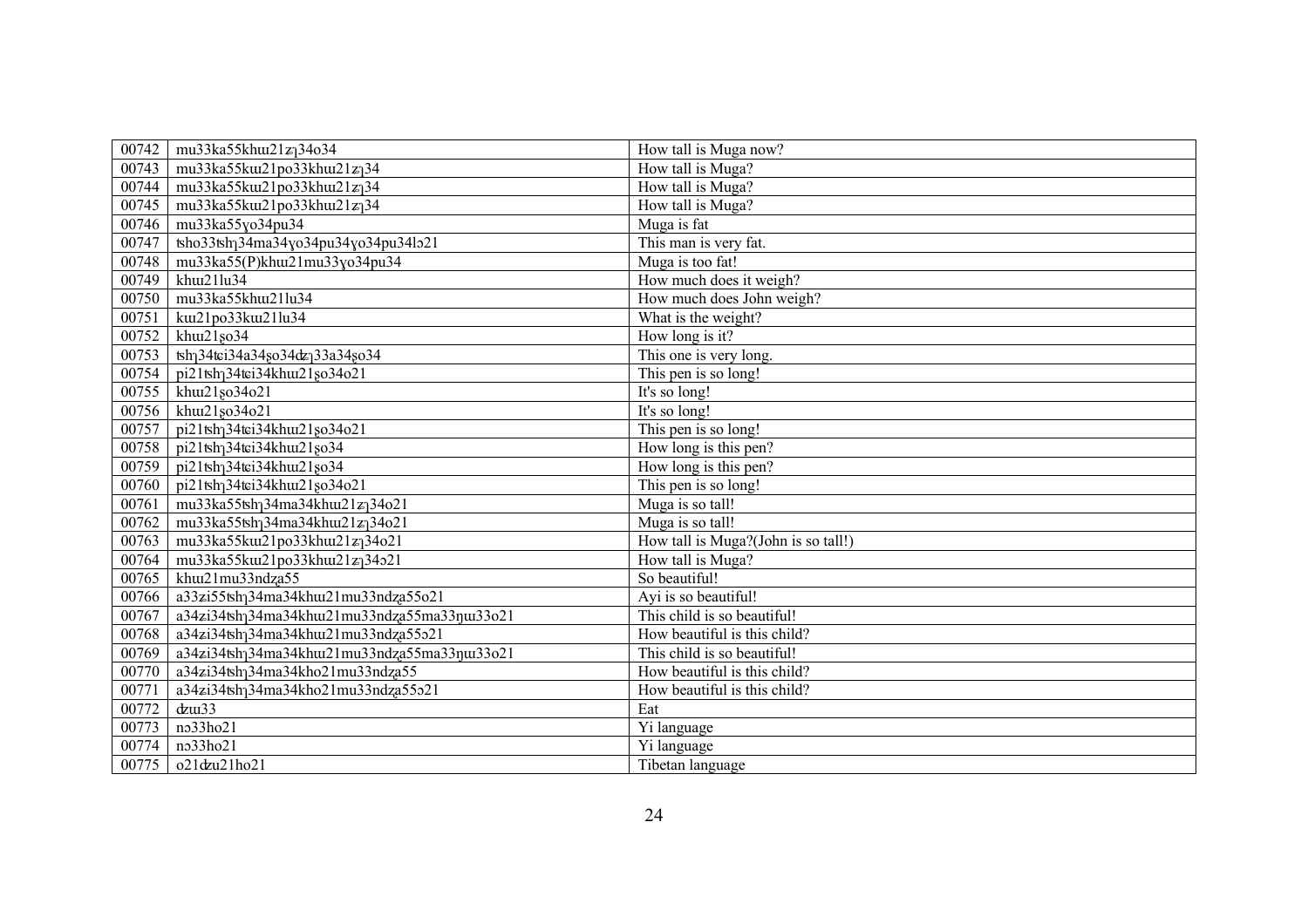| 00776 | $o21$ dzu $21$                                                         | Tibetan                              |
|-------|------------------------------------------------------------------------|--------------------------------------|
| 00777 | mu34du33ts155                                                          | Dig in                               |
| 00778 | mu33no21mu33su33nu33e21                                                | (Someone) is engaged in agriculture. |
| 00779 | mu33no21                                                               | Agriculture                          |
| 00780 | ndz <sub>1</sub> 33ndo33                                               | Drink alcohol                        |
| 00781 | ndz <sub>l</sub> 33ndo33                                               | Drink alcohol                        |
| 00782 | ndz <sub>1</sub> 33ndo33tehi34tehi33                                   | (Do you) want a drink?               |
| 00783 | ndz <sub>1</sub> 33ndo33tehi34tehi33                                   | (Do you) want a drink?               |
| 00784 | a33di34ma34tshq34ma34zq21                                              | That one is as big as this one       |
| 00785 | a33dz <sub>1</sub> 34ma34tsh <sub>1</sub> 34ma34z <sub>1</sub> 21      | That one is as big as this one       |
| 00786 | a33dz <sub>1</sub> 34ma34tsh <sub>1</sub> 34ma34tu21                   | That one is as thick as this one.    |
| 00787 | a33di34ma34tsh <sub>1</sub> 34ma34tu21                                 | That one is as thick as this one.    |
| 00788 | dz <sub>1</sub> 33tu34                                                 | As thick as                          |
| 00789 | $dz_133z_134$                                                          | As big as                            |
| 00790 | $dz_133so34$                                                           | As long as                           |
| 00791 | $dz$ <sup>33tu34</sup>                                                 | As thick as                          |
| 00792 | $dz$ ] 338034                                                          | As long as                           |
| 00793 | $dz$ ] 338034                                                          | As long as                           |
| 00794 | $d z_1 33$ so $34$                                                     | As long as                           |
| 00795 | $dz$ <sup>33su34</sup>                                                 | The same                             |
| 00796 | $dz$ <sup>33su34mu33ndza55</sup>                                       | Just as beautiful.                   |
| 00797 | $dz$ <sup>33su34</sup>                                                 | The same                             |
| 00798 | a33dz <sub>1</sub> 34ma34tsh <sub>1</sub> 34ma34dz <sub>1</sub> 33go34 | That one is as long as this one.     |
| 00799 | $dx$ <sup>33a21z</sup> <sup>21</sup>                                   | Not as big.                          |
| 00800 | $dz_133a21z_121$                                                       | Not as $big$ .                       |
| 00801 | $dz_1$ 33su34mu33a34 $z_1$ 34                                          | Just as height.                      |
| 00802 | a33zi55a55ko21(P)dz <sub>1</sub> 33ku34ndza55                          | Ayi and Aguo are both beautiful.     |
| 00803 | dz <sub>1</sub> 33ku34ndza55                                           | Both are beautiful.                  |
| 00804 | dz <sub>1</sub> 33ku34                                                 | Together, both                       |
| 00805 | $dz$ <sup>33</sup> ku34ndza55                                          | Both are beautiful.                  |
| 00806 | a33zi55a55ko21(P)dz <sub>1</sub> 33ku34a21ndza55                       | Neither Ayi nor Aguo is beautiful.   |
| 00807 | dz <sub>1</sub> 33ku34a21ndza55                                        | Neither is beautiful.                |
| 00808 | a33zi55a55ko21dz <sub>1</sub> 33su34mu33ndza55                         | Ayi is just as beautiful as Aguo.    |
| 00809 | a33zi55sq33ni21a55ko21ni34dzq33ku34ndza55                              | Both Ayi and Aguo are beautiful.     |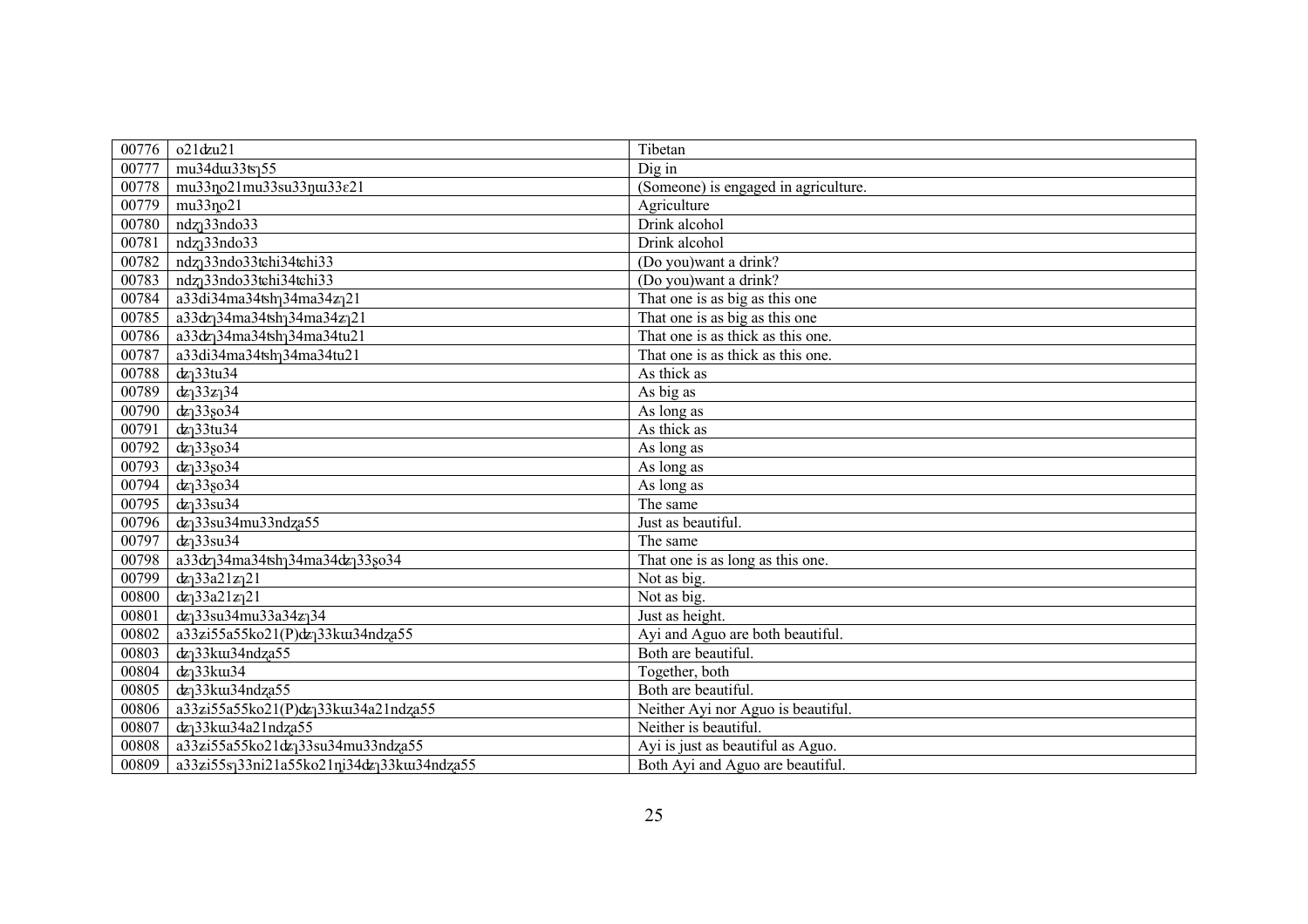| 00810 | dz <sub>1</sub> 33ku34ndza55                                                         | Both are beautiful.                             |
|-------|--------------------------------------------------------------------------------------|-------------------------------------------------|
| 00811 | $dz$ <sup>33su34mu33ndza55</sup>                                                     | Just as beautiful.                              |
| 00812 | dz <sub>1</sub> 33su34mu33ndza55                                                     | Just as beautiful.                              |
| 00813 | a33zi55a55ko21dz <sub>1</sub> 33su34mu33a21ndza55                                    | Ayi and Ago are not as beautiful.               |
| 00814 | a33zi55a55ko21(P)dz <sub>1</sub> 33a21su21                                           | Ayi and Ago are not the same.                   |
| 00815 | $dz$ <sup>33a21su21mu33ndza55</sup>                                                  | Not as beautiful (different types of beautiful) |
| 00816 | $dz$ <sup>33</sup> k $u$ 34                                                          | Together, both                                  |
| 00817 | dz <sub>1</sub> 33ku34a21ndza55                                                      | Neither is beautiful.                           |
| 00818 | $dz$ <sup>33su34</sup>                                                               | The same                                        |
| 00819 | $dz$ <sup>33su34mu33ndza55</sup>                                                     | Just as beautiful.                              |
| 00820 | $dz$ <sup>33su34mu33ndza55</sup>                                                     | Just as beautiful.                              |
| 00821 | $dz$ <sup>33su34mu33ndza55</sup>                                                     | Just as beautiful.                              |
| 00822 | ndza55                                                                               | Beautiful                                       |
| 00823 | ndza55                                                                               | Beautiful                                       |
| 00824 | ndza55                                                                               | Beautiful                                       |
| 00825 | $\frac{1}{2}$ tsh <sub>1</sub> 34ma34a33dz <sub>1</sub> 34ma34dz <sub>1</sub> 33su34 | This one is the same as that one.               |
| 00826 | tsh <sub>1</sub> 34ma34a33dz <sub>1</sub> 34ma34dz <sub>1</sub> 33su34               | This one is the same as that one.               |
| 00827 | tsh <sub>1</sub> 34ma34a33dz <sub>1</sub> 34ma34dz <sub>1</sub> 33su34               | This one is the same as that one.               |
| 00828 | tsh <sub>1</sub> 34ma34a33dz <sub>1</sub> 34ma34dz <sub>1</sub> 33su34               | This one is the same as that one.               |
| 00829 | $\text{tsh}_134\overline{\text{g} \text{u} \text{u} \text{u} \text{u}$               | These                                           |
| 00830 | a33dz <sub>1</sub> 34gut34                                                           | These                                           |
| 00831 | tsh <sub>1</sub> 34gut34a33dz <sub>1</sub> 34gut34dz <sub>1</sub> 33su34             | These are the same as those.                    |
| 00832 | tsh <sub>1</sub> 34gut34(P)a33dz <sub>1</sub> 34gut34dz <sub>1</sub> 33su34          | These are the same as those.                    |
| 00833 | $i55$ tsho2 $\overline{1}$ yo33 $\varepsilon$ q34nuu34 $\varepsilon$ 34tshuu21       | What he said was, "take a break".               |
| 00834 | a21kha33                                                                             | Don't want.                                     |
| 00835 | $a33a21z_133$                                                                        | Not big/not tall.                               |
| 00836 | $dz_1$ 33a21 $z_1$ 21                                                                | Not the same height/size.                       |
| 00837 | $dz_1$ 33kuu34a33a21 $z_1$ 33                                                        | Neither is big/high.                            |
| 00838 | $a33a21z_133$                                                                        | Not big/not tall.                               |
| 00839 | a33zi55sq33ni21a55ko21ni34dzq33ku34(P)a33a21zq33                                     | Neither Ayi nor Aguo is tall.                   |
| 00840 | $dz_1$ 33kuu34(P)a33a21z $_1$ 33                                                     | Neither is tall/big.                            |
| 00841 | $dz_133a21z_121$                                                                     | Not the same height.                            |
| 00842 | $dz_1$ 33kuu34a33a21 $z_1$ 33                                                        | Neither is tall/big.                            |
| 00843 | $dz_1$ 33kuu34a33a21 $z_1$ 33                                                        | Neither is tall/big.                            |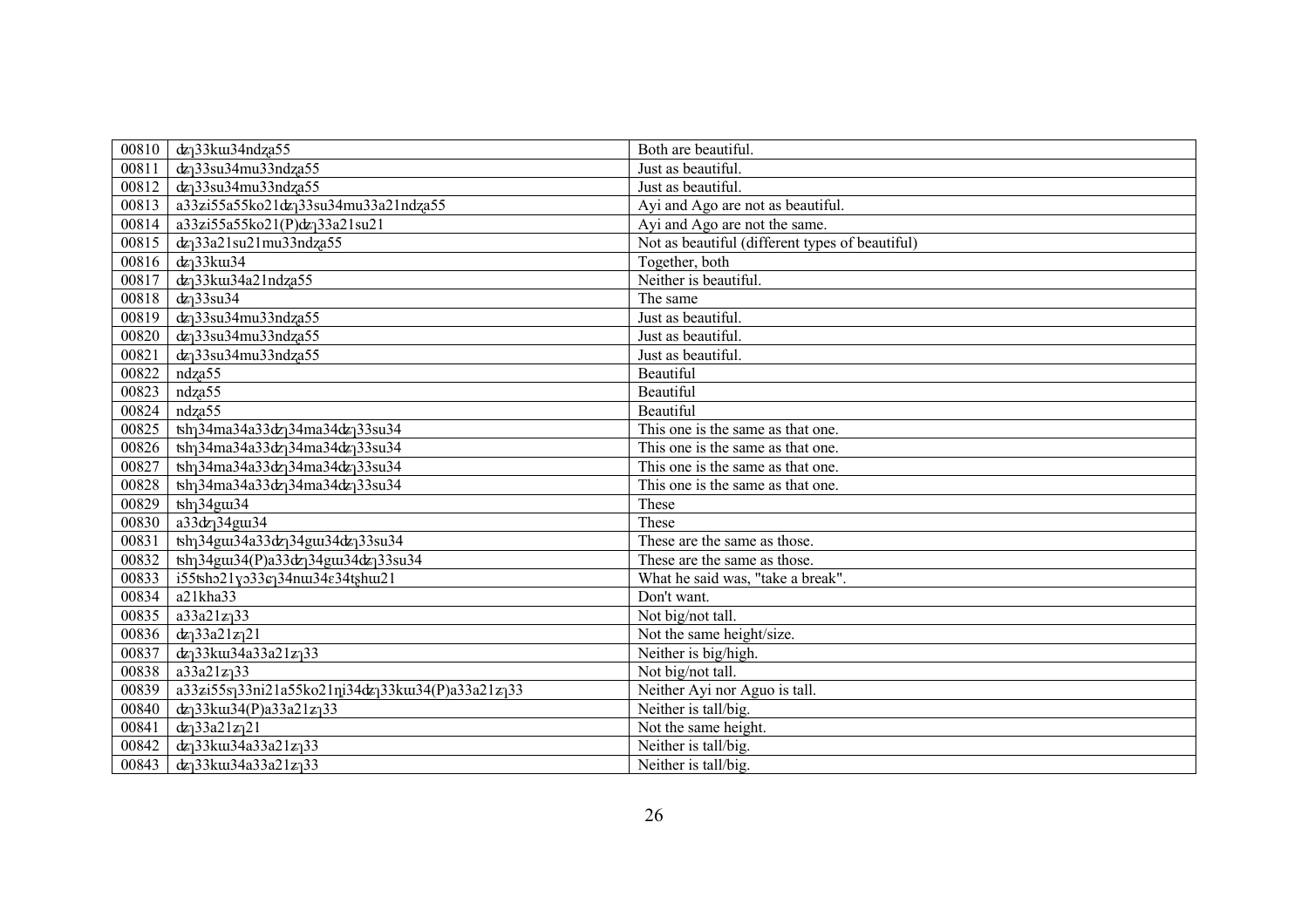| 00844 | $a33a21z_133$                           | Not big/not tall.         |
|-------|-----------------------------------------|---------------------------|
| 00845 | $a33a21z_133$                           | Not big/not tall.         |
| 00846 | $\overline{a}33a21z_133$                | Not big/not tall.         |
| 00847 | $a33a21z_133$                           | Not big/not tall.         |
| 00848 | $d\mathbf{z}$ ] 33a21 $\mathbf{z}$ ] 21 | Not the same height/size. |
| 00849 | $dz_1$ 33kuu34a33a21 $z_1$ 33           | Neither is tall/big.      |
| 00850 | $dx_133a21z_121$                        | Not the same height/size. |
| 00851 | $dz_1$ 33a21 $z_1$ 21                   | Not the same height/size. |
| 00852 | $a34z$ <sup>34</sup>                    | Big/tall                  |
| 00853 | $a34z$ <sup>34</sup>                    | Big/tall                  |
| 00854 | $a34z$ <sup>34</sup>                    | Big/tall                  |
| 00855 | $dx_133a21z_121$                        | Not the same height/size. |
| 00856 | $dz_1$ 33kuu34a33a21 $z_1$ 33           | Neither is tall/big.      |
| 00857 | $dz_133a21z_121$                        | Not the same height/size. |
| 00858 | $dz_1$ 33kuu34a33a21 $z_1$ 33           | Neither is tall/big.      |
| 00859 | $dz_133a21z_121$                        | Not the same height/size. |
| 00860 | $dz$ <sup>33</sup> ku34                 | Toghther/all              |
| 00861 | dz <sub>1</sub> 33ku34ndza55            | Both/all beautiful.       |
| 00862 | $dz$ <sup>33</sup> ku34                 | Toghther/all              |
| 00863 | $dz$ <sup>33</sup> ku34                 | Toghther/all              |
| 00864 | ndza55                                  | Beautiful                 |
| 00865 | ndza55                                  | Beautiful                 |
| 00866 | na21ni55                                | We two                    |
| 00867 | $nu21$ ni $55$                          | You two                   |
| 00868 | na21ni55                                | We two                    |
| 00869 | $\frac{1}{2}$ lni <sup>55</sup>         | They two                  |
| 00870 | $dx_133z_134$                           | The same height/size.     |
| 00871 | $dx_133z_134$                           | The same height/size.     |
| 00872 | $dz_1$ 33lu34                           | The same weight.          |
| 00873 | $dz_1$ 33lu34                           | The same weight.          |
| 00874 | $d\mathbf{z}$ 33 lu34                   | The same weight.          |
| 00875 | $dz_1$ 33lu34                           | The same weight.          |
| 00876 | $dz_1$ 33lu34                           | The same weight.          |
| 00877 | $d\mathbf{z}$ ] 33 $\mathbf{z}$ ] 34    | The same height/size.     |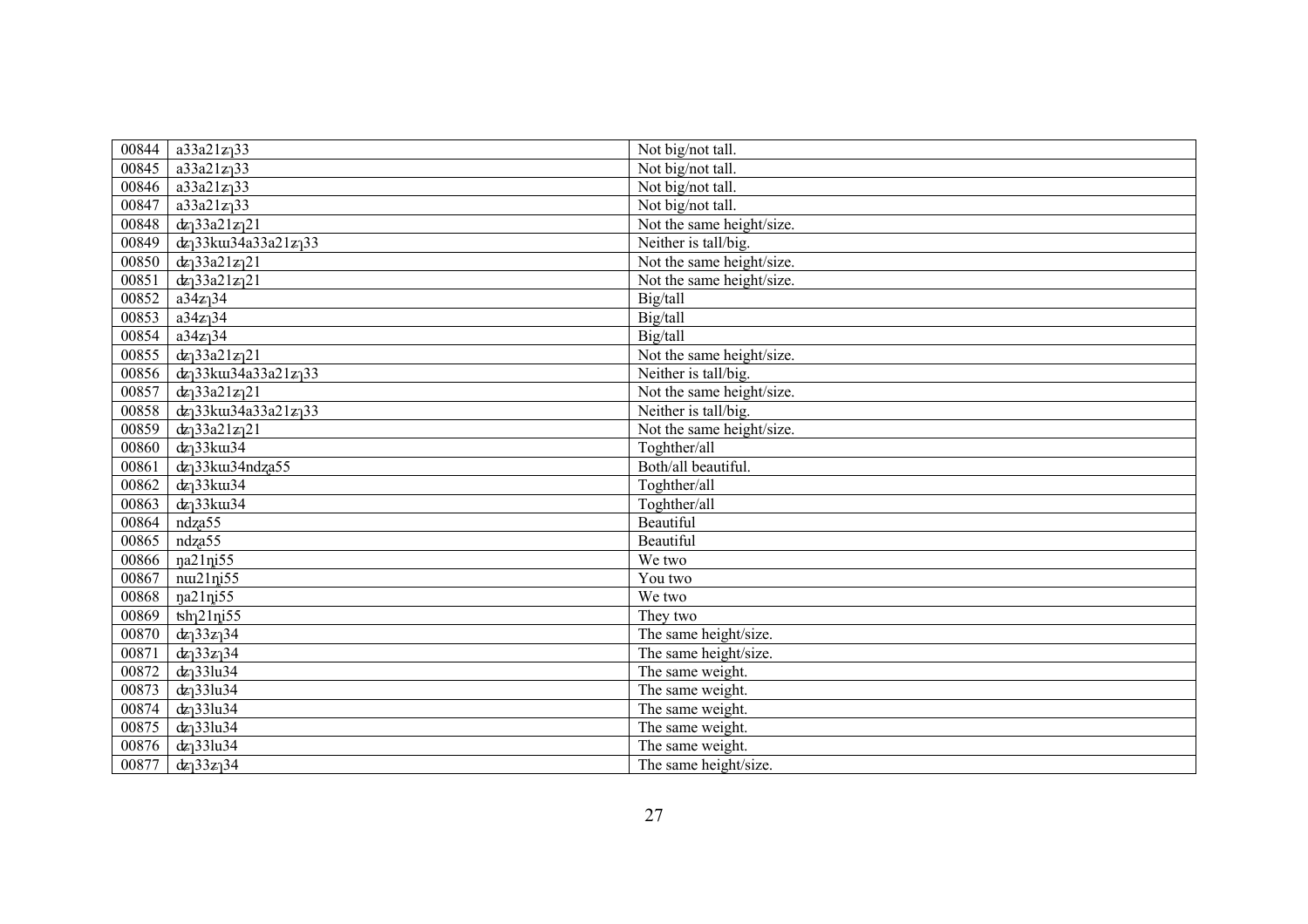| 00878 | $dz_133z_134$                                                                               | The same height/size.               |
|-------|---------------------------------------------------------------------------------------------|-------------------------------------|
| 00879 | na55ni21mo21                                                                                | My sister(Male terms)               |
| 00880 | $dz_133z_134$                                                                               | The same height/size.               |
| 00881 | $dx_133z_134$                                                                               | The same height/size.               |
| 00882 | dz <sub>1</sub> 33ku34a34z <sub>1</sub> 34                                                  | Both/all high.                      |
| 00883 | $dz_133z_134$                                                                               | The same height/size.               |
| 00884 | dz <sub>1</sub> 33ku34a34z <sub>1</sub> 34                                                  | Both/all high.                      |
| 00885 | so33zo33dz <sub>1</sub> 33ku34a34z <sub>1</sub> 33                                          | All three are high.                 |
| 00886 | na55ni21mo21so33zo33                                                                        | My three sisters (Male terms)       |
| 00887 | $dz_133z_134$                                                                               | The same height/size.               |
| 00888 | dz <sub>1</sub> 33ku34a34z <sub>1</sub> 34                                                  | Both/all high.                      |
| 00889 | $dz_1$ 33kui34a34 $z_1$ 34                                                                  | Both/all high.                      |
| 00890 | ni21mo21so33zo33dz <sub>1</sub> 33ku34(P)yo34pu34                                           | All three sisters are fat.          |
| 00891 | $dz$ <sup>33su34mu33</sup>                                                                  | Likewise                            |
| 00892 | $dz$ <sup>33su34</sup>                                                                      | The same.                           |
| 00893 | a33di34ma33tsh <sub>1</sub> 34ma34z <sub>1</sub> 21                                         | This one is as high as that one.    |
| 00894 | $\frac{1}{2}$ tsh <sub>1</sub> 33zao21mi21z <sub>1</sub> 21z <sub>1</sub> 33                | Is he as tall as Yao Ming?          |
| 00895 | $\text{tsh}_133(P)$ zao21mi21(P)z $_121z_133$                                               | Is he as tall as Yao Ming?          |
| 00896 | $\frac{1}{2}$ sh <sub>1</sub> 33zao21mi21z <sub>1</sub> 21                                  | He is as tall as Yaoming.           |
| 00897 | $\frac{1}{2}$ sh <sub>1</sub> 33zao21mi21z <sub>1</sub> 21                                  | He is as tall as Yaoming.           |
| 00898 | $dx_133z_134$                                                                               | The same height.                    |
| 00899 | $z_1$ 34a21tsh $_1$ 33                                                                      | Taller than (someone/something).    |
| 00900 | $z_1$ 34a21tsh $_1$ 33                                                                      | Taller than (someone/something).    |
| 00901 | a21z <sub>1</sub> 21                                                                        | Not as tall as (someone/something). |
| 00902 | $a33d i34ma 33si 33ni 21(P) tsh134ma 33d z133z134$                                          | That one is as tall as this one.    |
| 00903 | a33dz <sub>1</sub> 34ma33si33ni21tsh <sub>1</sub> 34ma33dz <sub>1</sub> 33z <sub>1</sub> 34 | That one is as tall as this one.    |
| 00904 | $dz_133z_134$                                                                               | The same height.                    |
| 00905 | $dz_133z_134$                                                                               | The same height.                    |
| 00906 | $dz_133z_134$                                                                               | The same height.                    |
| 00907 | $dx_133z_134$                                                                               | The same height.                    |
| 00908 | $dx_133z_134$                                                                               | The same height.                    |
| 00909 | $d\mathbf{z}$ ] 33 $\mathbf{z}$ ] 34                                                        | The same height.                    |
| 00910 | $dx_133z_134$                                                                               | The same height.                    |
| 00911 | si33ni21                                                                                    | And                                 |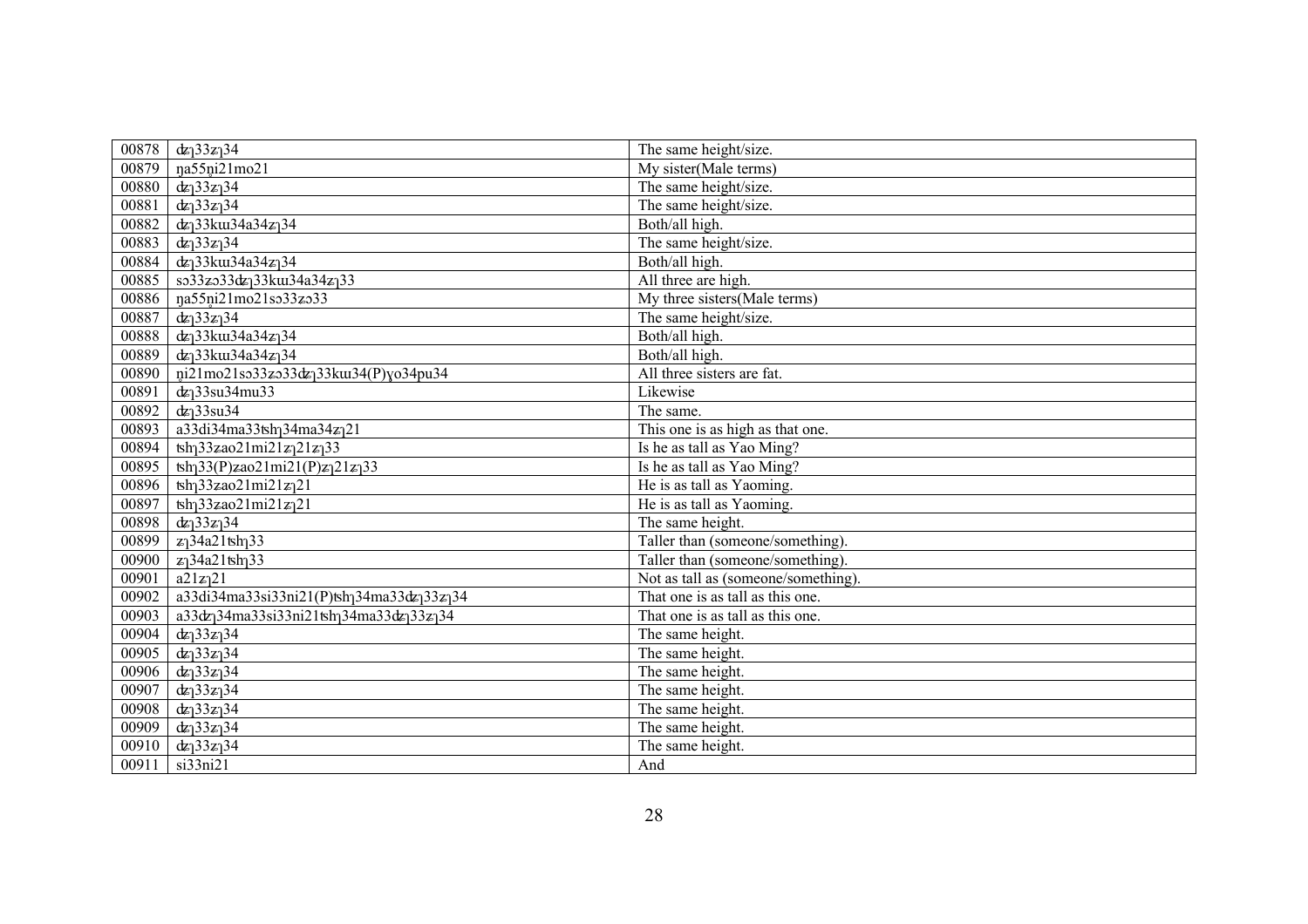| 00912 | $dx_133z_134$                                                                             | The same height.                         |
|-------|-------------------------------------------------------------------------------------------|------------------------------------------|
| 00913 | ndza55dzu34                                                                               | The degree of good-looking               |
| 00914 | ndza55dzu34                                                                               | The degree of good-looking               |
| 00915 | tsh <sub>1</sub> 21tco34a21tsh <sub>1</sub> 33mu33ndza55                                  | More beautiful than her.                 |
| 00916 | na33                                                                                      | I/me                                     |
| 00917 | na33                                                                                      | I/me                                     |
| 00918 | $\th$ <sup>21</sup>                                                                       | His/her                                  |
| 00919 | tco34a21tsh <sub>1</sub> 33mu33                                                           | Exceed(Someone/something)                |
| 00920 | a21ndza55                                                                                 | Not beautiful.                           |
| 00921 | a21ndza55                                                                                 | Not beautiful.                           |
| 00922 | na33tshq21tco34a21tshq33mu33(P)a21ndza55                                                  | I am not as beautiful as her.            |
| 00923 | $dz$ <sup>33su34</sup>                                                                    | The same.                                |
| 00924 | si33ni21                                                                                  | And                                      |
| 00925 | a33di34ma33tsh <sub>1</sub> 34ma33(P)dz <sub>1</sub> 33a21su21                            | That one (and) this one is not the same. |
| 00926 | a33di34ma33tshq34ma33(P)dzq33a21su21                                                      | That one (and) this one is not the same. |
| 00927 | $dz$ <sup>33su34</sup>                                                                    | The same.                                |
| 00928 | $dz$ <sup>33a21su34</sup>                                                                 | Not the same.                            |
| 00929 | $si33ni\overline{21}$                                                                     | And                                      |
| 00930 | $dz$ <sup>33a21su34</sup>                                                                 | Not the same.                            |
| 00931 | a33dz <sub>1</sub> 34ma33(P)tsh <sub>1</sub> 34ma33tco34a21tsh <sub>1</sub> 33mu33a34so33 | That one is longer than this one.        |
| 00932 | a33di34ma33tsh <sub>1</sub> 34ma33tco34a21tsh <sub>1</sub> 33mu33a34so33                  | That one is longer than this one.        |
| 00933 | a33di34ma33tco34a21tsh <sub>1</sub> 33mu33tsh <sub>1</sub> 34ma33a34so33                  | This one is longer than that one.        |
| 00934 | a33dz <sub>1</sub> 34ma33                                                                 | That one.                                |
| 00935 | tsh <sub>1</sub> 34ma33a33 <sub>80</sub> 33                                               | This one is long.                        |
| 00936 | a33dz <sub>1</sub> 34ma33si33ni21tsh <sub>1</sub> 34ma33                                  | That one and this one.                   |
| 00937 | a33dz <sub>1</sub> 34ma33                                                                 | That one.                                |
| 00938 | a33dz <sub>1</sub> 34ma33                                                                 | That one.                                |
| 00939 | si33ni21                                                                                  | And                                      |
| 00940 | $\text{tsh}$ <sub>34ma</sub> 33                                                           | This one.                                |
| 00941 | tsh <sub>1</sub> 34ma33a33 <sub>80</sub> 33                                               | This one is long.                        |
| 00942 | a33dz <sub>1</sub> 34ma33tsh <sub>1</sub> 34ma33mu33ko33nu33                              | In terms of that one and this one,       |
| 00943 | tsh <sub>1</sub> 34ma33a33so33                                                            | This one is long.                        |
| 00944 | a33dz <sub>1</sub> 34ma33a34go34                                                          | That one is long.                        |
| 00945 | tsh <sub>1</sub> 34ma33a33so33                                                            | This one is long.                        |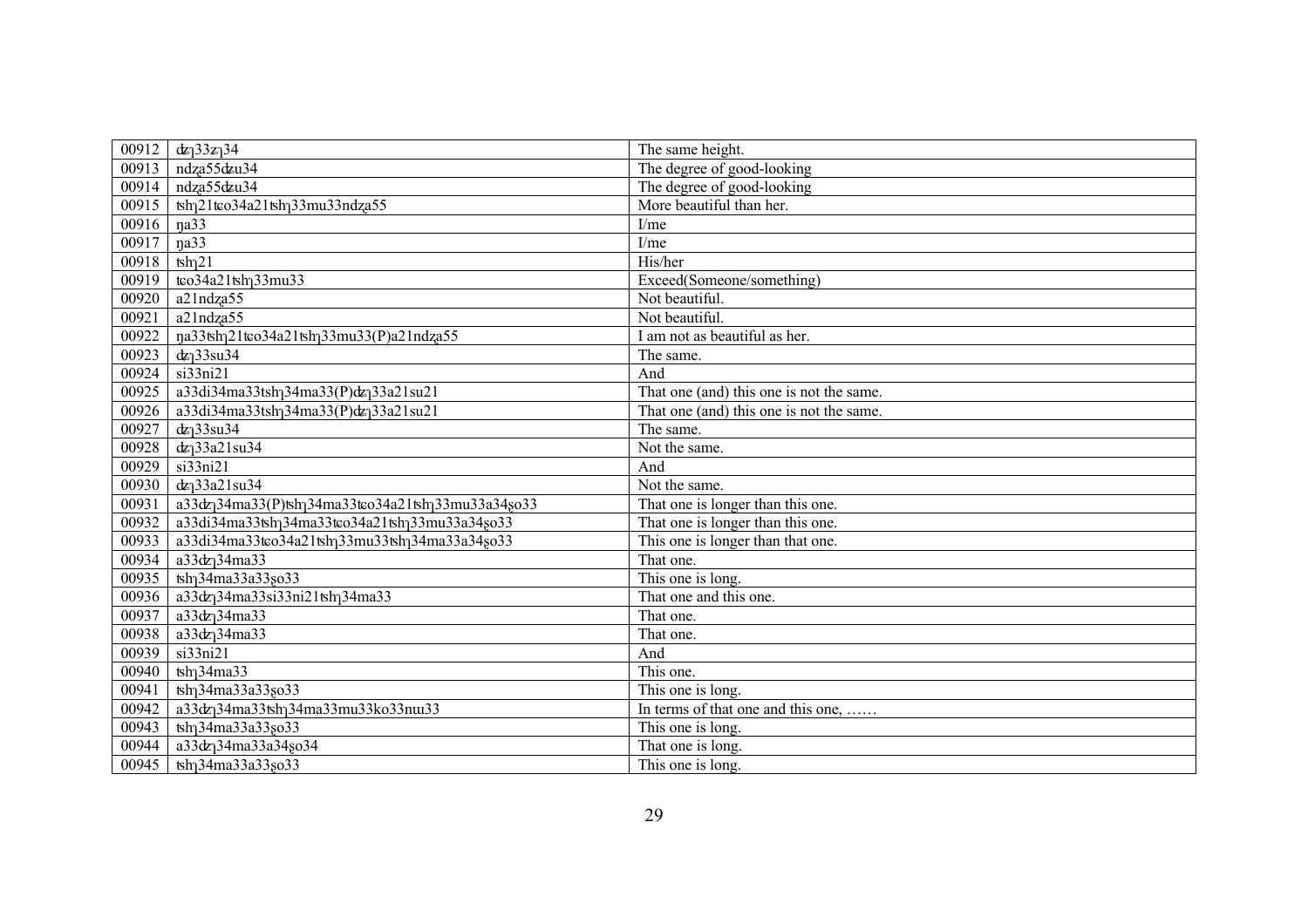| 00946 | a33dz <sub>1</sub> 34ma33a34so34                                | That one is long.                                              |
|-------|-----------------------------------------------------------------|----------------------------------------------------------------|
| 00947 | dza34mu34                                                       | Cook meal.                                                     |
| 00948 | z <sub>1</sub> 21ko33ko33                                       | Much larger/higher.                                            |
| 00949 | z <sub>1</sub> 21a21tsh <sub>1</sub> 33ko33ko33                 | Much larger/higher.                                            |
| 00950 | z <sub>1</sub> 21a21tsh <sub>1</sub> 33ko33ko33                 | Much larger/higher.                                            |
| 00951 | z <sub>1</sub> 21ko33ko33                                       | Much larger/higher.                                            |
| 00952 | z <sub>1</sub> 21a21tsh <sub>1</sub> 33ko33ko33                 | Much larger/higher.                                            |
| 00953 | z <sub>1</sub> 21a21tsh <sub>1</sub> 33ko33ko33                 | Much larger/higher.                                            |
| 00954 | ko21po33a34z <sub>1</sub> 34ma33nu33o34                         | Tall one it is.                                                |
| 00955 | $z_021m i21z_121z_133$                                          | Is it as tall as Yao Ming?                                     |
| 00956 | $z_021mi21z_121$                                                | As tall as Yao Ming.                                           |
| 00957 | $dz_133z_134$                                                   | The same height                                                |
| 00958 | ŋa33tsh <sub>1</sub> 33tco34a21tsh <sub>1</sub> 33mu33a21ndza55 | I'm not as pretty as she is.(I'm even less beautiful than her) |
| 00959 | na33ndza55ko33a21tei21                                          | I'm not as pretty as she is                                    |
| 00960 | na33tsh <sub>1</sub> 33a21su21                                  | I'm not like him/her.                                          |
| 00961 | na33tsh <sub>1</sub> 33a21su21                                  | I'm not like him/her.                                          |
| 00962 | ndza55dzu21tsh <sub>1</sub> 33a21su21                           | Not as pretty as her.                                          |
| 00963 | na33tsh <sub>1</sub> 33a21su21                                  | I am no match for him/her.                                     |
| 00964 | ŋa33ndza55su33tsh <sub>1</sub> 33a21tei21                       | I'm not as pretty as her.                                      |
| 00965 | $\frac{1}{2}$ sh <sub>1</sub> 33a <sub>21tci21</sub>            | Not as good as him.                                            |
| 00966 | $\frac{1}{2}33a21su21$                                          | Unlike him.                                                    |
| 00967 | tsh <sub>1</sub> 33a21tci <sub>21</sub>                         | Not as good as him.                                            |
| 00968 | na33ndza55su33tsh <sub>1</sub> 33a21tei21                       | I'm not as pretty as her.                                      |
| 00969 | $\frac{1}{2}$ sh <sub>1</sub> 33a21tci21                        | Not as good as him.                                            |
| 00970 | tsh <sub>1</sub> 33a21su21                                      | Unlike him.                                                    |
| 00971 | $\frac{1}{2}33a21su21$                                          | Unlike him.                                                    |
| 00972 | $\frac{1}{2}$ sh <sub>1</sub> 33a21tci21                        | Not as good as him.                                            |
| 00973 | $\frac{1}{2}33a21\text{tei}21$                                  | Not as good as him.                                            |
| 00974 | $\frac{1}{2}$ 33a21tci21                                        | Not as good as him.                                            |
| 00975 | $\frac{1}{2}$ sh <sub>1</sub> 33a21tci21                        | Not as good as him.                                            |
| 00976 | na33tsh <sub>1</sub> 33a21tci21                                 | I'm not as good as him.                                        |
| 00977 | $\frac{1}{2}$ sh <sub>1</sub> 33a21tci21                        | Not as good as him.                                            |
| 00978 | $\frac{1}{2}$ sh <sub>1</sub> 33a21su21                         | Unlike him.                                                    |
| 00979 | $\th$ <sub>33</sub>                                             | He/she                                                         |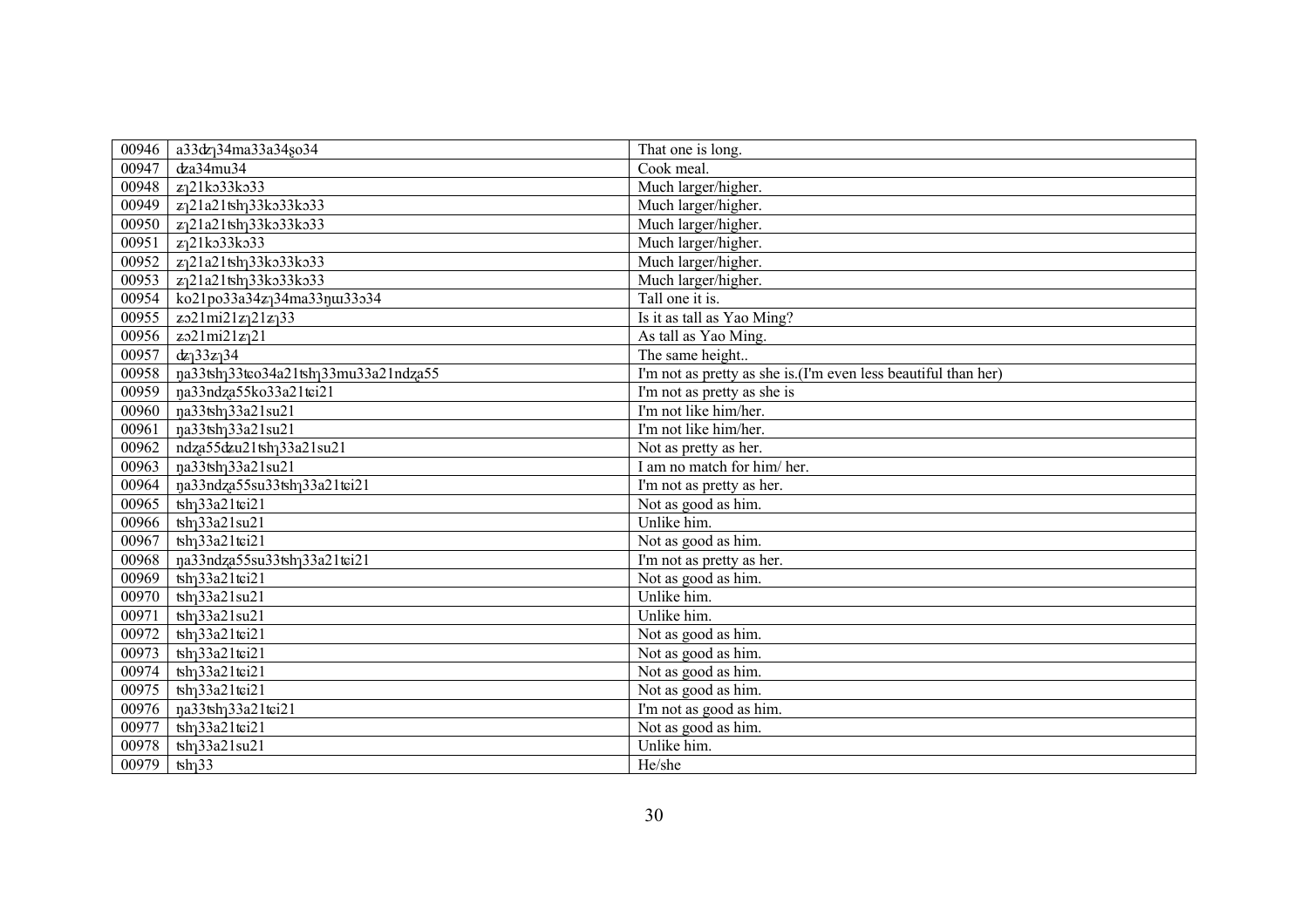| 00980 | $\frac{1}{2}$ sh <sub>1</sub> 33a21tci21                                    | Not as good as him.                                |
|-------|-----------------------------------------------------------------------------|----------------------------------------------------|
| 00981 | $\frac{1}{2}$ sh <sub>1</sub> 33a21tci21                                    | Not as good as him.                                |
| 00982 | a21su21                                                                     | Unlike.                                            |
| 00983 | $dz$ <sup>33su34</sup>                                                      | The same.                                          |
| 00984 | na33ndza55dzu34tshq33a21tei21                                               | I'm not as pretty as her.                          |
| 00985 | na33ndza55dzu34tshq33su34                                                   | I am as pretty as her.                             |
| 00986 | a55ko21                                                                     | Ago (Girl's name)                                  |
| 00987 | a55ko21                                                                     | Ago (Girl's name)                                  |
| 00988 | a55ko21                                                                     | Ago (Girl's name)                                  |
| 00989 | $dz_133z_134$                                                               | Just as high/big.                                  |
| 00990 | z <sub>1</sub> 21                                                           | At least as high as $\sim$ .                       |
| 00991 | $dz_133z_134$                                                               | Just as high/big.                                  |
| 00992 | $dz$ <sup>33tci34</sup>                                                     | (Ability, etc.) is just as awesome.                |
| 00993 | $dz$ <sup>33tci34</sup>                                                     | (Ability, etc.) is just as awesome.                |
| 00994 | $dz$ <sup>33tei34</sup>                                                     | (Ability, etc.) is just as awesome.                |
| 00995 | $dz$ <sup>33tci34</sup>                                                     | (Ability, etc.) is just as awesome.                |
| 00996 | $dz$ <sup>33su34</sup>                                                      | The same.                                          |
| 00997 | $dz$ <sup>33su34</sup>                                                      | The same.                                          |
| 00998 | $dz$ <sup>33tci34</sup>                                                     | $(Ability, etc.)$ is just as awesome.              |
| 00999 | $dz$ <sup>33tci34</sup>                                                     | (Ability, etc.) is just as awesome.                |
| 01000 | $dz$ <sup>33tci34</sup>                                                     | $(Ability, etc.)$ is just as awesome.              |
| 01001 | $dz$ <sup>33tci34</sup>                                                     | (Ability, etc.) is just as awesome.                |
| 01002 | $dz$ <sup>33tci34</sup>                                                     | (Ability, etc.) is just as awesome.                |
| 01003 | $dz$ <sup>33tci34</sup>                                                     | (Ability, etc.) is just as awesome.                |
| 01004 | na21ni55i33ti34dz <sub>1</sub> 33su34                                       | We both have very similar clothes.                 |
| 01005 | $dz$ <sup>33su34</sup>                                                      | The same.                                          |
| 01006 | $dz$ <sup>33tci34</sup>                                                     | (Ability, etc.) is just as awesome.                |
| 01007 | $dz$ <sup>33su34</sup>                                                      | The same.                                          |
| 01008 | $dz$ <sup>33su34mu33ndza55</sup>                                            | Just as beautiful.                                 |
| 01009 | tsho33tshq34ni21ma33dzq33mu33dzq33su34su21a21ma21                           | These two people look exactly alike.               |
| 01010 | tsh <sub>1</sub> 34ni21ma33ndza55du34dz <sub>1</sub> 33tei34                | These two are equally beautiful (degree)           |
| 01011 | tsh <sub>1</sub> 34ni21ma33dz <sub>1</sub> 33mu33dz <sub>1</sub> 33su34su21 | These two are exactly the same.                    |
| 01012 | dz <sub>1</sub> 33tei34ni21ma33nu33o33                                      | These two are the same (some aspect of competence) |
| 01013 | s <sub>1</sub> 33ni <sub>21</sub>                                           | And                                                |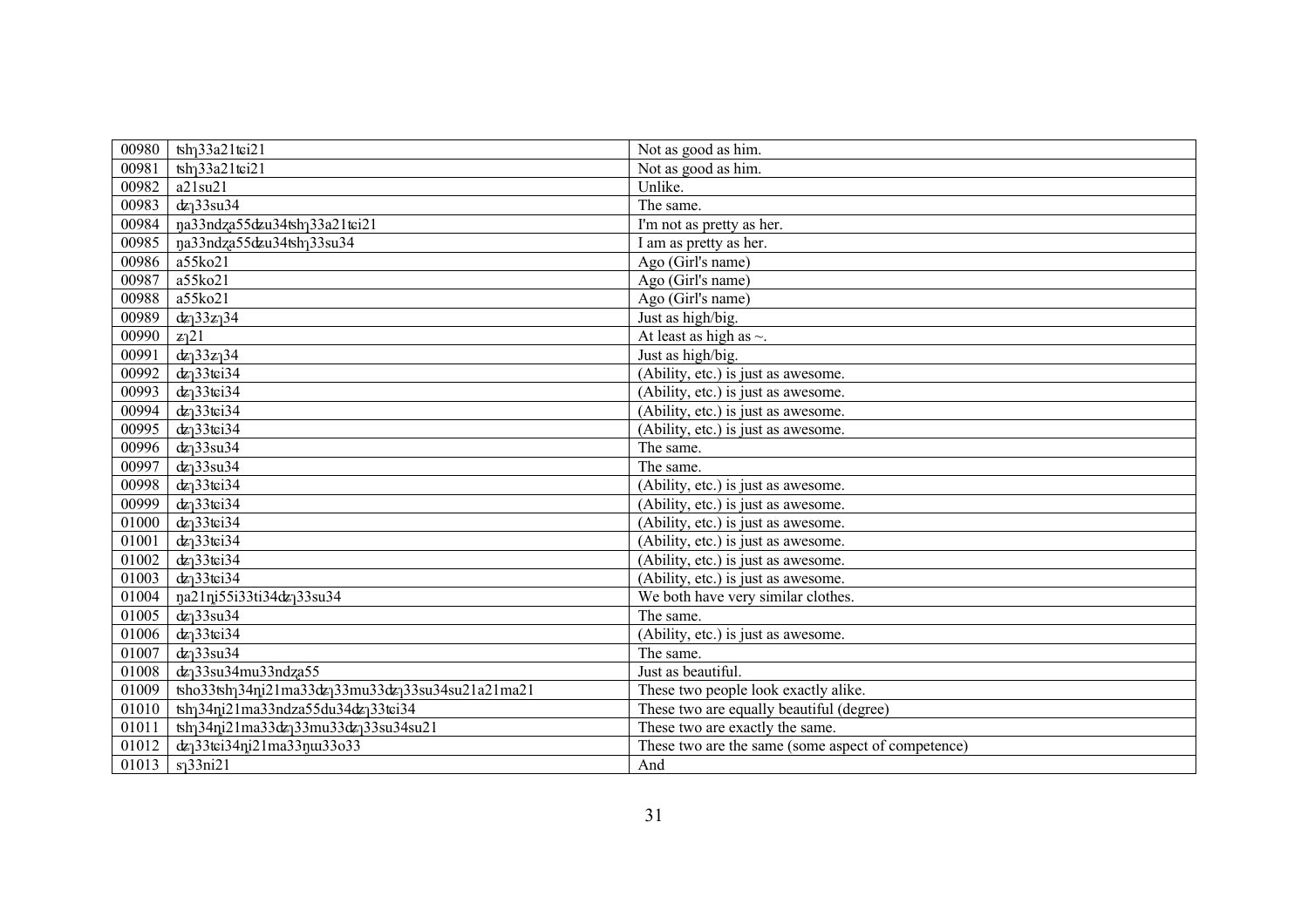| 01014 | a33dz <sub>1</sub> 34ma34s <sub>1</sub> 33ni21tsh <sub>1</sub> 34ma34dz <sub>1</sub> 33su34  | That one is the same as this one.                           |
|-------|----------------------------------------------------------------------------------------------|-------------------------------------------------------------|
| 01015 | $a33dz_134ma34s_133ni21tsh_134ma34dz_133su34$                                                | That one is the same as this one.                           |
| 01016 | si34ni21                                                                                     | And                                                         |
| 01017 | a33dz <sub>1</sub> 34ma34                                                                    | That one.                                                   |
| 01018 | a33dz <sub>1</sub> 34ma34tsh <sub>1</sub> 34ma34z <sub>1</sub> 21a21tsh <sub>1</sub> 33      | That one is bigger than this one.                           |
| 01019 | tsh <sub>1</sub> 34ma34tco34a21tsh <sub>1</sub> 33mu33a34so34                                | It's longer than this one.                                  |
| 01020 | a34so34                                                                                      | Long                                                        |
| 01021 | a33dz <sub>1</sub> 34ma34                                                                    | That one.                                                   |
| 01022 | a34so34                                                                                      | Long                                                        |
| 01023 | a33dz <sub>1</sub> 34ma34tsh <sub>1</sub> 34ma34tso34a21tsh <sub>1</sub> 33mu33a33a21so33    | That one is even less long than this one.                   |
| 01024 | a33dz <sub>1</sub> 34ma34                                                                    | That one.                                                   |
| 01025 | $a33dz$ <sup>34</sup> tci <sup>34</sup>                                                      | That one (Something long such as a wooden stick, or a cow.) |
| 01026 | $a33dz$ <sup>34</sup> ma34                                                                   | That one.                                                   |
| 01027 | tsh <sub>1</sub> 34tci34a21 <sub>8021</sub>                                                  | Not as long as this one.                                    |
| 01028 | $a33dz$ <sup>34</sup> tei34                                                                  | That one (Something long such as a wooden stick, or a cow.) |
| 01029 | $tsh$ <sub>1</sub> 34 $tfi$ 34                                                               | This one (Something long such as a wooden stick, or a cow.) |
| 01030 | $a33dz$ <sub>1</sub> 34tci34                                                                 | That one (Something long such as a wooden stick, or a cow.) |
| 01031 | $\text{tsh}_134\text{t}$ ci34                                                                | This one (Something long such as a wooden stick, or a cow.) |
| 01032 | $a33dz$ <sup>34</sup> tci <sup>34</sup>                                                      | That one (Something long such as a wooden stick, or a cow.) |
| 01033 | $tsh$ <sub>1</sub> 34 $tfi$ 34                                                               | This one (Something long such as a wooden stick, or a cow.) |
| 01034 | $a33dz$ <sup>34</sup> tci <sup>34</sup>                                                      | That one (Something long such as a wooden stick, or a cow.) |
| 01035 | a33dz <sub>1</sub> 34tei34tsh <sub>1</sub> 34tei34teo34a21tsh <sub>1</sub> 33mu33ta33a33so33 | That one is even longer than this one.                      |
| 01036 | a33dz <sub>1</sub> 34ma34s <sub>1</sub> 33ni21tsh <sub>1</sub> 34ma34mu33ta33ko33nu33,       | In the case of that one and this one, this one is longer.   |
|       | tsh <sub>1</sub> 34ma34ta34nus34a33so33                                                      |                                                             |
| 01037 | a33dz <sub>1</sub> 34ma34s <sub>1</sub> 33ni21tsh <sub>1</sub> 34ma34mu33ta33ko33nu33,       | In the case of that one and this one,                       |
| 01038 | tsh <sub>1</sub> 34ma34ta34nu34a34z <sub>1</sub> 33                                          | This one is bigger.                                         |
| 01039 | a33dz <sub>1</sub> 34ma34s <sub>1</sub> 33ni21tsh <sub>1</sub> 34ma33mu33ta33ko33nu33        | In the case of these two,                                   |
| 01040 | tsh <sub>1</sub> 34ma34ta34nux34a34so33                                                      | this one is longer.                                         |
| 01041 | tsh <sub>1</sub> 34ma33ta34a33so33                                                           | this one is longer.                                         |
| 01042 | tsh <sub>1</sub> 34ma33ta34a33so33                                                           | this one is longer.                                         |
| 01043 | $a34z$ <sup>34</sup>                                                                         | Big/tall                                                    |
| 01044 | $a34z$ <sup>34</sup>                                                                         | Big/tall                                                    |
| 01045 | $a34z_133$                                                                                   | Big/tall                                                    |
| 01046 | tsh <sub>1</sub> 34ma33s <sub>1</sub> 33ni21a33dz <sub>1</sub> 34ma33mu33ta33ko33nu33        | In the case of this one and that one,                       |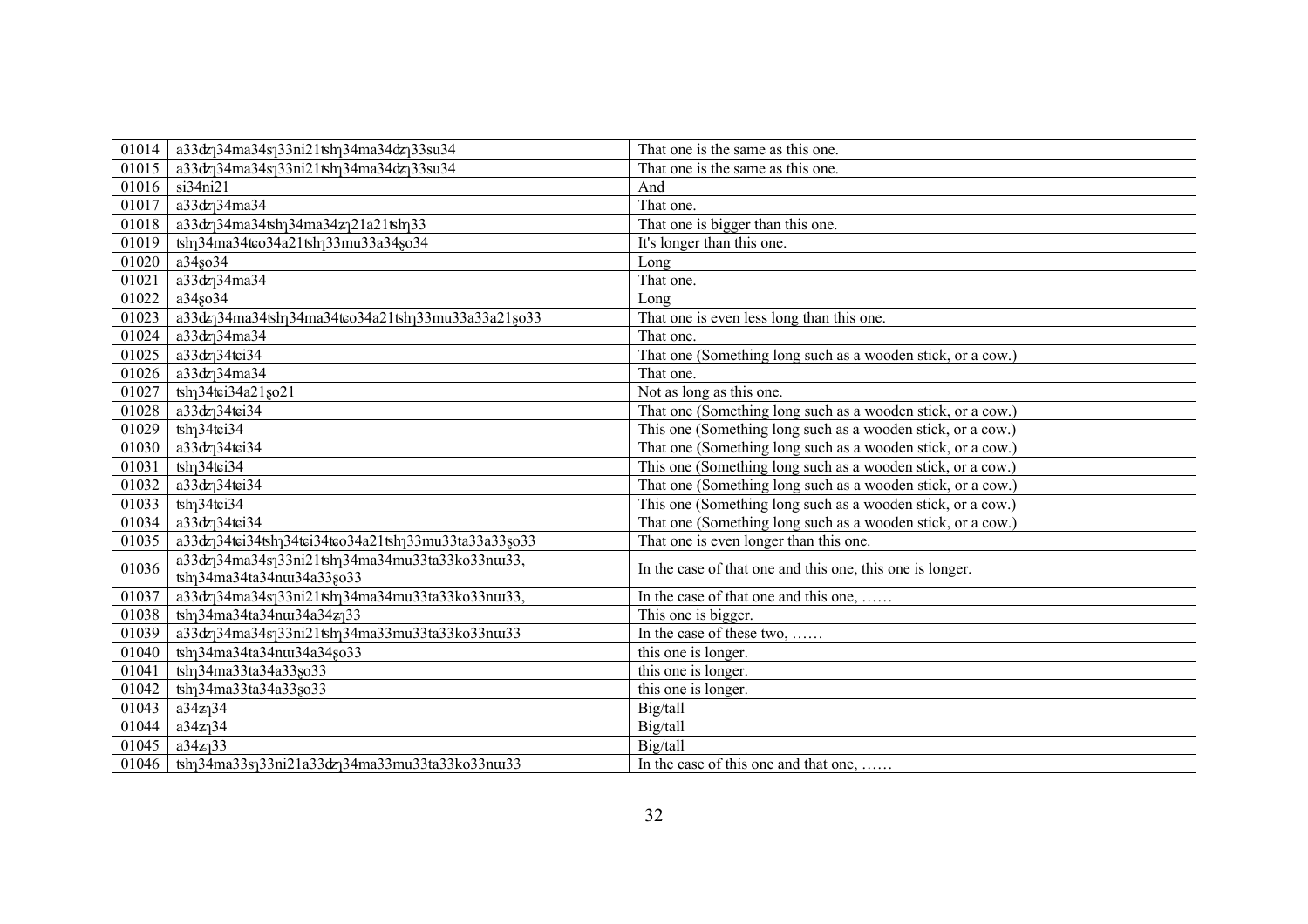| 01047 | $\epsilon$ 55tsj33                                                                                                                          | Small/short                                                            |
|-------|---------------------------------------------------------------------------------------------------------------------------------------------|------------------------------------------------------------------------|
| 01048 | $\overline{\text{tsh}}$ 34ma34ta34nu34a34z                                                                                                  | This one is bigger.                                                    |
| 01049 | tsh <sub>1</sub> 34ma34ta34nux34a34z <sub>1</sub> 33                                                                                        | This one is bigger.                                                    |
| 01050 | tsh <sub>1</sub> 34ma34s <sub>1</sub> 33ni21a33dz <sub>1</sub> 34ma34mu33ta33ko33nu33tsh <sub>1</sub> 34ma34ta34<br>$a34z_134$              | In the case of this one and that one, this one is a bigger.            |
| 01051 | tsh <sub>1</sub> 34ma34s <sub>1</sub> 33ni21a33dz <sub>1</sub> 34ma34mu33ta33o33nu33                                                        | In the case of this one and that one,                                  |
| 01052 | tsh <sub>1</sub> 34ma34s <sub>1</sub> 33ni21a33dz <sub>1</sub> 34ma34mu33ta33ko33nu33tsh <sub>1</sub> 34ma34ta34<br>$a34z_134\varepsilon21$ | In the case of this one and that one, this one is a bigger.            |
| 01053 | a33dz <sub>1</sub> 34ma34s <sub>1</sub> 33ni21tsh <sub>1</sub> 34ma34mu33ta33ko33nu33,                                                      | In the case of that one and this one,                                  |
| 01054 | tsh <sub>1</sub> 34ma34ta34nux33(P)a34z <sub>1</sub> 33                                                                                     | This one is bigger.                                                    |
| 01055 | tsh <sub>1</sub> 34ma34s <sub>1</sub> 33ni21a33dz <sub>1</sub> 34ma33mu33ta33ko33nu33                                                       | In the case of this one and that one,                                  |
| 01056 | si33ni21                                                                                                                                    | And                                                                    |
| 01057 | a34z <sub>1</sub> 34ko33ko33                                                                                                                | Too big/tall.                                                          |
| 01058 | na33                                                                                                                                        |                                                                        |
| 01059 | mu33ka55a34zq34ko33ko33                                                                                                                     | Muga is too tall.                                                      |
| 01060 | $a34z$ <sup>33</sup>                                                                                                                        | Big/tall                                                               |
| 01061 | mu33ka55a34zq34ko33ko33o34                                                                                                                  | Muga is too tall.                                                      |
| 01062 | mu33ka55zq21a21tshq33ko34ko33                                                                                                               | Much higher than Muga.                                                 |
| 01063 | $\frac{1}{2}$ h 34ma 34ta 34a 34z 33                                                                                                        | This one is bigger.                                                    |
| 01064 | $\frac{1}{2}$ h $\frac{34}{2}$                                                                                                              | This one.                                                              |
| 01065 | $\frac{1}{2}$ h 34ma 34ta 34a 34z 33                                                                                                        | This one is bigger.                                                    |
| 01066 | a33du34ma34tco34a21tshq33mu33tshq34ma34ta34a34zq34                                                                                          | This one is bigger than that one.                                      |
| 01067 | tsh <sub>1</sub> 34ma34ta34nux33a34z <sub>1</sub> 33                                                                                        | This one is bigger.                                                    |
| 01068 | khui55nui33o21?                                                                                                                             | What is wright?                                                        |
| 01069 | $\frac{1}{2}$ h 34ma 34ta 34a 34z 33                                                                                                        | This one is bigger.                                                    |
| 01070 | $\frac{1}{2}$ tsh <sub>1</sub> 34ma34ta34a34z <sub>1</sub> 33                                                                               | This one is bigger.                                                    |
| 01071 | $\frac{1}{2}$ tsh <sub>1</sub> 34ma34ta34a34z <sub>1</sub> 34 $\varepsilon$ 21                                                              | This one is bigger.                                                    |
| 01072 | a33du134ma34s133ni21tsh134ma34tsh134ma34ta34a34z134e21di34ei21<br>ze55dzo33di33nui33,                                                       | There is only the expression "This is bigger for this and that", (not) |
| 01073 | a33dz <sub>1</sub> 34ma34s <sub>1</sub> 33ni21tsh <sub>1</sub> 34ma34mu33ta33ko33nu33                                                       | In the case of that one and this one,                                  |
| 01074 | tsh <sub>1</sub> 34ma33ta34nu33a34z <sub>1</sub> 33                                                                                         | This one is bigger.                                                    |
| 01075 | a33dur34ma34sq33ni21tshq34ma34mu33ta33ko33tshq34ma34ta34a34z<br>า34                                                                         | In the case of that one and this one, this one is bigger.              |
| 01076 | a33du34ma34sq33ni21tshq34ma34mu33ko33tshq34ma34ta34a34zq34                                                                                  | In the case of that one and this one, this one is bigger.              |